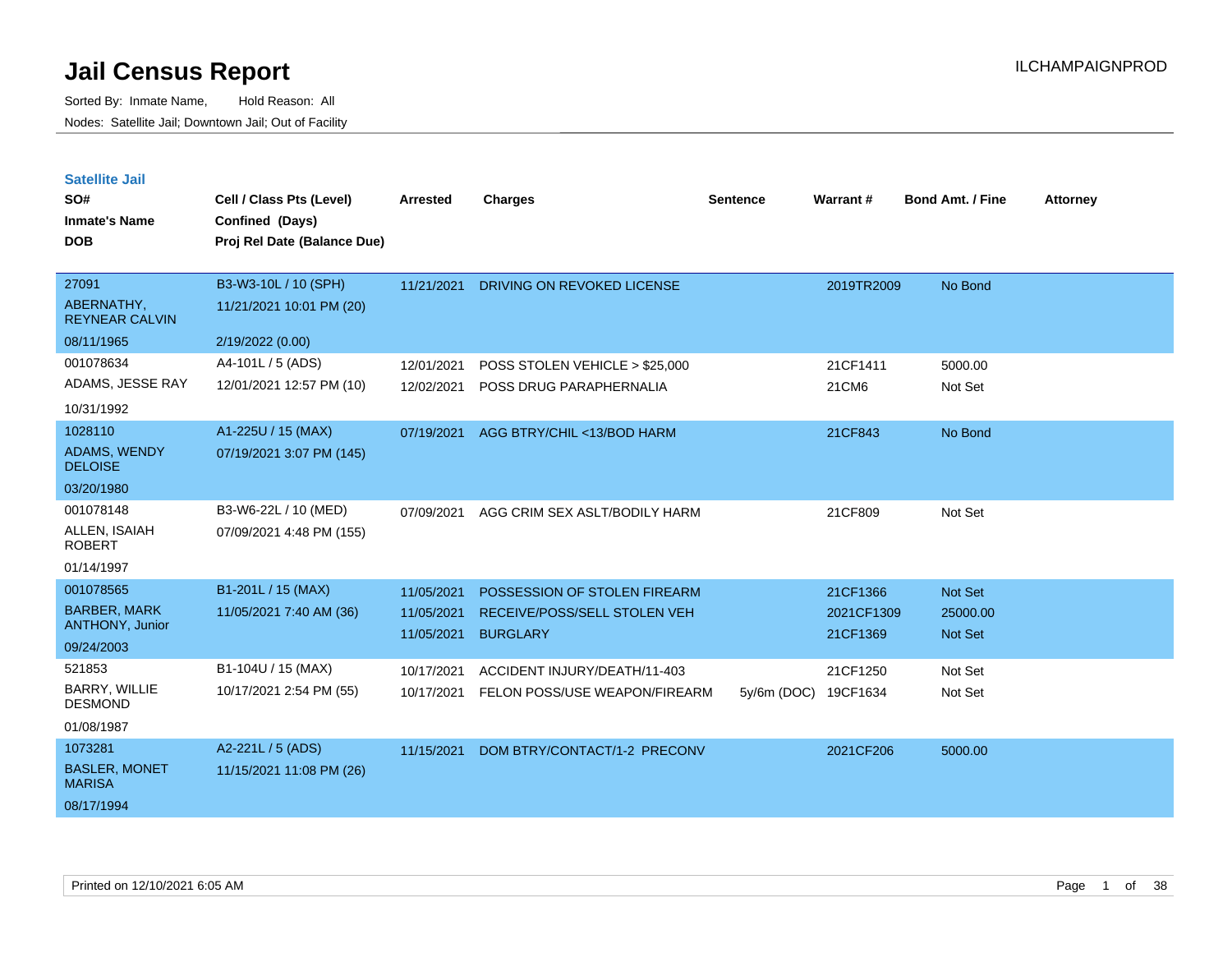| rouco. Calcillo Jali, Downtown Jali, Out of Facility |                             |                 |                                          |                 |             |                         |                 |
|------------------------------------------------------|-----------------------------|-----------------|------------------------------------------|-----------------|-------------|-------------------------|-----------------|
| SO#                                                  | Cell / Class Pts (Level)    | <b>Arrested</b> | <b>Charges</b>                           | <b>Sentence</b> | Warrant#    | <b>Bond Amt. / Fine</b> | <b>Attorney</b> |
| <b>Inmate's Name</b>                                 | Confined (Days)             |                 |                                          |                 |             |                         |                 |
| <b>DOB</b>                                           | Proj Rel Date (Balance Due) |                 |                                          |                 |             |                         |                 |
|                                                      |                             |                 |                                          |                 |             |                         |                 |
| 001078636                                            | A2-121L                     | 12/01/2021      | <b>RESIDENTIAL BURGLARY</b>              |                 | 2021CF12131 | 50000.00                |                 |
| BAYS, JENNIFER ANNE 12/01/2021 8:28 PM (10)          |                             |                 |                                          |                 |             |                         |                 |
| 06/15/1983                                           |                             |                 |                                          |                 |             |                         |                 |
| 001078595                                            | A1-226L / 10 (MED)          | 11/20/2021      | AGGRAVATED DOMESTIC BATTERY              |                 | 21CF1426    | No Bond                 |                 |
| <b>BEADLES, KIERA</b><br>RENEE                       | 11/20/2021 1:54 AM (21)     |                 |                                          |                 |             |                         |                 |
| 01/23/1991                                           |                             |                 |                                          |                 |             |                         |                 |
| 55826                                                | B1-102L / 15 (MAX)          | 10/22/2021      | MFG/DEL 100<400 GR COCA/ANLG             |                 | 21CF1284    | Not Set                 |                 |
| <b>BEAUREGARD,</b><br><b>MAURICE RONALD,</b>         | 10/22/2021 7:57 AM (50)     |                 |                                          |                 |             |                         |                 |
| 06/19/1982                                           |                             |                 |                                          |                 |             |                         |                 |
| 969121                                               | BOOKH-1 / 15 (MAX)          | 11/25/2021      | <b>CRIM TRESPASS TO RESIDENCE</b>        |                 | 21CF1444    | Not Set                 |                 |
| <b>BECKLEY, ANTHONY</b><br><b>PATRICK</b>            | 11/25/2021 7:16 PM (16)     |                 |                                          |                 |             |                         |                 |
| 06/30/1989                                           |                             |                 |                                          |                 |             |                         |                 |
| 001078668                                            | BOOKH-3                     | 12/09/2021      | <b>DOMESTIC BATTERY</b>                  |                 | 2021CMAWOW  | No Bond                 |                 |
| <b>BENEDICT, GILBERT</b>                             | 12/09/2021 11:57 PM (2)     | 12/09/2021      | RESIST/OBSTRUCTING A PEACE OFFICEI       |                 | 2021CMAWOW  | Not Set                 |                 |
| 03/15/1986                                           |                             |                 |                                          |                 |             |                         |                 |
| 001078535                                            | B2-T2-07U / 15 (SPH)        | 10/26/2021      | CRIM SEX ASSAULT/FORCE                   |                 | 21CF1305    | Not Set                 |                 |
| BERRY, DAVID ISAAC                                   | 10/26/2021 10:52 AM (46)    |                 |                                          |                 |             |                         |                 |
| 09/23/2000                                           |                             |                 |                                          |                 |             |                         |                 |
| 1057334                                              | B4-221U / 15 (MAX)          | 10/27/2021      | MURDER/INTENT TO KILL/INJURE             |                 |             | No Bond                 |                 |
| <b>BEVERLY, DAVID</b><br><b>BENJAMIN</b>             | 10/27/2021 1:42 PM (45)     |                 |                                          |                 |             |                         |                 |
| 03/31/1987                                           |                             |                 |                                          |                 |             |                         |                 |
| 29626                                                | B1-105U / 10 (MED)          |                 | 11/09/2021 MFG/DEL 15<100 GR COCA/ANALOG |                 | 21CF1387    | Not Set                 |                 |
| <b>BISHOP, DARRELL</b><br>EDWARD                     | 11/09/2021 4:46 PM (32)     |                 |                                          |                 |             |                         |                 |
| 07/18/1968                                           |                             |                 |                                          |                 |             |                         |                 |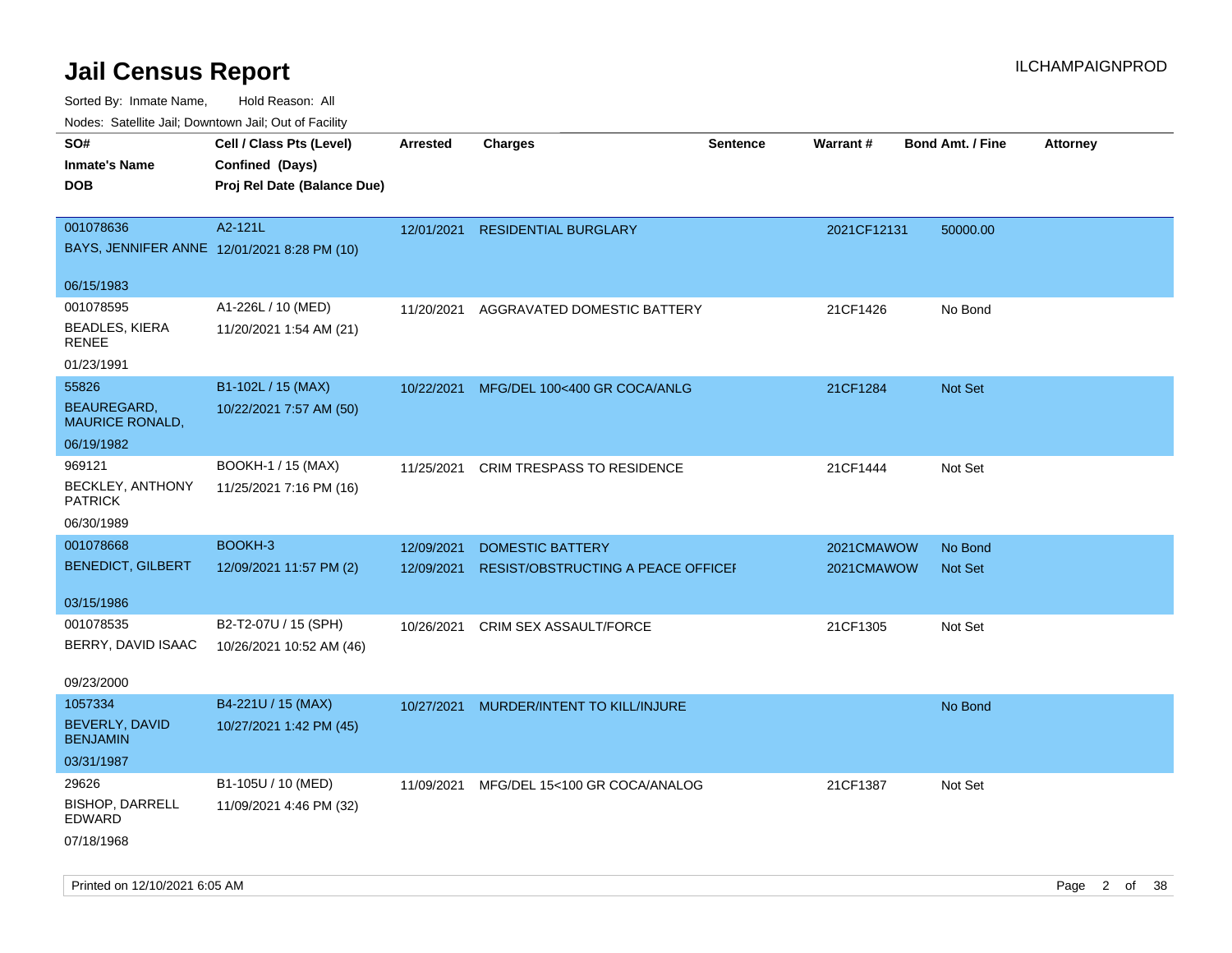| ivouss. Satellite Jali, Downtown Jali, Out of Facility           |                                                  |                                        |                                                                      |                 |                                    |                                |                 |
|------------------------------------------------------------------|--------------------------------------------------|----------------------------------------|----------------------------------------------------------------------|-----------------|------------------------------------|--------------------------------|-----------------|
| SO#<br>Inmate's Name                                             | Cell / Class Pts (Level)<br>Confined (Days)      | <b>Arrested</b>                        | <b>Charges</b>                                                       | <b>Sentence</b> | <b>Warrant#</b>                    | <b>Bond Amt. / Fine</b>        | <b>Attorney</b> |
| DOB                                                              | Proj Rel Date (Balance Due)                      |                                        |                                                                      |                 |                                    |                                |                 |
| 51247<br><b>BROWN, DANTE</b><br><b>MAURICE</b>                   | B1-202U / 10 (MED)<br>04/15/2021 6:24 PM (240)   | 04/15/2021                             | <b>FELON POSS/USE WEAPON/FIREARM</b>                                 |                 | 21CF411                            | <b>Not Set</b>                 |                 |
| 04/19/1979                                                       |                                                  |                                        |                                                                      |                 |                                    |                                |                 |
| 1035923<br><b>BROWN, KYRELL</b><br>NAJUAN                        | B3-W3-12L / 10 (MED)<br>08/23/2021 9:46 AM (110) | 08/23/2021                             | POSS STOLEN VEHICLE > \$25,000                                       |                 | 21CF1029                           | Not Set                        |                 |
| 06/14/1993                                                       |                                                  |                                        |                                                                      |                 |                                    |                                |                 |
| 29957<br><b>BROWN, RODNEY</b><br>Louis                           | B4-222L / 15 (MAX)<br>11/13/2021 8:57 PM (28)    | 11/13/2021<br>11/13/2021               | FELON POSS/USE WEAPON/FIREARM<br>AGG CRIM SX AB/>5 YR OLDER VIC      |                 | 21CF1390<br>2019CF0718             | Not Set<br>250000.00           |                 |
| 01/07/1968                                                       |                                                  |                                        |                                                                      |                 |                                    |                                |                 |
| 001077945<br><b>BROWN, SIDREA</b><br><b>RENEIA</b><br>07/23/1992 | A1-225L / 10 (MED)<br>11/13/2021 10:49 AM (28)   | 11/13/2021<br>11/13/2021<br>11/17/2021 | AGG ASLT PEACE OFF/FIRE/ER WRK<br><b>BURGLARY</b><br><b>BURGLARY</b> |                 | 2021CF637<br>2021CF543<br>21CF1264 | 1000.00<br>50000.00<br>1000.00 |                 |
| 988541                                                           | A3-111L / 5 (ADS)                                | 12/06/2021                             | POSSESSING A CONTROLLED SUBSTAND                                     |                 | 2020CF1195                         | No Bond                        |                 |
| <b>BURDETTE, SHANE</b><br><b>DILLON</b>                          | 12/06/2021 2:57 PM (5)                           |                                        |                                                                      |                 |                                    |                                |                 |
| 11/29/1991                                                       | 1/3/2022 (0.00)                                  |                                        |                                                                      |                 |                                    |                                |                 |
| 56936<br>CALDWELL, STEVEN<br>ANDRE                               | B4-227U / 15 (MAX)<br>11/01/2021 1:09 PM (40)    | 11/01/2021                             | PUBLIC INDECENCY/EXPOSURE/3+                                         |                 |                                    | Not Set                        |                 |
| 04/19/1982                                                       |                                                  |                                        |                                                                      |                 |                                    |                                |                 |
| 39474<br><b>CAMPBELL, AARON</b><br>JACOB                         | B1-101U / 10 (ADS)<br>07/06/2021 11:56 PM (158)  | 07/06/2021                             | MFG/DEL 15<100 GR HEROIN/ANLG                                        |                 | 21CF792                            | <b>Not Set</b>                 |                 |
| 07/18/1974                                                       |                                                  |                                        |                                                                      |                 |                                    |                                |                 |
| 996275<br>CAMPBELL, JOHNNIE<br>LEE, Third<br>04/02/1992          | B1-105L / 10 (MED)<br>11/15/2021 8:37 AM (26)    | 11/15/2021                             | FELON POSS/USE WEAPON/FIREARM                                        |                 | 21CF1398                           | Not Set                        |                 |
|                                                                  |                                                  |                                        |                                                                      |                 |                                    |                                |                 |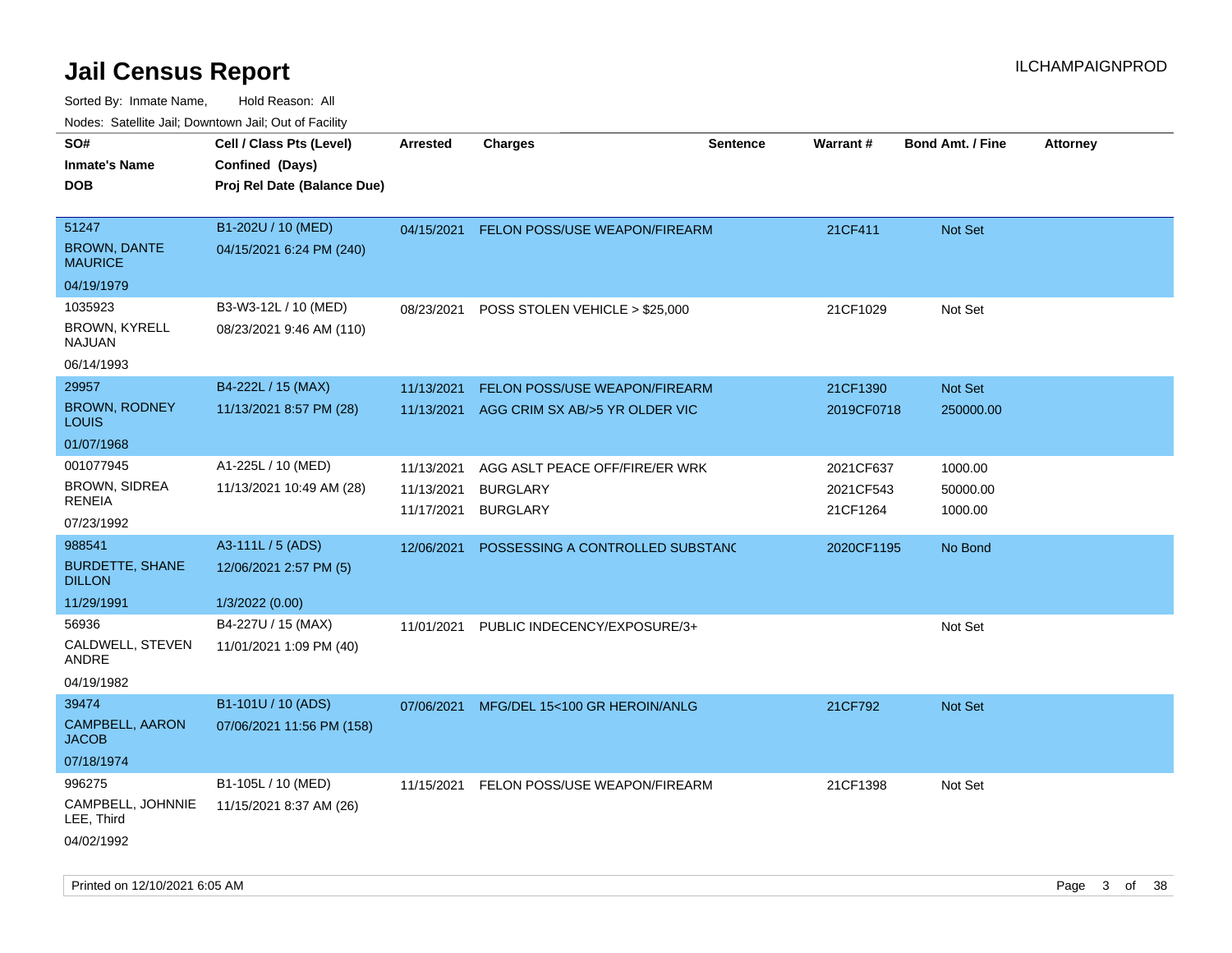Sorted By: Inmate Name, Hold Reason: All Nodes: Satellite Jail; Downtown Jail; Out of Facility

| SO#                                         | Cell / Class Pts (Level)                       | <b>Arrested</b>     | <b>Charges</b>                 | <b>Sentence</b> | <b>Warrant#</b> | <b>Bond Amt. / Fine</b> | <b>Attorney</b> |
|---------------------------------------------|------------------------------------------------|---------------------|--------------------------------|-----------------|-----------------|-------------------------|-----------------|
| <b>Inmate's Name</b><br><b>DOB</b>          | Confined (Days)<br>Proj Rel Date (Balance Due) |                     |                                |                 |                 |                         |                 |
|                                             |                                                |                     |                                |                 |                 |                         |                 |
| 958898                                      | B4-123L / 15 (MAX)                             | 11/18/2021          | AGGRAVATED DOMESTIC BATTERY    |                 | 21CF1409        | <b>Not Set</b>          |                 |
| <b>CHAMBERS, GARY</b><br><b>DANTE</b>       | 11/18/2021 5:10 AM (23)                        |                     |                                |                 |                 |                         |                 |
| 05/24/1973                                  |                                                |                     |                                |                 |                 |                         |                 |
| 34805                                       | B1-106U / 15 (MAX)                             | 10/01/2021          | <b>DOMESTIC BATTERY</b>        |                 | 21CF1183        | Not Set                 |                 |
| CONERLY, KIN JOSEPH 10/01/2021 1:53 AM (71) |                                                | 10/01/2021          | ARMED HABITUAL CRIMINAL        |                 | 21CF1184        | Not Set                 |                 |
| 11/16/1971                                  |                                                | 10/06/2021          | POSS STOLEN VEHICLE > \$25,000 |                 | 19CF1786        | Not Set                 |                 |
| 1074319                                     | B2-T1-04L / 15 (SPH)                           | 10/12/2021          | AGGRAVATED CRUELTY TO ANIMALS  |                 | 21CF1238        | Not Set                 |                 |
| <b>CRAIG, DAVUCCI</b><br><b>DAVION</b>      | 10/12/2021 11:36 AM (60)                       | 10/14/2021          | <b>MURDER</b>                  |                 | 21CF1239        | <b>Not Set</b>          |                 |
| 08/02/2001                                  |                                                |                     |                                |                 |                 |                         |                 |
| 001077549                                   | B2-T3-10L / 10 (SPH)                           | 12/22/2020          | PRED CRIM SEX ASLT/VICTIM <13  |                 | 2020CF1469      | Not Set                 |                 |
| CRISTOBAL-MATEO,<br><b>CRISTOBAL</b>        | 12/22/2020 1:17 PM (354)                       |                     |                                |                 |                 |                         |                 |
| 12/02/1988                                  |                                                |                     |                                |                 |                 |                         |                 |
| 1023587                                     | B1-203U / 15 (MAX)                             | 09/24/2021          | MFG/DEL CANNABIS/2.5-10 GRAMS  |                 | 21CF1155        | Not Set                 |                 |
| DAVIS, MARTIN<br><b>DENNIS</b>              | 09/24/2021 9:38 PM (78)                        | 09/24/2021          | ARMED HABITUAL CRIMINAL        |                 | 2021-CF681      | 500000.00               |                 |
| 12/02/1994                                  |                                                |                     |                                |                 |                 |                         |                 |
| 001077634                                   | A2-223L / 5 (ADS)                              | 09/23/2021          | OBSTRUCT JUST/DESTROY EVIDENCE |                 | 21CF887         | 25000.00                |                 |
| DAVIS, TAMIKA                               | 09/23/2021 12:30 AM (79)                       |                     |                                |                 |                 |                         |                 |
| 03/11/1974                                  |                                                |                     |                                |                 |                 |                         |                 |
| 001078538                                   | B1-205L / 10 (MED)                             | 10/26/2021          | <b>CRIM SEX ASSAULT/FORCE</b>  |                 | 21CF1301        | <b>Not Set</b>          |                 |
| DAWKINS, LEN                                | 10/26/2021 8:18 PM (46)                        |                     |                                |                 |                 |                         |                 |
| 03/23/1987                                  |                                                |                     |                                |                 |                 |                         |                 |
| 56972                                       | B3-W8-32L / 10 (MED)                           | 08/30/2021          | POSS STOLEN VEHICLE > \$25,000 |                 | 21CF1044        | Not Set                 |                 |
| DAY, DANIEL JOSEPH                          | 08/30/2021 3:07 PM (103)                       | 09/04/2021 BURGLARY |                                |                 | 21CF1054        | Not Set                 |                 |

10/16/1982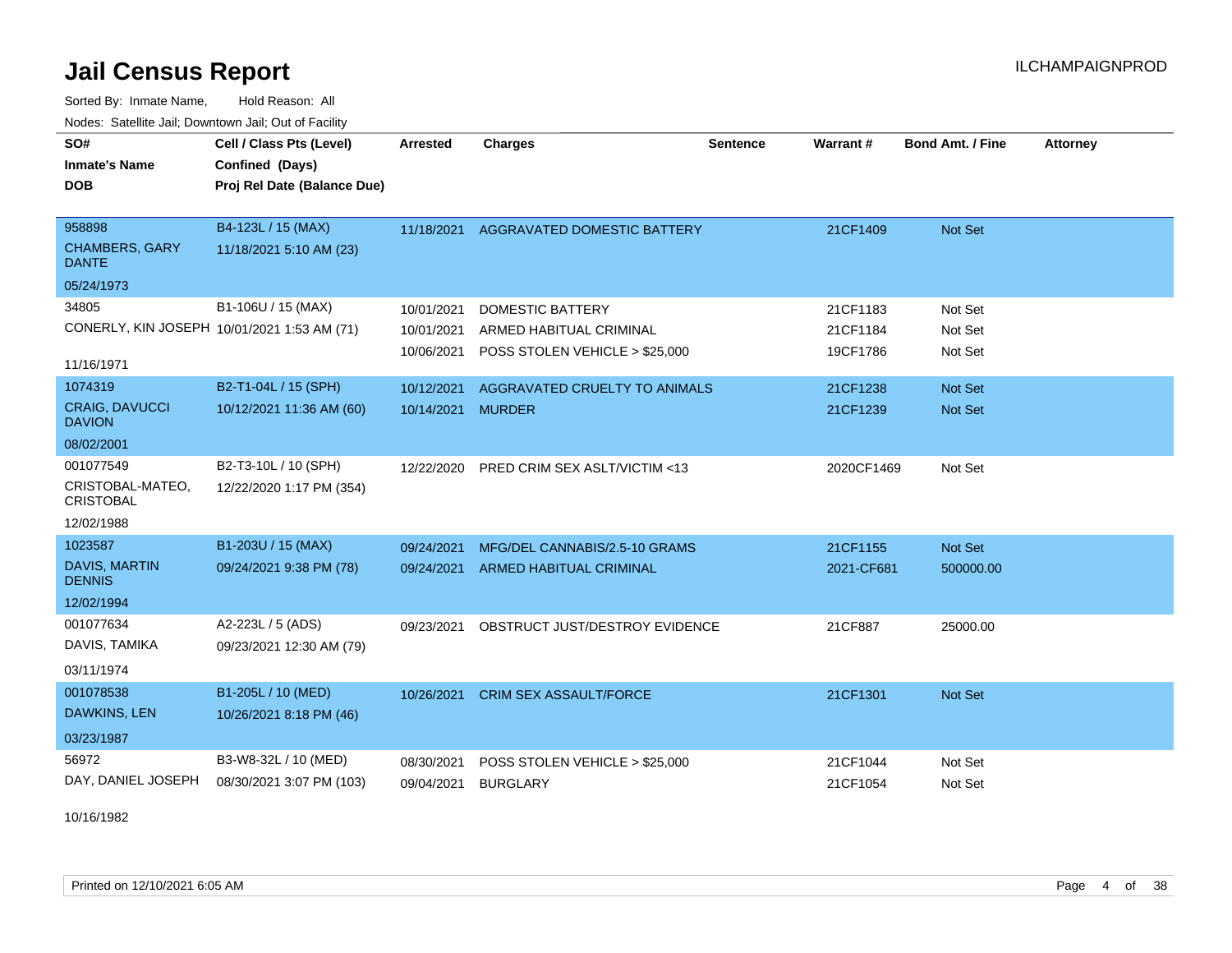Sorted By: Inmate Name, Hold Reason: All Nodes: Satellite Jail; Downtown Jail; Out of Facility

| SO#                                         | Cell / Class Pts (Level)                    | <b>Arrested</b>   | <b>Charges</b>                 | <b>Sentence</b> | Warrant#    | <b>Bond Amt. / Fine</b> | <b>Attorney</b> |
|---------------------------------------------|---------------------------------------------|-------------------|--------------------------------|-----------------|-------------|-------------------------|-----------------|
| <b>Inmate's Name</b>                        | Confined (Days)                             |                   |                                |                 |             |                         |                 |
| <b>DOB</b>                                  | Proj Rel Date (Balance Due)                 |                   |                                |                 |             |                         |                 |
|                                             |                                             |                   |                                |                 |             |                         |                 |
| 989143                                      | B3-W2-06L / 10 (MED)                        | 09/27/2021        | STALKING/CAUSE PERSON DISTRESS | 2y (DOC)        | 21CF1149    | 50000.00                |                 |
| DIAL, CLAYTON COLE                          | 09/27/2021 4:12 PM (75)                     | 09/27/2021        | POSSESSION OF METH< 5 GRAMS    | 3y(DOC)         |             | 9430.00                 |                 |
| 07/28/1991                                  |                                             |                   |                                |                 |             |                         |                 |
| 515892                                      | B4-224U / 15 (MAX)                          | 11/18/2021        | AGG DOMESTIC BATTERY/STRANGLE  | 4y (DOC)        | 15CF1432    | No Bond                 |                 |
| DISHMAN, BYRON<br><b>EUJEAN</b>             | 11/18/2021 2:33 PM (23)                     |                   |                                |                 |             |                         |                 |
| 07/30/1983                                  |                                             |                   |                                |                 |             |                         |                 |
| 25659                                       | B4-125L / 15 (MAX)                          | 06/15/2021        | <b>RESIDENTIAL BURGLARY</b>    |                 | 2020CF1218  | 50000.00                |                 |
| DORRIS, LORENZO                             | 06/15/2021 6:17 AM (179)                    | 06/15/2021        | <b>BURGLARY</b>                |                 | 21CF689     | Not Set                 |                 |
| 07/19/1966                                  |                                             |                   |                                |                 |             |                         |                 |
| 45194                                       | B3-W1-01U / 10 (MED)                        | 10/20/2021        | DOMESTIC BATTERY/OTHER PRIOR   |                 | 21CF1265    | Not Set                 |                 |
| <b>FALLS, ANDREW</b>                        | 10/20/2021 12:59 AM (52)                    |                   |                                |                 |             |                         |                 |
| 08/15/1976                                  |                                             |                   |                                |                 |             |                         |                 |
| 1016243                                     | BOOKF-2                                     | 12/10/2021        | AGG BATTERY/PEACE OFFICER      |                 | 2021CFAWOW  | No Bond                 |                 |
| FAVORS, TIFFANY LUIS 12/10/2021 2:51 AM (1) |                                             | 12/10/2021        | DOMESTIC BATTERY               |                 | 2021CMAWOW  | <b>Not Set</b>          |                 |
|                                             |                                             |                   |                                |                 |             |                         |                 |
| 03/23/1985                                  |                                             |                   |                                |                 |             |                         |                 |
| 527081<br>FERGUSON,                         | B3-W6-24L / 10 (MED)                        | 09/06/2021        | ARSON/REAL/PERSONAL PROP>\$150 |                 | 2021 CF 797 | 25000.00                |                 |
| <b>CHRISTOPHER</b>                          | 09/06/2021 1:18 PM (96)                     |                   |                                |                 |             |                         |                 |
| 12/21/1981                                  |                                             |                   |                                |                 |             |                         |                 |
| 1039744                                     | A3-113L / 15 (ADS)                          | 12/06/2021 MURDER |                                |                 | 20CF959     | 1000000.00              |                 |
| FONVILLE, TREVOY<br><b>JERMAINE</b>         | 12/06/2021 10:52 AM (5)                     |                   |                                |                 |             |                         |                 |
| 01/13/1996                                  |                                             |                   |                                |                 |             |                         |                 |
| 518395                                      | B2-T3-12L / 15 (SPH)                        | 07/07/2020        | CRIMINAL SEXUAL ASSAULT        |                 | 2020-CF735  | 250000.00               |                 |
|                                             | FRANDLE, MARK RYAN 07/07/2020 3:42 PM (522) |                   |                                |                 |             |                         |                 |

09/10/1985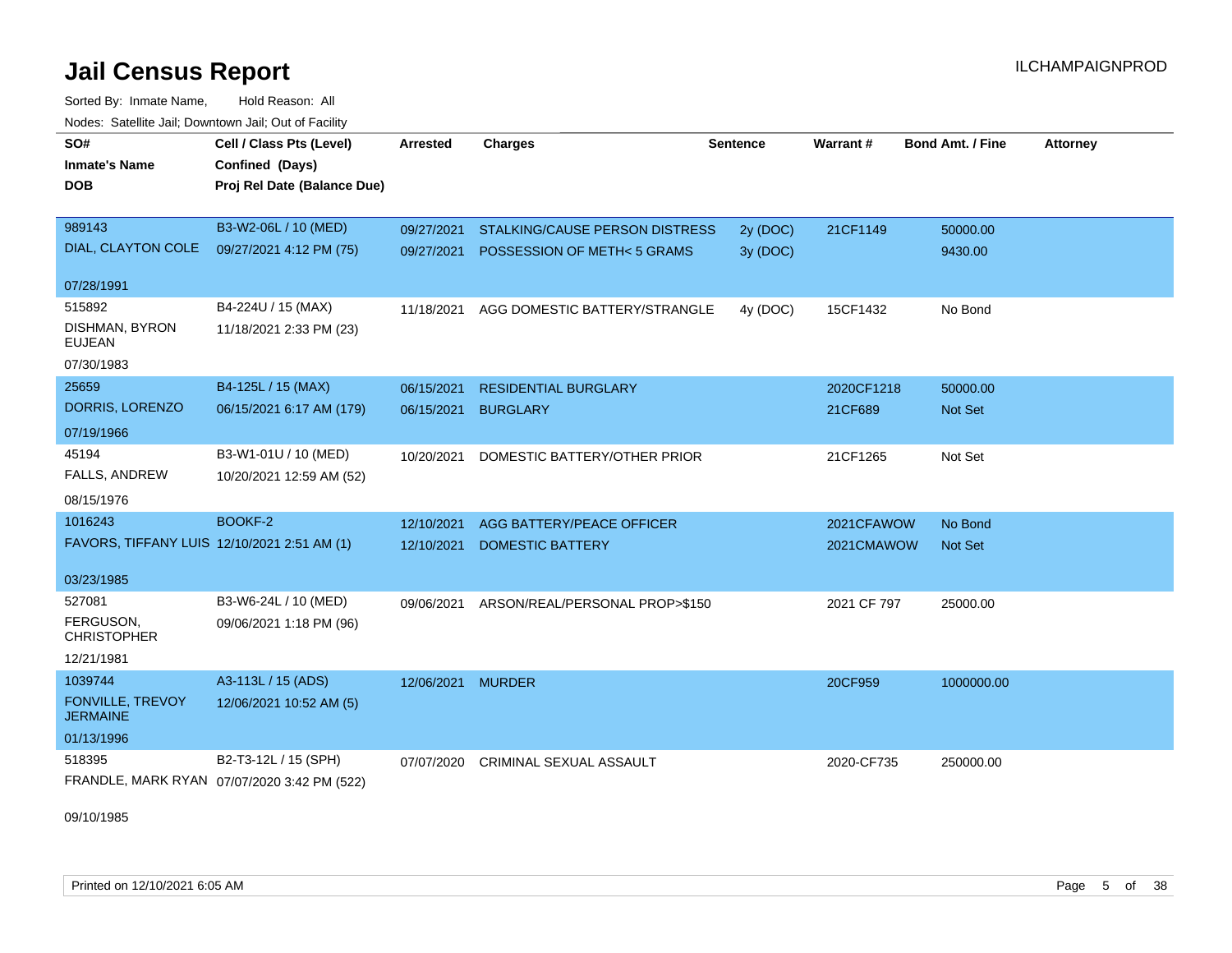| rouco. Calcillo Jali, Downtown Jali, Out of Facility |                                                                            |                 |                                |                 |            |                         |                 |
|------------------------------------------------------|----------------------------------------------------------------------------|-----------------|--------------------------------|-----------------|------------|-------------------------|-----------------|
| SO#<br>Inmate's Name<br>DOB                          | Cell / Class Pts (Level)<br>Confined (Days)<br>Proj Rel Date (Balance Due) | <b>Arrested</b> | <b>Charges</b>                 | <b>Sentence</b> | Warrant#   | <b>Bond Amt. / Fine</b> | <b>Attorney</b> |
|                                                      |                                                                            |                 |                                |                 |            |                         |                 |
| 975482<br>FRAZER, CHRISTIAN<br>LAMAHL                | A4-106L / 10 (ADS)<br>12/07/2021 11:14 PM (4)                              | 12/07/2021      | DOMESTIC BATTERY               |                 | 2021CF1255 | 50000.00                |                 |
| 12/28/1989                                           |                                                                            |                 |                                |                 |            |                         |                 |
| 001078583                                            | B1-205U / 15 (MAX)                                                         | 11/14/2021      | AGG UNLAWFUL USE WEAPON/PERSON |                 | 21CF1392   | Not Set                 |                 |
| FRAZIER, RICHARD<br>EMOND                            | 11/14/2021 3:12 AM (27)                                                    |                 |                                |                 |            |                         |                 |
| 04/19/2001                                           |                                                                            |                 |                                |                 |            |                         |                 |
| 001077934                                            | A1-224L / 10 (MED)                                                         | 08/22/2021      | <b>DOMESTIC BATTERY</b>        |                 | 21 CM 172  | 10000.00                |                 |
| FREED, LOGAN<br><b>SUZANNE</b>                       | 08/22/2021 11:45 PM (111)                                                  | 08/22/2021      | AGG DUI/ACCIDENT/DEATH         |                 | 21CF1024   | Not Set                 |                 |
| 08/18/1996                                           |                                                                            |                 |                                |                 |            |                         |                 |
| 001078290                                            | A1-125U / 10 (ADS)                                                         | 08/19/2021      | MACHINE GUN/AUTO WEAPON/VEH    |                 | 21CF1012   | Not Set                 |                 |
| FREEMAN, ANGEL<br>JANILA KAY                         | 08/19/2021 1:26 AM (114)                                                   |                 |                                |                 |            |                         |                 |
| 12/25/1995                                           |                                                                            |                 |                                |                 |            |                         |                 |
| 55731                                                | A3-213L / 15 (ADS)                                                         | 12/07/2021      | THEFT CONTROL INTENT \$500<10K |                 | 2019CF1448 | No Bond                 |                 |
| FULLILOVE,<br>CHRISTOPHER                            | 12/07/2021 3:44 PM (4)                                                     |                 |                                |                 |            |                         |                 |
| 09/25/1980                                           |                                                                            |                 |                                |                 |            |                         |                 |
| 001078450                                            | B3-W1-04L / 10 (MED)                                                       | 10/26/2021      | AGGRAVATED BATTERY             |                 |            | Not Set                 |                 |
| GAMBLE, HAKEEM<br>DARION                             | 10/26/2021 1:01 PM (46)                                                    | 10/26/2021      | BURGLARY W/O CAUSING DAMAGE    |                 |            | No Bond                 |                 |
| 12/17/1999                                           | 12/23/2021 (0.00)                                                          |                 |                                |                 |            |                         |                 |
| 001078667                                            | BOOKH-3                                                                    | 12/09/2021      | <b>DOMESTIC BATTERY</b>        |                 | 2021CMAWOW | <b>Not Set</b>          |                 |
| <b>GARDNER, JUSTIN</b><br>SCOTT                      | 12/09/2021 10:06 PM (2)                                                    |                 |                                |                 |            |                         |                 |
| 07/10/1995                                           |                                                                            |                 |                                |                 |            |                         |                 |
| 001078633                                            | A4-205L / 15 (MAX)                                                         | 12/01/2021      | PRED CRIM SEX ASLT/VICTIM <13  |                 | 21CF1416   | 250000.00               |                 |
| GONZALEZ-GUILLEN,<br>EDWARD                          | 12/01/2021 12:08 PM (10)                                                   |                 |                                |                 |            |                         |                 |
| 08/25/2002                                           |                                                                            |                 |                                |                 |            |                         |                 |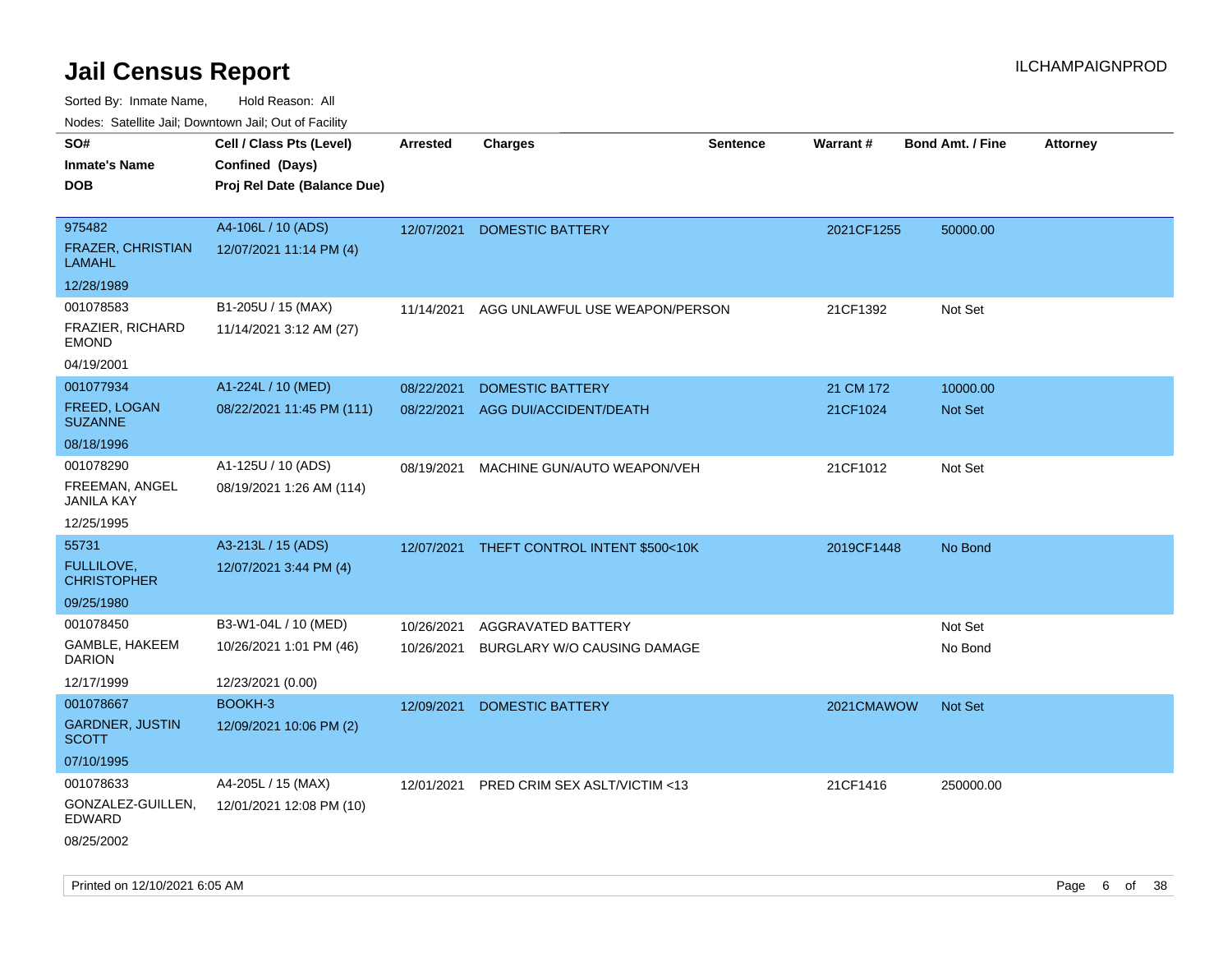| SO#                                    | Cell / Class Pts (Level)                   | <b>Arrested</b> | <b>Charges</b>                           | <b>Sentence</b> | Warrant#   | <b>Bond Amt. / Fine</b> | <b>Attorney</b> |
|----------------------------------------|--------------------------------------------|-----------------|------------------------------------------|-----------------|------------|-------------------------|-----------------|
| <b>Inmate's Name</b>                   | Confined (Days)                            |                 |                                          |                 |            |                         |                 |
| <b>DOB</b>                             | Proj Rel Date (Balance Due)                |                 |                                          |                 |            |                         |                 |
|                                        |                                            |                 |                                          |                 |            |                         |                 |
| 001078607                              | B4-122U / 15 (MAX)                         | 11/22/2021      | <b>FELON POSS/USE FIREARM/PAROLE</b>     |                 | 21CF1437   | Not Set                 |                 |
| <b>GRAY, WILLIAM</b><br>DA'VON         | 11/22/2021 2:57 PM (19)                    |                 | 11/22/2021 ATTEMPT (FIRST DEGREE MURDER) |                 | 21CF1435   | Not Set                 |                 |
| 04/18/1984                             |                                            |                 |                                          |                 |            |                         |                 |
| 56342                                  | B1-104L / 10 (MED)                         | 10/21/2021      | ARMED HABITUAL CRIMINAL                  |                 | 21CF1279   | Not Set                 |                 |
| <b>GRIFFIN, NATHAN</b>                 | 10/21/2021 4:20 PM (51)                    | 10/21/2021      | THEFT CONTROL INTENT <\$500              |                 | 17CF1451   | 10000.00                |                 |
| <b>EUGENE</b>                          |                                            | 10/21/2021      | DRIVING ON REVOKED LICENSE               |                 | 20TR1979   | 3000.00                 |                 |
| 02/24/1969                             |                                            |                 |                                          |                 |            |                         |                 |
| 32913                                  | A3-116L / 15 (ADS)                         | 12/03/2021      | PRED CRIM SEX ASLT/VICTIM <13            |                 | 21CF1481   | <b>Not Set</b>          |                 |
| GROB, WARREN A,<br>Junior              | 12/03/2021 4:24 PM (8)                     |                 |                                          |                 |            |                         |                 |
| 12/07/1950                             |                                            |                 |                                          |                 |            |                         |                 |
| 977825                                 | A3-211U / 5 (ADS)                          | 11/25/2021      | RET THEFT/DISP MERCH/>\$300              | 4y (DOC)        | 21CF203    | Not Set                 |                 |
| GWIN, RAYMOND<br><b>CHARLES</b>        | 11/25/2021 2:23 PM (16)                    |                 |                                          |                 |            |                         |                 |
| 09/30/1989                             |                                            |                 |                                          |                 |            |                         |                 |
| 1071098                                | B1-201U / 15 (MAX)                         | 11/06/2021      | AGG CRIM SEX ASSAULT/FIREARM             |                 | 21CF1368   | <b>Not Set</b>          |                 |
| <b>HARRIS, SHEMAR</b><br><b>HARLEM</b> | 11/06/2021 8:22 AM (35)                    |                 |                                          |                 |            |                         |                 |
| 07/22/2000                             |                                            |                 |                                          |                 |            |                         |                 |
| 1038973                                | B3-W2-05U / 10 (MED)                       | 11/05/2021      | AGG DOMESTIC BATTERY/STRANGLE            |                 | 21CF1365   | Not Set                 |                 |
|                                        | HAYS, DAMIEN CLYDE 11/05/2021 8:59 PM (36) |                 |                                          |                 |            |                         |                 |
| 03/19/1994                             |                                            |                 |                                          |                 |            |                         |                 |
| 965829                                 | <b>BOOKH-4 / 10 (ADS)</b>                  | 09/09/2021      | HRSMT/NO CONVERSATION/KILL               |                 | 2021CF1072 | 25000.00                |                 |
| <b>HEINZ, ANDREW</b><br><b>MICHAEL</b> | 09/09/2021 5:21 PM (93)                    | 09/13/2021      | PROBATION VIOLATION                      |                 | 21CF7      | Not Set                 |                 |
| 07/01/1987                             |                                            |                 |                                          |                 |            |                         |                 |
| 001078488                              | B2-T3-11U / 15 (SPH)                       | 10/14/2021      | PRED CRIM SEX ASLT/VICTIM <13            |                 | 21CF1232   | 500000.00               |                 |
| HERNANDEZ-LOPEZ,<br><b>ERNESTO</b>     | 10/14/2021 3:15 PM (58)                    | 10/14/2021      | <b>FUGITIVE FROM JUSTICE</b>             |                 | 21CF1246   | Not Set                 |                 |
| 11/28/1975                             |                                            |                 |                                          |                 |            |                         |                 |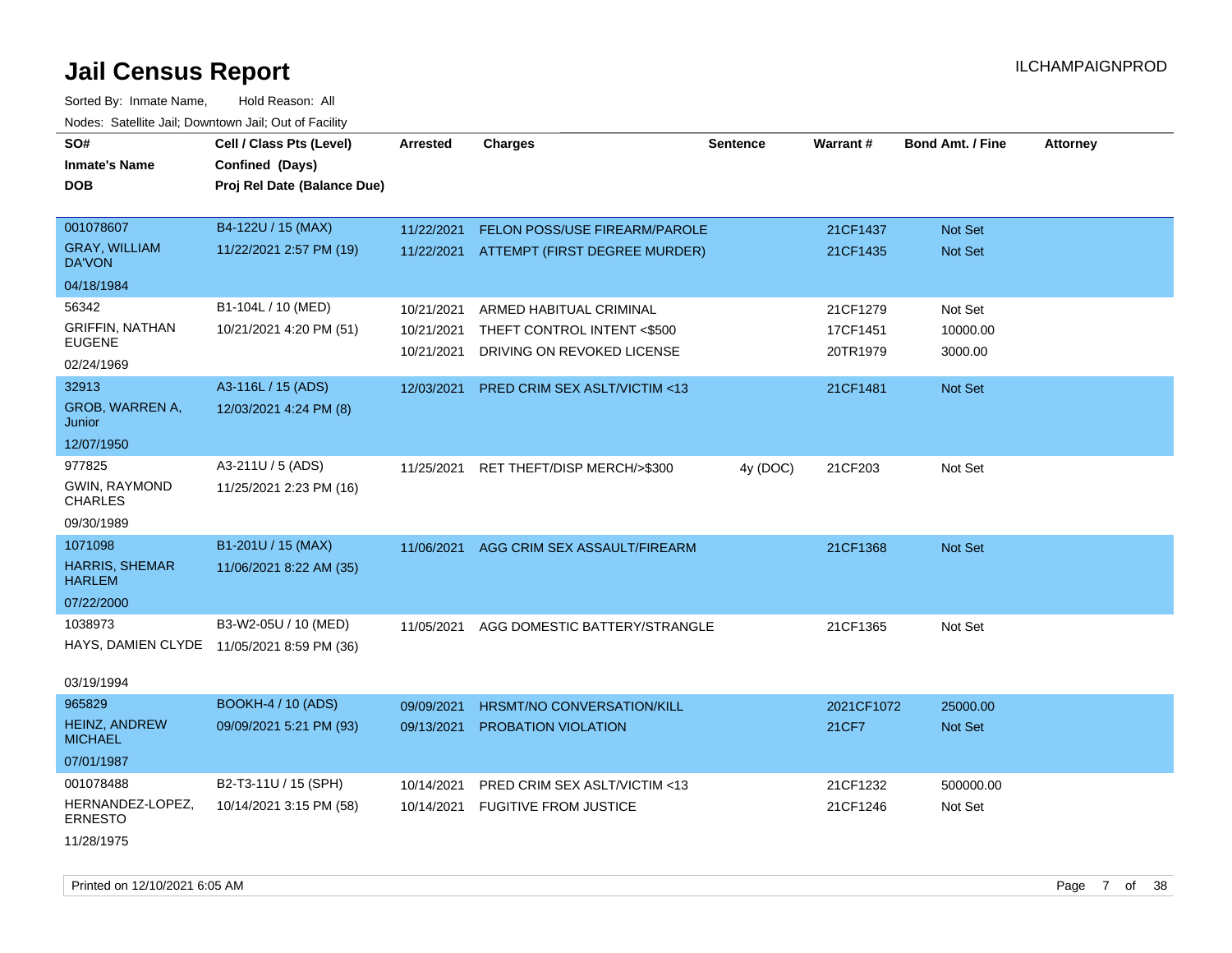| SO#                             | Cell / Class Pts (Level)    | Arrested   | <b>Charges</b>                           | <b>Sentence</b> | Warrant#   | <b>Bond Amt. / Fine</b> | <b>Attorney</b> |
|---------------------------------|-----------------------------|------------|------------------------------------------|-----------------|------------|-------------------------|-----------------|
| <b>Inmate's Name</b>            | Confined (Days)             |            |                                          |                 |            |                         |                 |
| <b>DOB</b>                      | Proj Rel Date (Balance Due) |            |                                          |                 |            |                         |                 |
|                                 |                             |            |                                          |                 |            |                         |                 |
| 975293                          | B2-T4-14L / 10 (SPH)        | 07/21/2021 | VIO ORDER/PRIOR VIO OF ORDER             |                 | 21CF914    | No Bond                 |                 |
| <b>HILL, JACOB MILES</b>        | 07/21/2021 8:43 PM (143)    | 07/21/2021 | <b>STALKING</b>                          |                 | 2021CF863  | Not Set                 |                 |
|                                 |                             | 07/25/2021 | PAROLE REVOCATION                        |                 | CH2104646  | Not Set                 |                 |
| 02/06/1988                      |                             | 08/18/2021 | <b>HARASS WITNESS/FAMILY MBR/REP</b>     |                 | 21CF992    | Not Set                 |                 |
|                                 |                             | 09/09/2021 | AGG STALKING/BODILY HARM                 |                 | 21CF1073   | Not Set                 |                 |
| 48471                           | B1-207L / 15 (MAX)          | 08/08/2021 | AGG BATTERY/DISCHARGE FIREARM            |                 | 21CF946    | Not Set                 |                 |
| HILL, RAMESH<br><b>JERMAINE</b> | 08/08/2021 4:45 AM (125)    |            |                                          |                 |            |                         |                 |
| 12/11/1978                      |                             |            |                                          |                 |            |                         |                 |
| 49618                           | B1-107U / 10 (MED)          | 10/26/2021 | <b>CRIM DAMAGE TO PROPERTY &lt;\$500</b> |                 | 2021CF1300 | 100.00                  |                 |
| HITES, STEVEN<br><b>WAYNE</b>   | 10/26/2021 7:42 AM (46)     | 11/24/2021 | FLEEING/ATTEMPT ELUDE OFFICER            |                 | 2021TR9315 | 1000.00                 |                 |
| 12/31/1979                      |                             |            |                                          |                 |            |                         |                 |
| 1043704                         | B4-223L / 15 (MAX)          | 07/13/2021 | PROBATION VIOLATION                      |                 | 18CF1697   | 25000.00                |                 |
| HOUSTON, STEVEN                 | 07/13/2021 5:56 AM (151)    | 07/13/2021 | PROBATION VIOLATION                      |                 | 19CF1295   | 25000.00                |                 |
| CORDELL                         |                             | 07/13/2021 | ARMED ROBBERY/ARMED W/FIREARM            |                 | 21CF815    | Not Set                 |                 |
| 01/24/1989                      |                             |            |                                          |                 |            |                         |                 |
| 999198                          | A4-206L / 15 (MAX)          | 11/30/2021 | FELON POSS/USE FIREARM PRIOR             |                 | 21CF1377   | 500000.00               |                 |
| HOWARD, BRION LIN               | 11/30/2021 10:41 AM (11)    |            |                                          |                 |            |                         |                 |
| 06/10/1992                      |                             |            |                                          |                 |            |                         |                 |
| 1061996                         | A1-124L / 5 (MIN)           | 10/30/2021 | DRVG UNDER INFLUENCE OF DRUG             | 180d (CJ)       |            | No Bond                 |                 |
| HUBBARD, REBEKIAH               | 10/30/2021 1:37 PM (42)     | 10/30/2021 | RETAIL THEFT/DISP MERCH/<\$300           |                 | 2018CF1302 | 20000.00                |                 |
| <b>DIONA</b>                    |                             | 10/31/2021 | USE FORGED CR/DEBIT CARD/<\$300          | 2y (DOC)        |            | No Bond                 |                 |
| 04/08/1998                      |                             |            |                                          |                 |            |                         |                 |
| 953555                          | B4-122L / 15 (MAX)          | 03/10/2021 | <b>CRIM TRESPASS TO RESIDENCE</b>        |                 | 21CF272    | Not Set                 |                 |
| HUNT, TAVARIS EARL              | 03/10/2021 4:58 AM (276)    | 04/14/2021 | AGG FLEEING POLICE/21 MPH OVER           | 3y (DOC)        | 2020CF94   | 10000.00                |                 |
| 12/29/1987                      |                             |            |                                          |                 |            |                         |                 |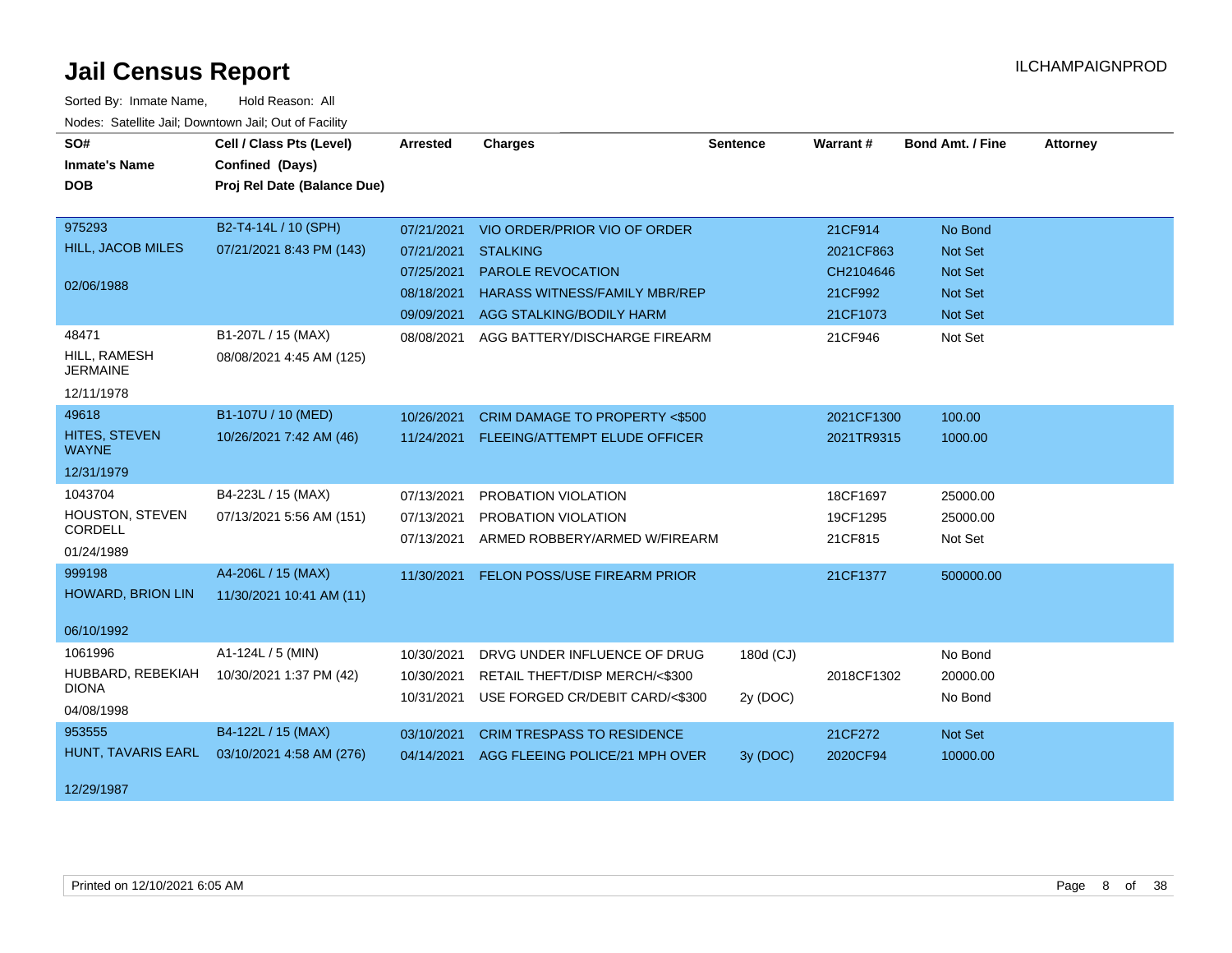Sorted By: Inmate Name, Hold Reason: All

|  | Nodes: Satellite Jail; Downtown Jail; Out of Facility |  |  |  |
|--|-------------------------------------------------------|--|--|--|
|--|-------------------------------------------------------|--|--|--|

| SO#<br><b>Inmate's Name</b>             | Cell / Class Pts (Level)<br>Confined (Days) | <b>Arrested</b> | <b>Charges</b>                | <b>Sentence</b> | Warrant#    | <b>Bond Amt. / Fine</b> | <b>Attorney</b> |
|-----------------------------------------|---------------------------------------------|-----------------|-------------------------------|-----------------|-------------|-------------------------|-----------------|
| <b>DOB</b>                              | Proj Rel Date (Balance Due)                 |                 |                               |                 |             |                         |                 |
|                                         |                                             |                 |                               |                 |             |                         |                 |
| 001078639<br><b>JACKSON, GREGORY</b>    | A4-103L / 10 (ADS)                          | 12/02/2021      | <b>FUGITIVE FROM JUSTICE</b>  |                 | 21CF1465    | Not Set                 |                 |
| <b>LYNN</b>                             | 12/02/2021 3:43 AM (9)                      |                 |                               |                 |             |                         |                 |
| 11/22/1994                              |                                             |                 |                               |                 |             |                         |                 |
| 38993                                   | B4-126L / 15 (MAX)                          | 02/13/2021      | ATTEMPT (FIRST DEGREE MURDER) |                 | 21CF181     | Not Set                 |                 |
| JACKSON, LAMONT<br><b>JEREMIE</b>       | 02/13/2021 7:45 AM (301)                    |                 |                               |                 |             |                         |                 |
| 07/31/1973                              |                                             |                 |                               |                 |             |                         |                 |
| 001077487                               | B3-W8-30L / 10 (MED)                        | 12/03/2020      | FELON POSS/USE WEAPON/FIREARM |                 | 20CF1377    | Not Set                 |                 |
| <b>JACKSON, TERREL</b><br><b>DANDRE</b> | 12/03/2020 10:18 AM (373)                   | 11/09/2021      | AGG DISCHARGE FIREARM/OCC VEH |                 | 21CR0331401 | No Bond                 |                 |
| 08/11/1990                              |                                             |                 |                               |                 |             |                         |                 |
| 001077864                               | B1-103L / 15 (MAX)                          | 04/18/2021      | FELON POSS/USE WEAPON/FIREARM |                 | 21CF428     | Not Set                 |                 |
| D                                       | JAMERSON, ANTHONY 04/18/2021 7:21 PM (237)  |                 |                               |                 |             |                         |                 |
| 01/26/1990                              |                                             |                 |                               |                 |             |                         |                 |
| 001077437                               | B3-W4-16L / 10 (MED)                        | 08/23/2021      | DOM BTRY/CONTACT/1-2 PRECONV  |                 | 21CF1025    | Not Set                 |                 |
| JOHNSON, ANTONIO<br><b>LASHAUN</b>      | 08/23/2021 7:48 PM (110)                    |                 |                               |                 |             |                         |                 |
| 01/06/1980                              |                                             |                 |                               |                 |             |                         |                 |
| 1071536                                 | B1-206U / 15 (MED)                          | 06/17/2021      | ATTEMPT (FIRST DEGREE MURDER) |                 | 21CF702     | Not Set                 |                 |
| JOHNSON, ZACHERY<br>EDWARD              | 06/17/2021 2:00 AM (177)                    |                 |                               |                 |             |                         |                 |
| 10/30/1987                              |                                             |                 |                               |                 |             |                         |                 |
| 001078645                               | A4-104U / 10 (ADS)                          | 12/02/2021      | AGG DISCHARGE FIREARM         |                 | 21CF1478    | No Bond                 |                 |
| JONES, KELVIN<br><b>KHYRIC</b>          | 12/02/2021 6:56 PM (9)                      |                 |                               |                 |             |                         |                 |
| 02/27/2001                              |                                             |                 |                               |                 |             |                         |                 |
| 956822                                  | A4-203L / 15 (MAX)                          | 11/25/2021      | AGGRAVATED DOMESTIC BATTERY   |                 | 21CF1442    | Not Set                 |                 |
| JONES, MARIO<br>NATHANIEL               | 11/25/2021 10:37 AM (16)                    | 11/25/2021      | PAROLE REVOCATION             |                 | CH2106361   | No Bond                 |                 |
| 10/27/1987                              |                                             | 11/25/2021      | UNLAWFUL RESTRAINT            |                 | 21CF1443    | Not Set                 |                 |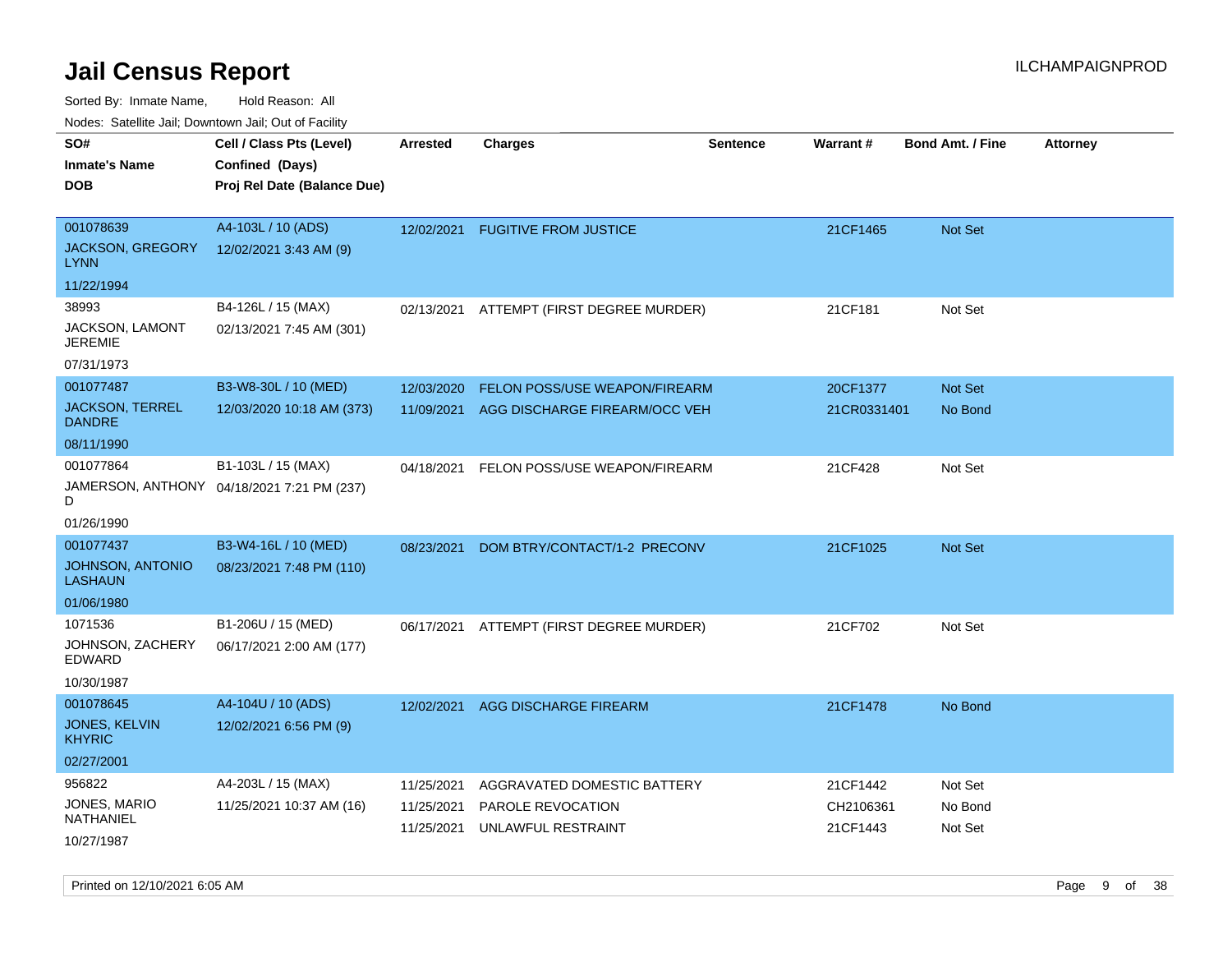Sorted By: Inmate Name, Hold Reason: All Nodes: Satellite Jail; Downtown Jail; Out of Facility

| SO#                                    | Cell / Class Pts (Level)                             | <b>Arrested</b> | <b>Charges</b>                       | <b>Sentence</b> | <b>Warrant#</b> | <b>Bond Amt. / Fine</b> | <b>Attorney</b> |
|----------------------------------------|------------------------------------------------------|-----------------|--------------------------------------|-----------------|-----------------|-------------------------|-----------------|
| <b>Inmate's Name</b>                   | Confined (Days)                                      |                 |                                      |                 |                 |                         |                 |
| <b>DOB</b>                             | Proj Rel Date (Balance Due)                          |                 |                                      |                 |                 |                         |                 |
|                                        |                                                      |                 |                                      |                 |                 |                         |                 |
| 1008468                                | A3-114L                                              | 12/01/2021      | <b>FELON POSS/USE WEAPON/FIREARM</b> |                 | 21CF1472        | <b>Not Set</b>          |                 |
| <b>JONES, MARTEZ</b><br><b>LAMONTE</b> | 12/01/2021 1:28 PM (10)                              | 12/02/2021      | <b>PROBATION VIOLATION</b>           |                 | 20CF1151        | <b>Not Set</b>          |                 |
| 06/22/1993                             |                                                      |                 |                                      |                 |                 |                         |                 |
| 506244                                 | B1-204L / 15 (MAX)                                   | 07/15/2021      | ARMED ROBBERY/ARMED W/FIREARM        |                 | 2021CF791       | 250000.00               |                 |
| JOSLIN, JASON LEE                      | 07/15/2021 4:38 AM (149)                             |                 |                                      |                 |                 |                         |                 |
| 12/22/1985                             |                                                      |                 |                                      |                 |                 |                         |                 |
| 66662                                  | A3-112L / 10 (ADS)                                   | 12/05/2021      | POSS AMT CON SUB EXCEPT(A)/(D)       |                 | 18CF597         | 200000.00               |                 |
| KINTNER, WESLEY J                      | 12/05/2021 1:57 PM (6)                               |                 |                                      |                 |                 |                         |                 |
|                                        |                                                      |                 |                                      |                 |                 |                         |                 |
| 04/15/1986                             |                                                      |                 |                                      |                 |                 |                         |                 |
| 001078665                              | BOOKH-3                                              | 12/09/2021      | POSS CAN/>100-500 GRAM/1ST           |                 | 2021CFAWOW      | Not Set                 |                 |
| KNYAZEV, ADRIAN                        | 12/09/2021 5:35 PM (2)                               | 12/09/2021      | MFG/DEL CAN >500 GRAMS/SCHOOL        |                 | 2021CFAWOW      | Not Set                 |                 |
| 03/05/2003                             |                                                      |                 |                                      |                 |                 |                         |                 |
| 1070011                                | B4-124U / 15 (MAX)                                   | 08/03/2021      | AGG DISCH FIREARM/1ST AID PERS       |                 | 21CF929         | <b>Not Set</b>          |                 |
| LAWS, WILLIAM<br>ZARAK, Third          | 08/03/2021 3:53 PM (130)                             |                 |                                      |                 |                 |                         |                 |
| 07/06/1999                             |                                                      |                 |                                      |                 |                 |                         |                 |
| 548089                                 | B1-204U / 15 (MAX)                                   | 12/04/2020      | ATTEMPT (FIRST DEGREE MURDER)        |                 | 20CF1378        | Not Set                 |                 |
| LEWIS, LAWRENCE                        | 12/04/2020 4:42 AM (372)                             | 12/04/2020      | METH DELIVERY/100<400 GRAMS          |                 | 20CF1481        | Not Set                 |                 |
| PAUL, Third                            |                                                      | 12/04/2020      | AGG DOMESTIC BATTERY/STRANGLE        |                 | 18CF1507        | 10000.00                |                 |
| 02/08/1993                             |                                                      |                 |                                      |                 |                 |                         |                 |
| 001077524                              | B2-T4-15U / 10 (SPH)                                 | 12/14/2020      | <b>RESIDENTIAL ARSON</b>             |                 | 2020-CF-1388    | 150000.00               |                 |
| LEWIS, TREVOR<br><b>DANIEL</b>         | 12/14/2020 5:16 PM (362)                             | 12/14/2020      | AGG BATTERY/PUBLIC PLACE             |                 | 2020-CF-1231    | 50000.00                |                 |
|                                        |                                                      | 12/14/2020      | AGG BATTERY/PEACE OFFICER            |                 | 2020-CF-1211    | 10000.00                |                 |
| 06/03/2002                             |                                                      | 12/14/2020      | AGG BATTERY/JUDGE/EMT                |                 | 2020-CF-1212    | 10000.00                |                 |
| 001077621                              | A3-113U / 10 (ADS)                                   | 12/05/2021      | AGG ASLT PEACE OFF/FIRE/ER WRK       |                 | 2021CF64        | 100000.00               |                 |
|                                        | <b>ILINIDEEV DOMAIN DRAY 40/05/0004 40:00 AM (0)</b> |                 |                                      |                 |                 |                         |                 |

LINDSEY, DONALD RAY 12/05/2021 10:23 AM (6)

08/19/1996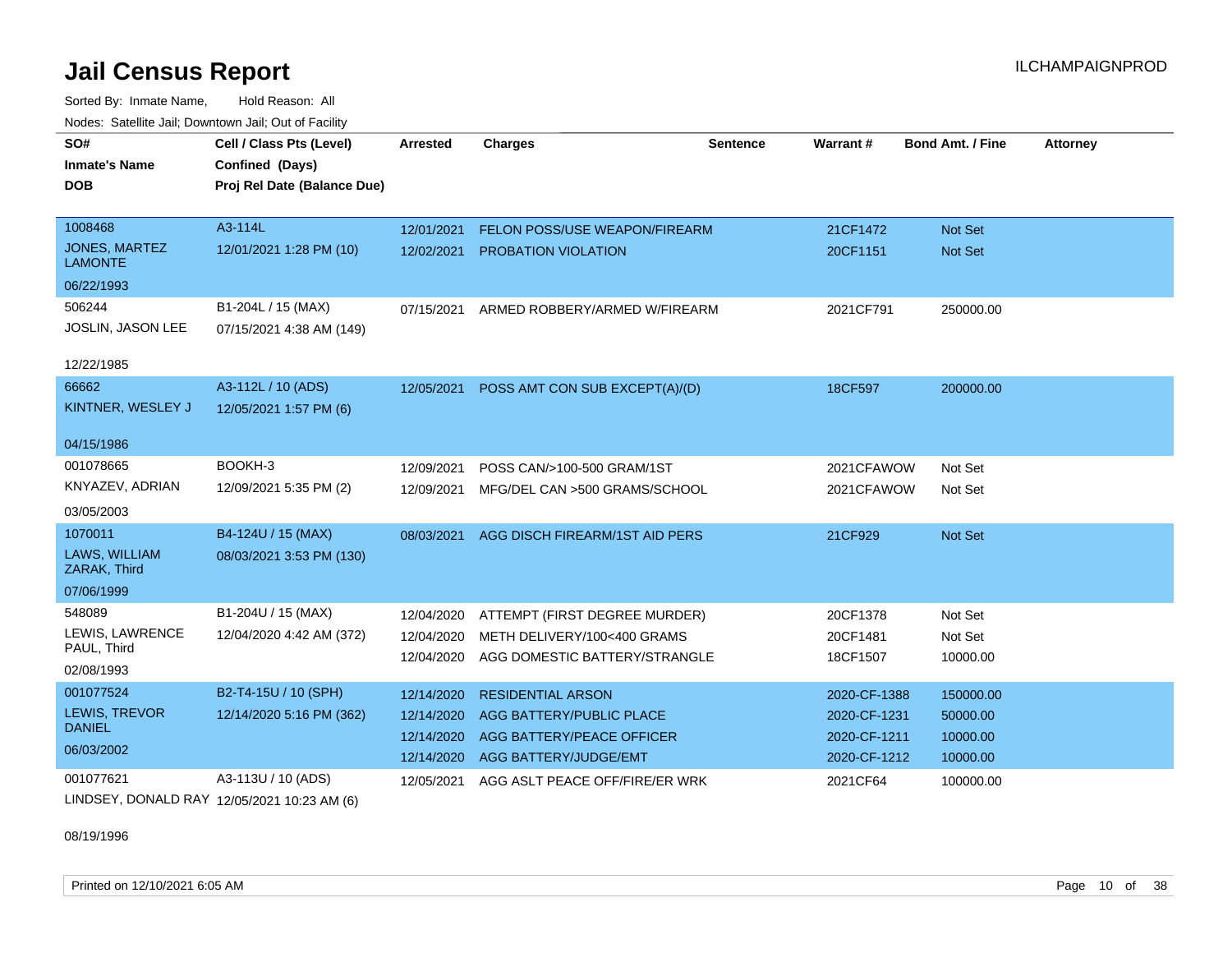| SO#<br><b>Inmate's Name</b><br>DOB                                 | Cell / Class Pts (Level)<br>Confined (Days)<br>Proj Rel Date (Balance Due) | <b>Arrested</b>                        | <b>Charges</b>                                                                         | <b>Sentence</b>       | <b>Warrant#</b>                   | <b>Bond Amt. / Fine</b>                     | <b>Attorney</b> |
|--------------------------------------------------------------------|----------------------------------------------------------------------------|----------------------------------------|----------------------------------------------------------------------------------------|-----------------------|-----------------------------------|---------------------------------------------|-----------------|
| 542800<br>LOVE, REGINALD<br><b>MONTEAS</b>                         | A4-104L / 15 (ADS)<br>12/03/2021 10:00 AM (8)                              | 12/03/2021<br>12/03/2021               | <b>RECKLESS CONDUCT/BODILY HARM</b><br>MFG/DEL CANNABIS/>5,000 GRAMS                   | 54m (DOC)             | 18CM187<br>20-CF-917              | 1000.00<br>No Bond                          |                 |
| 11/11/1985<br>1065002<br>LOVELESS, DUSTIN<br>DEE<br>06/17/1982     | B3-W4-13U / 10 (MED)<br>11/16/2021 11:41 AM (25)                           | 11/16/2021<br>11/16/2021               | DOMESTIC BTRY/CONTACT/VIO O/P<br>DOM BTRY/CONTACT/1-2 PRECONV                          |                       | 2019CF001781<br>2021CF000494      | 25000.00<br>25000.00                        |                 |
| 1072891<br>MALAK, ATILCAN<br>02/17/1997                            | A4-202L / 5 (ADS)<br>11/29/2021 8:57 AM (12)                               | 11/29/2021                             | AGG CRIM SEX ABUSE/BODILY HARM                                                         | 3y/0m/0d (DOI 19CF664 |                                   | No Bond                                     |                 |
| 1000869<br>MARTIN, MANNIX<br><b>TILMOND</b><br>07/19/1991          | B1-106L / 15 (MAX)<br>09/12/2021 12:40 AM (90)                             | 09/11/2021                             | FELON POSS/USE WEAPON/FIREARM                                                          |                       | 21CF1102                          | Not Set                                     |                 |
| 48792<br><b>MCCLAIN, HURCHEL</b><br><b>JOSEPH</b><br>05/01/1979    | B4-225U / 10 (MED)<br>11/20/2021 4:11 AM (21)                              | 11/19/2021                             | AGG BATTERY/DISCHARGE FIREARM                                                          |                       | 21CF1425                          | <b>Not Set</b>                              |                 |
| 001077404<br>MCCULLOUGH,<br><b>DEMETRIUS</b><br>07/03/1994         | A3-214L / 10 (ADS)<br>12/07/2021 3:45 PM (4)                               | 12/07/2021                             | AGGRAVATED ASSAULT                                                                     |                       |                                   | Not Set                                     |                 |
| 001077938<br>MCGAHA,<br><b>CHRISTOPHER D</b><br>07/27/1991         | <b>BOOKH-2 / 15 (ADS)</b><br>05/10/2021 7:02 PM (215)                      | 05/10/2021<br>05/11/2021<br>05/27/2021 | AGG KIDNAPING DISCH FIR/HARM<br><b>MURDER</b><br><b>ESCAPE FROM DEPT OF CORRECTION</b> |                       | 21CF532<br>2021-CF-215<br>21CF600 | <b>Not Set</b><br>No Bond<br><b>Not Set</b> |                 |
| 001078670<br>MEJIA-CARDONA,<br><b>CARLOS MARCIAL</b><br>06/15/1989 | BOOKH-3<br>12/10/2021 3:23 AM (1)                                          | 12/10/2021<br>12/10/2021               | <b>DOMESTIC BATTERY</b><br>AGGRAVATED ASSAULT/PUBLIC PROP                              |                       | 21CMAWOW<br>21CMAWOW              | Not Set<br>Not Set                          |                 |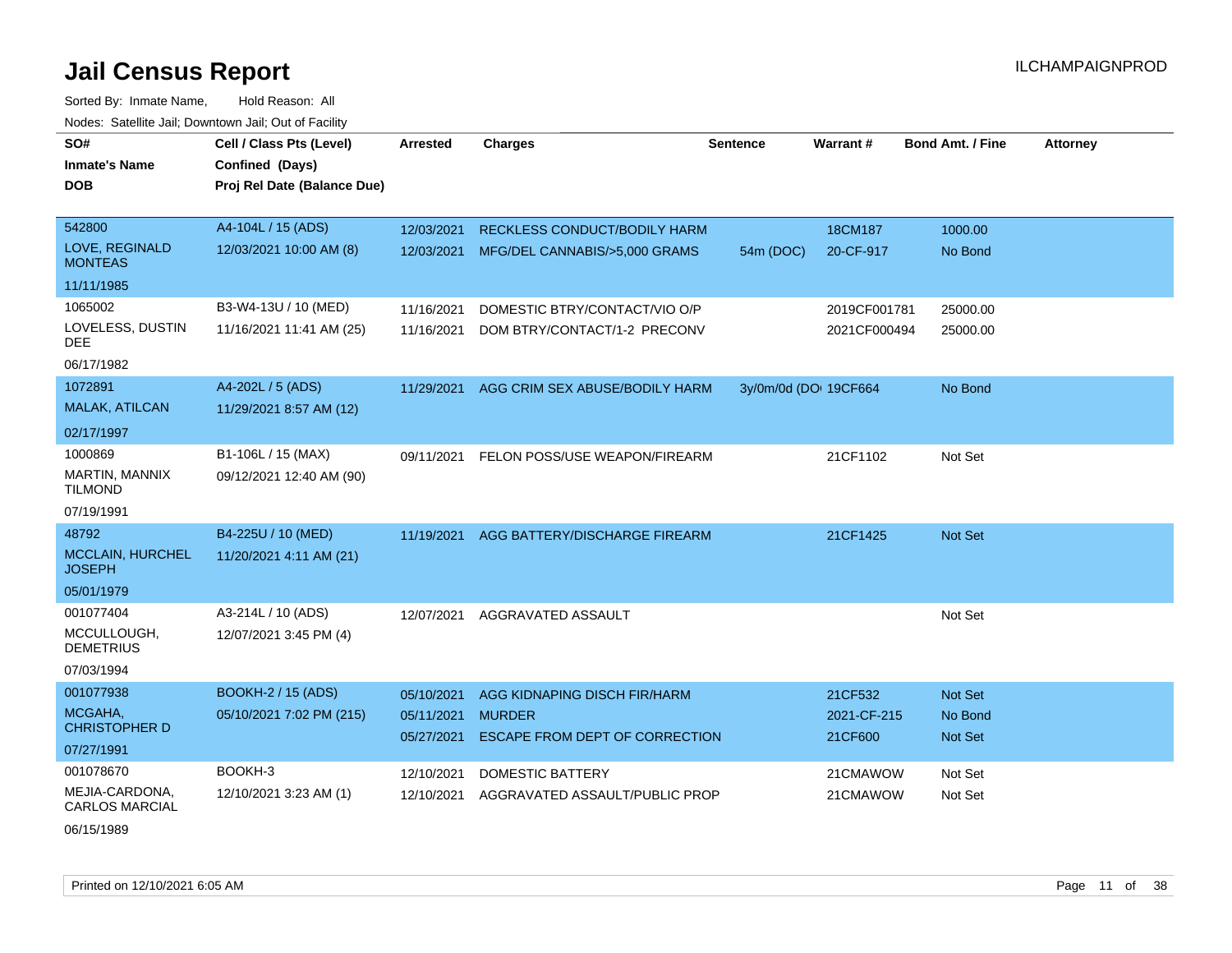| SO#                                        | Cell / Class Pts (Level)                     | <b>Arrested</b> | <b>Charges</b>                     | <b>Sentence</b> | Warrant#  | <b>Bond Amt. / Fine</b> | <b>Attorney</b> |
|--------------------------------------------|----------------------------------------------|-----------------|------------------------------------|-----------------|-----------|-------------------------|-----------------|
| <b>Inmate's Name</b>                       | Confined (Days)                              |                 |                                    |                 |           |                         |                 |
| <b>DOB</b>                                 | Proj Rel Date (Balance Due)                  |                 |                                    |                 |           |                         |                 |
|                                            |                                              |                 |                                    |                 |           |                         |                 |
| 1043071                                    | A2-220L / 10 (MED)                           | 11/08/2021      | CRIM DMG/GOVT PROP/<\$500          |                 | 21CF1378  | Not Set                 |                 |
| <b>MERRELL-</b><br>SUTHERLAND, ALICIA      | 11/08/2021 2:22 AM (33)                      | 11/08/2021      | <b>CRIM TRESPASS TO STATE LAND</b> |                 | 2021CM208 | 25000.00                |                 |
| 11/26/1972                                 |                                              |                 |                                    |                 |           |                         |                 |
| 001078662                                  | BOOKH-3                                      | 12/09/2021      | CHILD PORN/SOLICITS PERSON         |                 | 21CFAWOW  | Not Set                 |                 |
| MEYKA, DANIEL                              | 12/09/2021 9:45 AM (2)                       |                 |                                    |                 |           |                         |                 |
| 11/19/2002                                 |                                              |                 |                                    |                 |           |                         |                 |
| 41584                                      | A4-103U / 15 (ADS)                           |                 | 12/01/2021 ARMED HABITUAL CRIMINAL |                 | 21CF1467  | Not Set                 |                 |
| MILLER, JOSE LOVELL 12/02/2021 1:04 AM (9) |                                              |                 |                                    |                 |           |                         |                 |
| 10/07/1975                                 |                                              |                 |                                    |                 |           |                         |                 |
|                                            |                                              |                 |                                    |                 |           |                         |                 |
| 001077902                                  | A2-123L / 5 (ADS)                            | 11/21/2021      | CRIM DAMAGE TO PROPERTY <\$500     |                 | 21CF1427  | Not Set                 |                 |
| MOFFETT, CAROLYN<br><b>REENE</b>           | 11/21/2021 10:31 AM (20)                     | 11/23/2021      | BATTERY/CAUSE BODILY HARM          |                 | 21CM187   | Not Set                 |                 |
| 10/23/1988                                 |                                              |                 |                                    |                 |           |                         |                 |
| 39106                                      | B4-121L / 10 (MED)                           | 10/12/2021      | DOMESTIC BATTERY/OTHER PRIOR       |                 | 21CF1217  | <b>Not Set</b>          |                 |
| Junior                                     | MOORE, ANDREW LEE, 10/12/2021 1:02 AM (60)   |                 |                                    |                 |           |                         |                 |
| 04/12/1973                                 |                                              |                 |                                    |                 |           |                         |                 |
| 48033                                      | BOOKH-8 / 5 (ADS)                            | 12/04/2021      | DOMESTIC BATTERY/OTHER PRIOR       |                 | 21CF1482  | Not Set                 |                 |
| MOORE,                                     | 12/04/2021 4:38 PM (7)                       | 12/06/2021      | AGG DUI/LIC SUSP OR REVOKED        |                 | 19CF354   | 50000.00                |                 |
| <b>CHRISTOPHER ALLEN</b>                   |                                              | 12/06/2021      | DRIVING ON REVOKED LICENSE         |                 | 21CF854   | 50000.00                |                 |
| 07/02/1976                                 |                                              |                 |                                    |                 |           |                         |                 |
| 1076384                                    | A1-227L / 5 (MIN)                            | 10/28/2021      | RETAIL THEFT/DISP MERCH/<\$300     |                 | 21CM149   | 12500.00                |                 |
|                                            | MURPHY, AZIA CIMONE 10/29/2021 12:49 AM (43) |                 |                                    |                 |           |                         |                 |
|                                            |                                              |                 |                                    |                 |           |                         |                 |
| 09/23/1995                                 |                                              |                 |                                    |                 |           |                         |                 |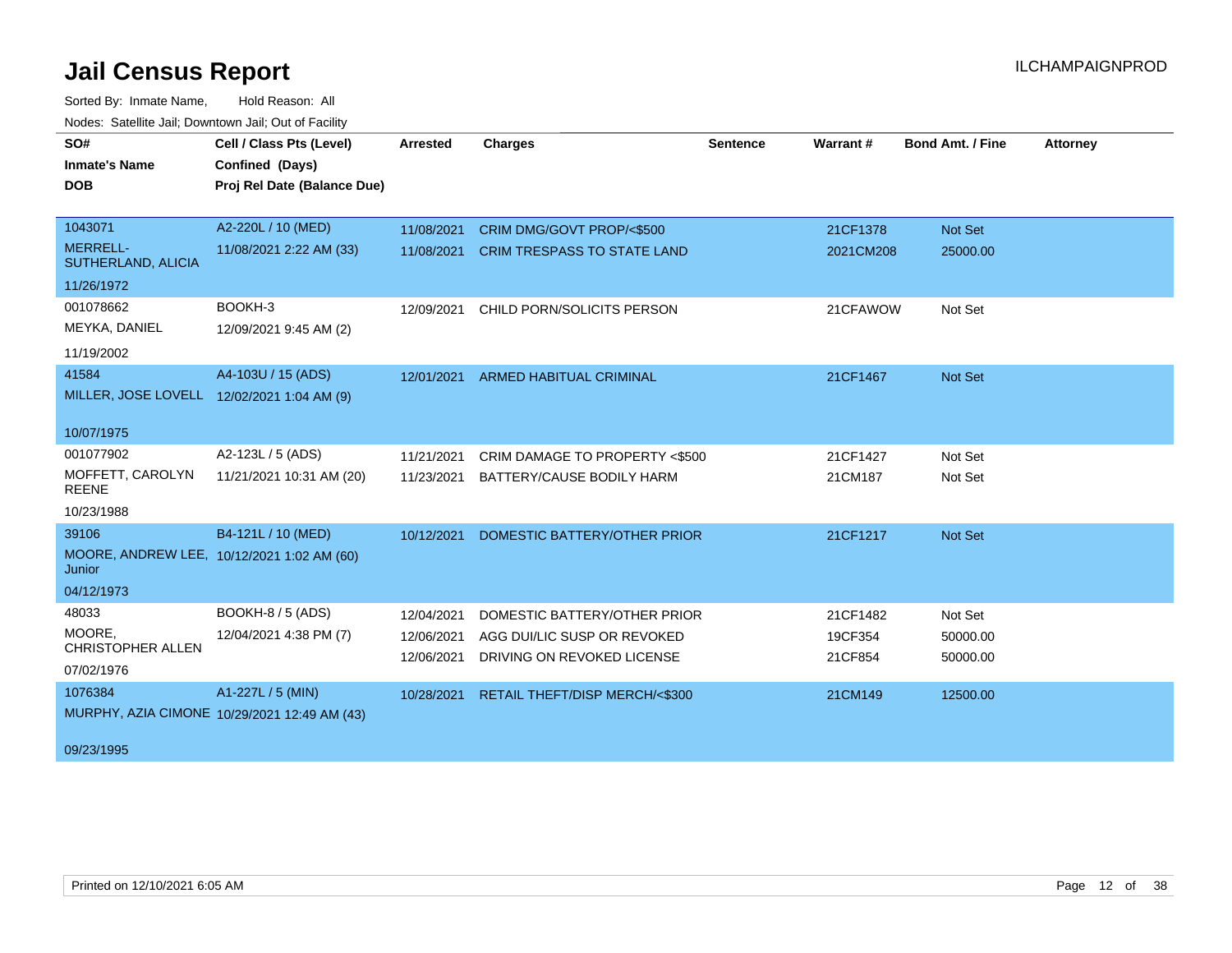| SO#                                        | Cell / Class Pts (Level)    | <b>Arrested</b> | <b>Charges</b>                            | <b>Sentence</b> | <b>Warrant#</b> | <b>Bond Amt. / Fine</b> | <b>Attorney</b> |
|--------------------------------------------|-----------------------------|-----------------|-------------------------------------------|-----------------|-----------------|-------------------------|-----------------|
| <b>Inmate's Name</b>                       | Confined (Days)             |                 |                                           |                 |                 |                         |                 |
| <b>DOB</b>                                 | Proj Rel Date (Balance Due) |                 |                                           |                 |                 |                         |                 |
|                                            |                             |                 |                                           |                 |                 |                         |                 |
| 001077355                                  | <b>BOOKF-1 / 15 (ADS)</b>   | 12/08/2021      | <b>AGGRAVATED BATTERY</b>                 |                 | 21CF324         | <b>Not Set</b>          |                 |
| <b>NEAL, DAWAUN</b>                        | 12/08/2021 5:56 PM (3)      | 12/08/2021      | <b>CRIMINAL DAMAGE &lt;\$500/SCHOOL</b>   |                 | 21CF324         | <b>Not Set</b>          |                 |
| 10/05/2001                                 |                             | 12/08/2021      | <b>DOMESTIC BATTERY</b>                   |                 | 20CM673         | 5000.00                 |                 |
|                                            |                             | 12/08/2021      | <b>DISORDERLY CONDUCT</b>                 |                 | 20-100200201    | 5000.00                 |                 |
|                                            |                             | 12/08/2021      | <b>BATTERY/CAUSE BODILY HARM</b>          |                 | 20-02462        | 5000.00                 |                 |
| 1064664                                    | A4-205U / 10 (MED)          | 12/01/2021      | DOMESTIC BATTERY                          |                 | 20CF1443        | No Bond                 |                 |
| NEVAREZ, OSCAR<br><b>DEWEY</b>             | 12/01/2021 4:46 PM (10)     |                 |                                           |                 |                 |                         |                 |
| 09/26/1996                                 | 12/29/2021 (0.00)           |                 |                                           |                 |                 |                         |                 |
| 1009176                                    | A4-105U / 10 (ADS)          | 12/04/2021      | <b>RESIST/OBSTRUCTING A PEACE OFFICEF</b> |                 | 21CM294         | 1000.00                 |                 |
| <b>OVERMAN, ZACHARY</b><br><b>WILLIAM</b>  | 12/04/2021 1:46 PM (7)      | 12/04/2021      | <b>AGGRAVATED ASSAULT</b>                 |                 | 2020CM78        | No Bond                 |                 |
| 11/01/1992                                 |                             |                 |                                           |                 |                 |                         |                 |
| 1064809                                    | B4-127L / 10 (MED)          | 11/03/2021      | <b>CRIMINAL TRESPASS TO LAND</b>          |                 | 21CF1318        | 50000.00                |                 |
| PARKER, ALVIN<br><b>JARELL</b>             | 11/03/2021 2:39 PM (38)     | 11/08/2021      | FELON POSS/USE FIREARM PRIOR              |                 | 21CF635         | 25000.00                |                 |
| 08/24/1982                                 |                             |                 |                                           |                 |                 |                         |                 |
| 519955                                     | BOOKH-3                     | 12/09/2021      | CRIM DAMAGE TO PROPERTY <\$500            |                 | 2018CF1639      | 25000.00                |                 |
| PAYNE, JOSHUA DAVID 12/09/2021 1:54 PM (2) |                             | 12/09/2021      | DOM BTRY/CONTACT/1-2 PRECONV              |                 | 2019CF1357      | 25000.00                |                 |
|                                            |                             |                 |                                           |                 |                 |                         |                 |
| 09/30/1986                                 |                             |                 |                                           |                 |                 |                         |                 |
| 1063325                                    | BOOKH-7 / 10 (ADS)          | 12/09/2021      | <b>DOMESTIC BATTERY</b>                   |                 | 2021 CM AWOW    | Not Set                 |                 |
| PICKENS, JOSEPH<br><b>PARNELL</b>          | 12/09/2021 4:43 AM (2)      |                 |                                           |                 |                 |                         |                 |
| 04/27/1978                                 |                             |                 |                                           |                 |                 |                         |                 |
| 999352                                     | B4-225L / 10 (MED)          | 09/09/2021      | <b>VIOLATE OP/OTHER PRIOR</b>             |                 | 21CF1092        | Not Set                 |                 |
| PIRLOT, JUSTIN LEE                         | 09/09/2021 11:28 AM (93)    | 10/23/2021      | <b>FALSE REPORT OF OFFENSE</b>            |                 | 2019CF836       | 5000.00                 |                 |
|                                            |                             |                 |                                           |                 |                 |                         |                 |
| 11/08/1982                                 |                             |                 |                                           |                 |                 |                         |                 |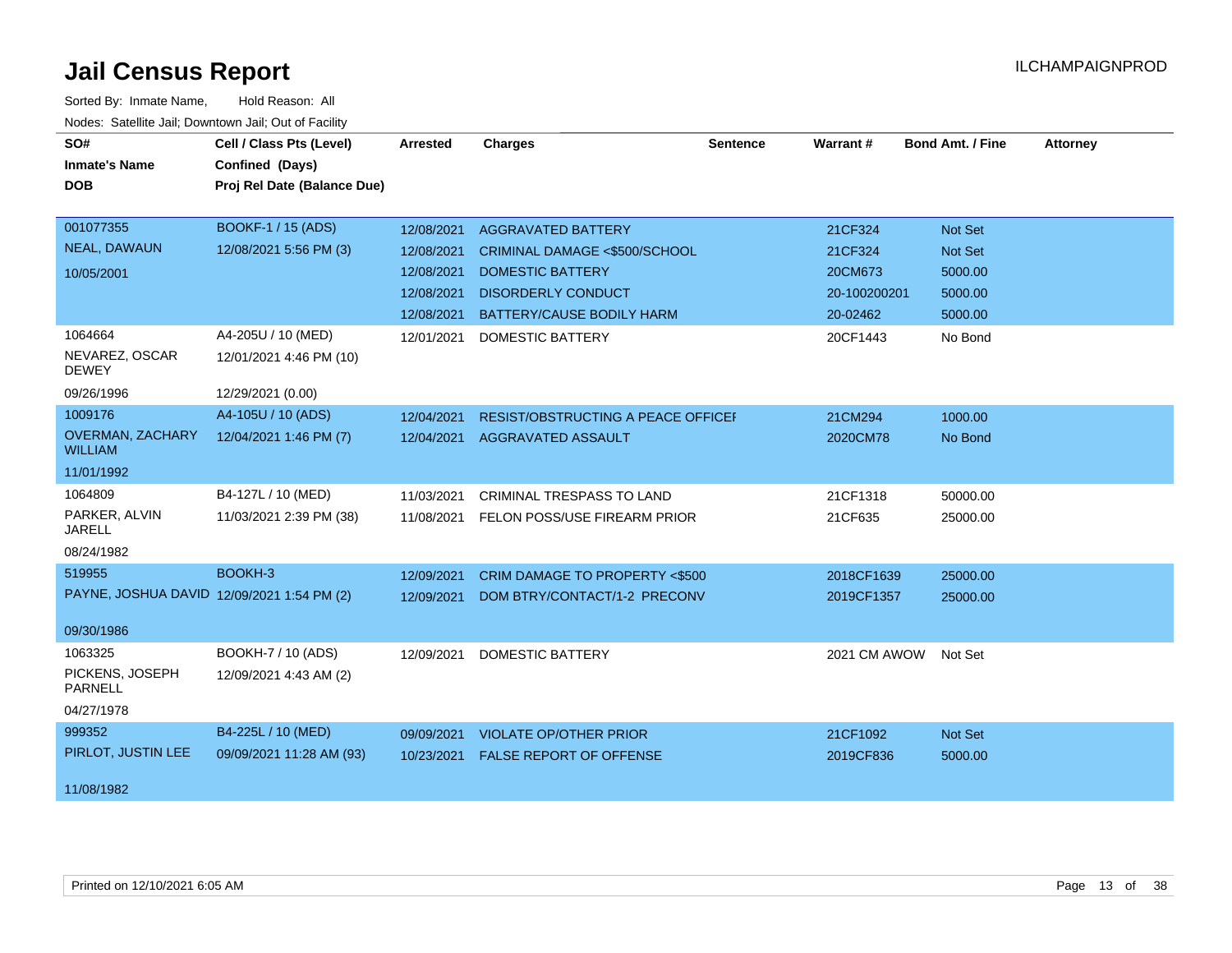| SO#                                       | Cell / Class Pts (Level)    | Arrested   | <b>Charges</b>                        | <b>Sentence</b> | Warrant#   | <b>Bond Amt. / Fine</b> | <b>Attorney</b> |
|-------------------------------------------|-----------------------------|------------|---------------------------------------|-----------------|------------|-------------------------|-----------------|
| <b>Inmate's Name</b>                      | Confined (Days)             |            |                                       |                 |            |                         |                 |
| <b>DOB</b>                                | Proj Rel Date (Balance Due) |            |                                       |                 |            |                         |                 |
|                                           |                             |            |                                       |                 |            |                         |                 |
| 50638                                     | BOOKH-3                     | 12/09/2021 | <b>VIOLATE ORDER PROTECTION</b>       |                 | 2021CMAWOW | Not Set                 |                 |
| RANEY, DONALD LEE                         | 12/09/2021 7:54 PM (2)      | 12/09/2021 | <b>DISORDERLY CONDUCT</b>             |                 | 2021CMAWOW | Not Set                 |                 |
|                                           |                             | 12/09/2021 | PHONE HARASSMENT/REPEAT CALLS         |                 | 2021CMAWOW | <b>Not Set</b>          |                 |
| 06/17/1980                                |                             |            |                                       |                 |            |                         |                 |
| 001078669                                 | BOOKH-3                     | 12/10/2021 | AGG DISCHARGE FIREARM/BLDG/SCH        |                 | 21CFAWOW   | Not Set                 |                 |
| RANGEL, ADRIAN                            | 12/10/2021 12:53 AM (1)     | 12/10/2021 | UNLAWFUL USE OF A WEAPON              |                 | 21CFAWOW   | Not Set                 |                 |
| 11/25/2000                                |                             |            |                                       |                 |            |                         |                 |
| 1069524                                   | B4-224L / 15 (MAX)          | 08/08/2021 | MFG/DEL CANNABIS/30-500 GRAMS         |                 | 21CF953    | Not Set                 |                 |
| <b>RAY DAVIS, KAMARI</b><br><b>DAYVON</b> | 08/09/2021 2:44 AM (124)    |            |                                       |                 |            |                         |                 |
| 03/30/2000                                |                             |            |                                       |                 |            |                         |                 |
| 45473                                     | B1-202L / 15 (MAX)          | 11/23/2021 | CHIL SEX OFFEN/RESIDE DAY CARE        |                 | 21CF1275   | 10000.00                |                 |
| REXROAD, CALVIN<br>ALLEN                  | 11/23/2021 6:27 PM (18)     |            | 11/23/2021 VIOLATE SEX OFFENDER REGIS |                 | 21CF546    | 50000.00                |                 |
| 10/04/1970                                |                             |            |                                       |                 |            |                         |                 |
| 48495                                     | BOOKH-3                     | 12/10/2021 | <b>DOMESTIC BATTERY</b>               |                 | 21CMAWOW   | Not Set                 |                 |
| <b>REYES, JARVIS</b><br><b>LAMONT</b>     | 12/10/2021 2:37 AM (1)      |            |                                       |                 |            |                         |                 |
| 07/31/1979                                |                             |            |                                       |                 |            |                         |                 |
| 001078602                                 | B4-226L / 10 (MED)          | 11/21/2021 | AGGRAVATED DOMESTIC BATTERY           |                 | 21CF1428   | Not Set                 |                 |
| RICHARDSON,<br><b>JOHNNY LINDAL</b>       | 11/21/2021 10:00 AM (20)    |            |                                       |                 |            |                         |                 |
| 06/27/2000                                |                             |            |                                       |                 |            |                         |                 |
| 979485                                    | B2-T4-16L / 15 (ADS)        | 03/12/2021 | PRED CRIM SEX ASLT/VICTIM <13         |                 | 21CF282    | Not Set                 |                 |
| RODRIGUEZ, JOSHUA<br><b>ANTHONY</b>       | 03/12/2021 1:57 PM (274)    |            |                                       |                 |            |                         |                 |
| 04/06/1990                                |                             |            |                                       |                 |            |                         |                 |
| 61330                                     | A3-114U                     | 12/01/2021 | ARMED HABITUAL CRIMINAL               |                 | 21CF1473   | Not Set                 |                 |
| RUFFIN, JONATHON<br><b>CECIL</b>          | 12/01/2021 5:34 AM (10)     | 12/01/2021 | <b>PAROLE REVOCATION</b>              |                 | CH2107545  | No Bond                 |                 |
| 05/10/1984                                |                             |            |                                       |                 |            |                         |                 |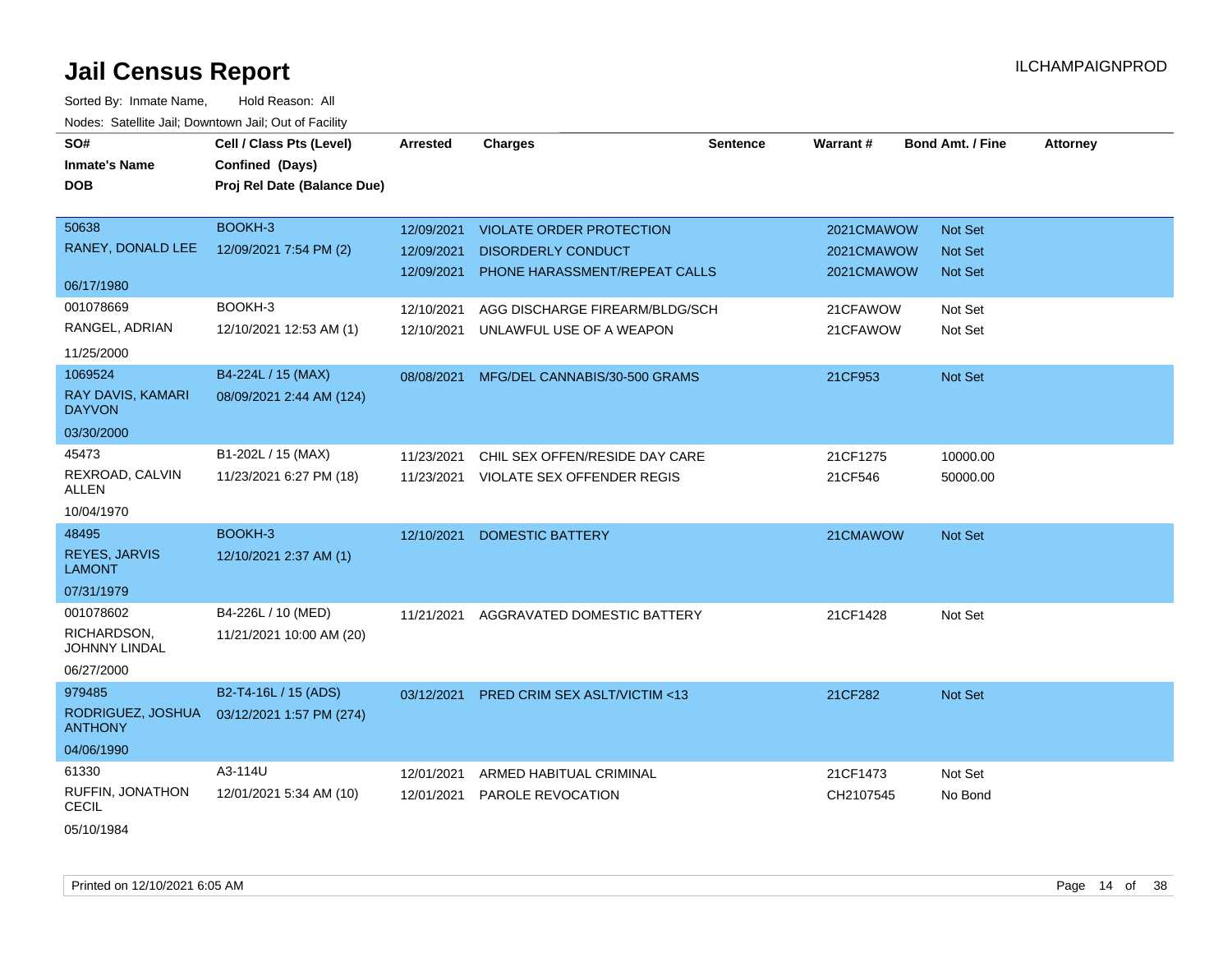Sorted By: Inmate Name, Hold Reason: All

|  |  | Nodes: Satellite Jail; Downtown Jail; Out of Facility |  |
|--|--|-------------------------------------------------------|--|
|--|--|-------------------------------------------------------|--|

| SO#<br><b>Inmate's Name</b><br><b>DOB</b>                | Cell / Class Pts (Level)<br>Confined (Days)<br>Proj Rel Date (Balance Due) | <b>Arrested</b> | <b>Charges</b>                                | <b>Sentence</b> | Warrant# | <b>Bond Amt. / Fine</b> | <b>Attorney</b> |
|----------------------------------------------------------|----------------------------------------------------------------------------|-----------------|-----------------------------------------------|-----------------|----------|-------------------------|-----------------|
| 1071161<br>SANDERS, MARKELL<br><b>LAMAR</b>              | B4-124L / 15 (MAX)<br>08/18/2021 6:18 PM (115)                             |                 | 08/18/2021 DELIVERY OF OR POSSESSION OF W/IN1 |                 | 21CF1008 | No Bond                 |                 |
| 02/02/2000                                               |                                                                            |                 |                                               |                 |          |                         |                 |
| 1047469<br><b>ALLEN</b>                                  | B3-W5-18L / 10 (MED)<br>SCHINDLER, RICHARD 07/03/2021 10:25 PM (161)       |                 | 07/03/2021 CRIMINAL SEX ASSAULT/CONSENT       |                 | 21CF773  | Not Set                 |                 |
| 10/16/1979                                               |                                                                            |                 |                                               |                 |          |                         |                 |
| 001077488                                                | A3-216L / 5 (MIN)<br>SESSUM, NICHOLAS C 11/30/2021 6:56 AM (11)            |                 | 11/30/2021 RETAIL THEFT                       | 4y (DOC)        | 20CF1376 | No Bond                 |                 |
| 06/22/1989                                               |                                                                            |                 |                                               |                 |          |                         |                 |
| 001078441                                                | BOOKF-3 / 15 (ADS)                                                         | 10/01/2021      | ARMED HABITUAL CRIMINAL                       |                 | 21CF1182 | Not Set                 |                 |
| SINGLETON, CORRIE<br><b>DERRELL</b>                      | 10/01/2021 12:36 PM (71)                                                   |                 |                                               |                 |          |                         |                 |
| 05/07/1983                                               |                                                                            |                 |                                               |                 |          |                         |                 |
| 38305<br>STOVER, JOSH<br><b>ANDREW</b>                   | B2-T2-06L / 10 (SPH)<br>03/18/2020 10:24 AM (633)                          |                 | 03/18/2020 CRIMINAL SEXUAL ABUSE              |                 | 20CF-343 | 500000.00               |                 |
| 08/18/1973                                               |                                                                            |                 |                                               |                 |          |                         |                 |
| 001078436<br>STRONG, CORTEZ<br>04/13/1996                | B2-T1-02L / 10 (SPH)<br>09/30/2021 2:47 PM (72)                            | 09/30/2021      | CRIMINAL SEX ASSAULT/CONSENT                  |                 | 20CF255  | 150000.00               |                 |
| 1030307<br><b>SUTTON, FRANKIE</b><br><b>DMARVIO</b>      | A4-204L / 10 (MED)<br>11/28/2021 11:16 PM (13)                             | 11/28/2021      | DOMESTIC BATTERY/OTHER PRIOR                  |                 | 21CF1450 | No Bond                 |                 |
| 07/03/1983                                               |                                                                            |                 |                                               |                 |          |                         |                 |
| 1066794<br>TAYLOR, STANLEY<br><b>JAMES</b><br>01/05/1994 | B3-W2-07U / 5 (MIN)<br>09/07/2021 7:01 AM (95)                             |                 | 09/07/2021 VIOLATE OP/OTHER PRIOR             |                 | 21CF1061 | Not Set                 |                 |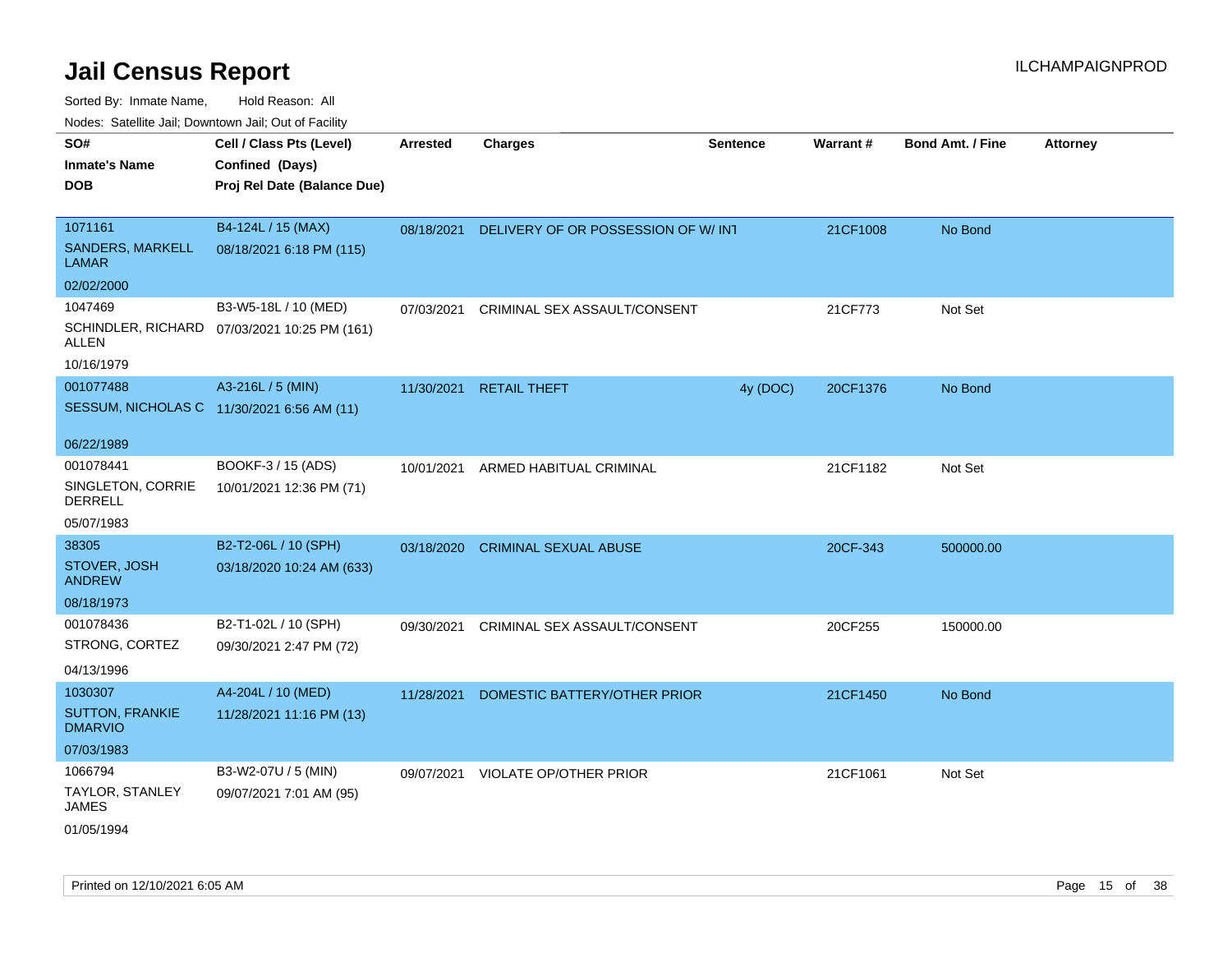Sorted By: Inmate Name, Hold Reason: All Nodes: Satellite Jail; Downtown Jail; Out of Facility

| 110000. 001011110 0011, Dominomi odli, Odi ol I dollit                          |                                                                            |                                        |                                                                                                          |                 |                                        |                                             |                 |
|---------------------------------------------------------------------------------|----------------------------------------------------------------------------|----------------------------------------|----------------------------------------------------------------------------------------------------------|-----------------|----------------------------------------|---------------------------------------------|-----------------|
| SO#<br><b>Inmate's Name</b><br><b>DOB</b>                                       | Cell / Class Pts (Level)<br>Confined (Days)<br>Proj Rel Date (Balance Due) | <b>Arrested</b>                        | <b>Charges</b>                                                                                           | <b>Sentence</b> | Warrant#                               | Bond Amt. / Fine                            | <b>Attorney</b> |
| 53437<br>TAYLOR-SMITH,<br><b>DEBRA ANN</b>                                      | BOOKF-2 / 10 (MED)<br>12/08/2021 3:47 AM (3)                               | 12/08/2021                             | FELON POSS/USE WEAPON/FIREARM                                                                            |                 | 21CF1496                               | Not Set                                     |                 |
| 07/04/1981<br>001078471<br>THATCH, OMARION<br><b>DIAMONTE</b>                   | B4-127U / 10 (MED)<br>10/11/2021 1:26 AM (61)                              | 10/11/2021                             | AGG UUW/VEHICLE/<21                                                                                      |                 | 21CF1210                               | 100.00                                      |                 |
| 09/05/2003<br>21252<br><b>THOMAS, ELIJAH</b>                                    | B4-121U / 15 (MAX)<br>10/18/2021 12:35 AM (54)                             |                                        | 10/18/2021 MFG/DEL 1<15 GR COCAINE/ANLG                                                                  |                 | 2021CF172                              | 25000.00                                    |                 |
| 07/31/1962<br>32058<br>THOMPSON, STEVEN<br>ONEAL                                | B4-123U / 15 (MAX)<br>06/14/2021 6:44 AM (180)                             | 06/14/2021                             | <b>AGG DISCH FIREARM</b>                                                                                 |                 | 21CF690                                | Not Set                                     |                 |
| 03/14/1969<br>32910<br><b>TULL, CHRISTOPHER</b><br><b>MICHAEL</b><br>04/02/1971 | B3-W4-14L / 10 (MED)<br>10/04/2021 10:53 PM (68)                           | 10/04/2021                             | DOM BTRY/HARM/1-2 PRECONV                                                                                |                 | 21CF1189                               | Not Set                                     |                 |
| 56994<br><b>TURNER, ROBERT</b><br>EARL, Senior<br>09/07/1982                    | BOOKH-3<br>12/09/2021 9:23 PM (2)                                          | 12/09/2021<br>12/09/2021               | <b>VIOLATE ORDER PROTECTION</b><br><b>VIOLATE ORDER PROTECTION</b>                                       |                 | 2021-CM-AWOW<br>2021-CM-AWOW           | Not Set<br>Not Set                          |                 |
| 1030461<br><b>WASHINGTON,</b><br><b>ISHMON DERRLYE</b><br>12/14/1993            | BOOKH-5<br>12/09/2021 11:31 PM (2)                                         | 12/09/2021<br>12/09/2021<br>12/09/2021 | STALKING/CAUSE PERSON DISTRESS<br><b>CRIMINAL TRESPASS TO LAND</b><br>RESIST/OBSTRUCTING A PEACE OFFICEI |                 | 2021CFAWOW<br>2021CFAWOW<br>2021CFAWOW | <b>Not Set</b><br>Not Set<br><b>Not Set</b> |                 |
| 1070737<br>WASHINGTON,<br><b>JASTINA VIRGINIA</b>                               | A1-126L / 15 (MAX)<br>10/14/2021 12:02 PM (58)                             | 10/14/2021                             | AGG KIDNAPG/<13/INTEL DISABL                                                                             |                 | 2020CF418                              | 250000.00                                   |                 |

04/11/2000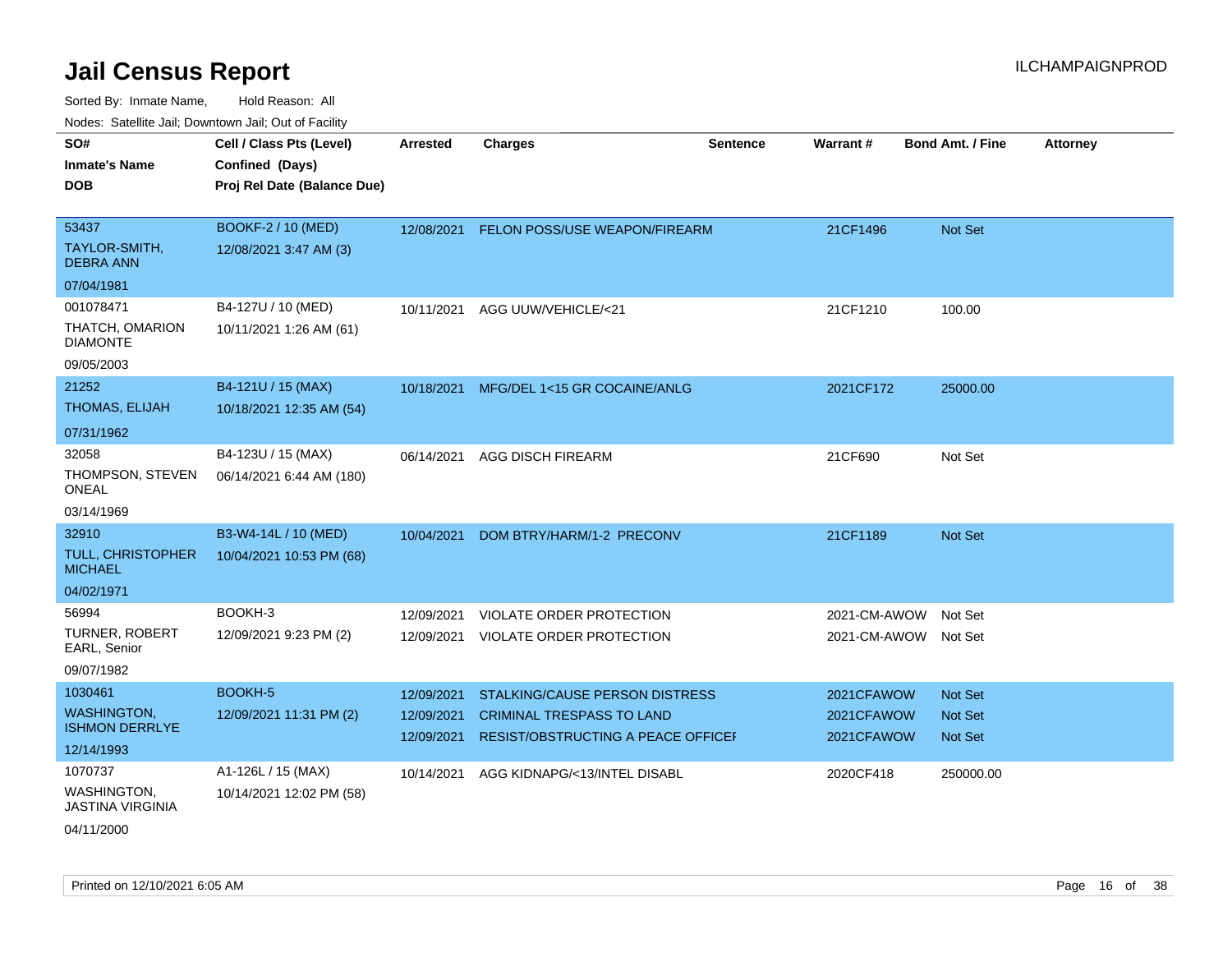| SO#<br><b>Inmate's Name</b><br><b>DOB</b>         | Cell / Class Pts (Level)<br>Confined (Days)<br>Proj Rel Date (Balance Due) | <b>Arrested</b>   | <b>Charges</b>                           | Sentence | <b>Warrant#</b> | <b>Bond Amt. / Fine</b> | <b>Attorney</b> |
|---------------------------------------------------|----------------------------------------------------------------------------|-------------------|------------------------------------------|----------|-----------------|-------------------------|-----------------|
| 977140<br><b>WEBSTER, DERRIAL</b><br><b>DEVON</b> | B1-203L / 10 (MED)<br>10/24/2021 2:46 AM (48)                              | 10/24/2021        | <b>ARMED HABITUAL CRIMINAL</b>           |          | 21CF1289        | <b>Not Set</b>          |                 |
| 01/14/1990                                        |                                                                            |                   |                                          |          |                 |                         |                 |
| 1070971                                           | A3-217U / 5 (ADS)                                                          | 12/07/2021        | <b>IDENTITY THEFT/&lt;\$300</b>          |          | 20CF922         | Not Set                 |                 |
| <b>WEIR, CLINTON</b><br><b>HOWARD</b>             | 12/08/2021 3:45 AM (3)                                                     | 12/07/2021        | <b>RECKLESS DRIVING</b>                  |          | 19TR2348        | Not Set                 |                 |
| 03/15/1983                                        |                                                                            |                   |                                          |          |                 |                         |                 |
| 001078328                                         | B1-207U / 15 (MAX)                                                         | 08/30/2021        | FELON POSS/USE WEAPON/FIREARM            |          | 21CF1045        | Not Set                 |                 |
| <b>WHITE, JUSTIN</b><br><b>STEVEN</b>             | 08/30/2021 10:48 AM (103)                                                  |                   |                                          |          |                 |                         |                 |
| 10/25/1995                                        |                                                                            |                   |                                          |          |                 |                         |                 |
| 503631                                            | B4-223U / 10 (MED)                                                         |                   | 11/10/2021 AGG BATTERY/USE DEADLY WEAPON |          | 20CF1340        | 25000.00                |                 |
| <b>WILLIAMS, DOUGLAS</b><br>LAMAR                 | 11/10/2021 1:11 PM (31)                                                    |                   |                                          |          |                 |                         |                 |
| 03/01/1991                                        |                                                                            |                   |                                          |          |                 |                         |                 |
| 638552                                            | B2-DR / 5 (SPH)                                                            | 10/07/2021        | CHILD PORNOGRAPHY/PHOTOGRAPH             |          | 2021CF1207      | No Bond                 |                 |
| <b>WILLIAMS, MICHAEL</b><br>JAMES                 | 10/07/2021 12:20 PM (65)                                                   |                   |                                          |          |                 |                         |                 |
| 03/29/1964                                        |                                                                            |                   |                                          |          |                 |                         |                 |
| 1066370                                           | B1-101L / 15 (MAX)                                                         | 07/28/2021        | ARMED VIOLENCE/CATEGORY III              |          | 2021 CF 882     | Not Set                 |                 |
| <b>WILLIAMS, REONTE</b><br><b>REMIR</b>           | 07/28/2021 5:40 AM (136)                                                   |                   |                                          |          |                 |                         |                 |
| 05/14/1999                                        |                                                                            |                   |                                          |          |                 |                         |                 |
| 906704                                            | BOOKF-2                                                                    | 12/09/2021        | DRVG UNDER INFLU OF ALCOHOL              |          | 2021DTAWOW      | 3000.00                 |                 |
| WINDSOR,<br><b>CHARLETTE</b>                      | 12/09/2021 4:30 PM (2)                                                     | 12/09/2021        | TRANSP/CARRY ALC LIQ/DRIVER              |          | 2021TRAWOW      | <b>Not Set</b>          |                 |
| 08/01/1978                                        |                                                                            | 12/09/2021        | DRIVING ON SUSPENDED LICENSE             |          | 2021TRAWOW      | <b>Not Set</b>          |                 |
|                                                   |                                                                            |                   |                                          |          |                 |                         |                 |
| <b>Total Satellite Jail: 131</b>                  |                                                                            | <b>Males: 115</b> | Females: 16<br>Unknown: 0                |          |                 |                         |                 |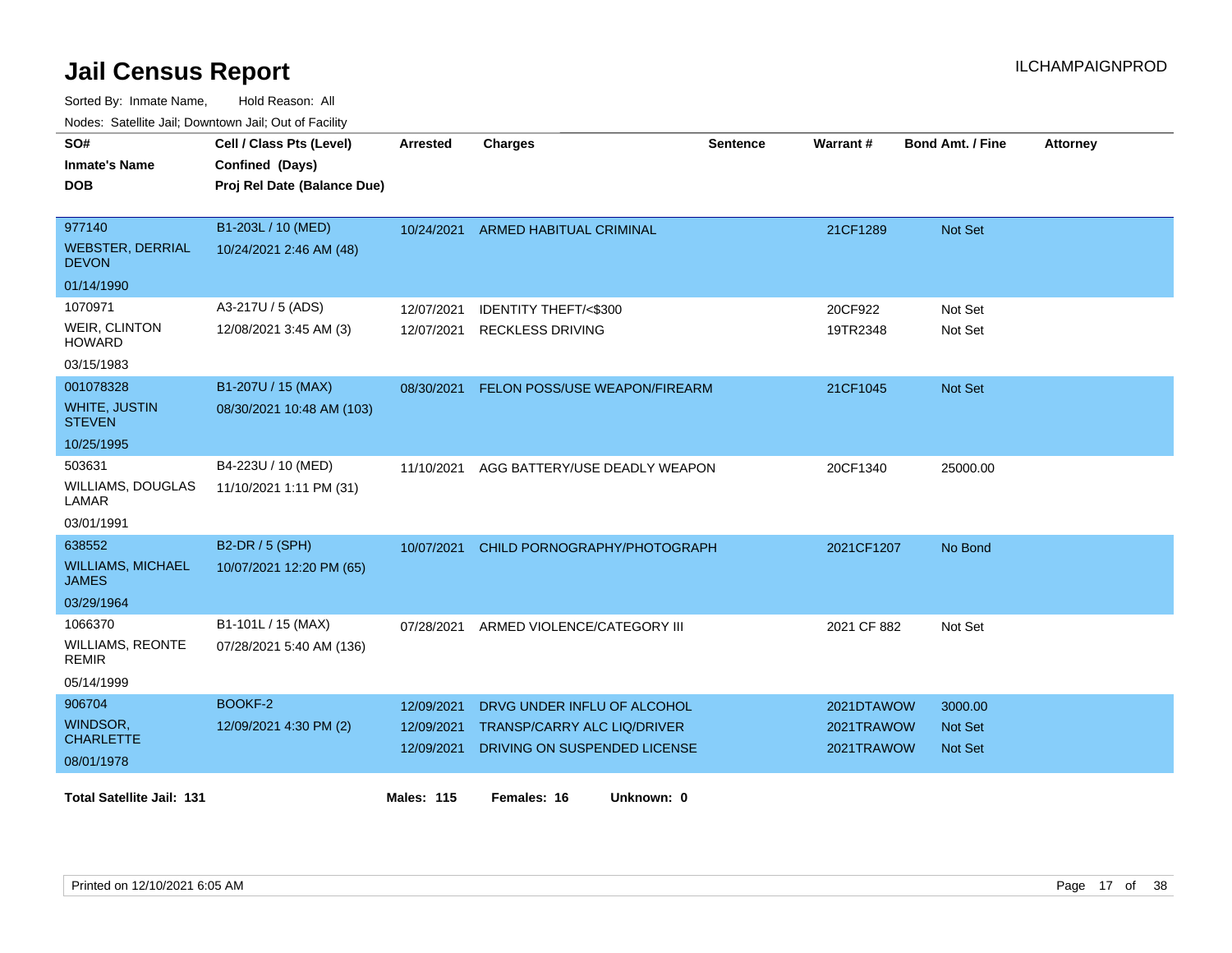| <b>Downtown Jail</b><br>SO#<br><b>Inmate's Name</b><br><b>DOB</b>                             | Cell / Class Pts (Level)<br>Confined (Days)<br>Proj Rel Date (Balance Due)              | <b>Arrested</b>                                                                  | <b>Charges</b>                                                                                                                                                                   | <b>Sentence</b>       | Warrant#                                                             | <b>Bond Amt. / Fine</b>                                                 | <b>Attorney</b> |
|-----------------------------------------------------------------------------------------------|-----------------------------------------------------------------------------------------|----------------------------------------------------------------------------------|----------------------------------------------------------------------------------------------------------------------------------------------------------------------------------|-----------------------|----------------------------------------------------------------------|-------------------------------------------------------------------------|-----------------|
| 1073165<br><b>ACKERMAN, CODY</b><br><b>JAMES</b><br>02/01/1989<br>1059371<br>BECKETT, ANQWAUN | G4L / 5 (MIN)<br>04/30/2021 4:48 PM (225)<br>F5U / 15 (MAX)<br>11/15/2021 11:01 AM (26) | 04/30/2021<br>04/30/2021<br>04/30/2021<br>05/03/2021<br>11/15/2021<br>11/15/2021 | UNLWFL POSS/DRIVER/VEH/STOLEN<br>FORGERY/ISSUE/DELIVER DOCUMENT<br><b>BURGLARY</b><br>FORGERY/ISSUE/DELIVER DOCUMENT<br><b>RESIDENTIAL BURGLARY</b><br>AGG BATTERY/PEACE OFFICER | 10y (DOC)<br>5y (DOC) | 21CF486<br>19CF143<br>21CF516<br>2018CF689<br>2021CF154<br>2021CF154 | Not Set<br>75000.00<br>Not Set<br>2500.00 / 75.00<br>No Bond<br>No Bond |                 |
| <b>JAWAUN</b><br>11/14/1996                                                                   |                                                                                         |                                                                                  |                                                                                                                                                                                  |                       |                                                                      |                                                                         |                 |
| 517915<br><b>BOXLEY, CHARLES</b><br><b>OMAR</b><br>01/10/1985                                 | G8U / 5 (MIN)<br>08/03/2021 2:18 PM (130)                                               | 08/03/2021<br>08/03/2021<br>08/03/2021                                           | <b>BURGLARY</b><br><b>BURGLARY</b><br>FORGERY/ISSUE/DELIVER DOCUMENT                                                                                                             |                       | 21CF289<br>21CF679                                                   | 20000.00<br>20000.00<br>No Bond                                         |                 |
| 1067476<br><b>BROWN, JAMES</b><br><b>BRONELL</b><br>01/08/1996                                | F5L / 10 (MED)<br>11/13/2021 2:35 AM (28)                                               | 11/13/2021<br>11/13/2021                                                         | AGG DOMESTIC BATTERY/STRANGLE<br><b>RESIDENTIAL BURGLARY</b>                                                                                                                     |                       | 20CF575<br>21CF385                                                   | 5000.00<br>25000.00                                                     |                 |
| 1075941<br><b>BROWN, LIONEL</b><br><b>TERRELL</b><br>10/19/1981                               | G2L / 5 (MIN)<br>10/08/2021 5:16 PM (64)                                                | 10/08/2021                                                                       | <b>HARASS WITNESS/FAMILY MBR/REP</b>                                                                                                                                             |                       | 2021CF1188                                                           | 500000.00                                                               |                 |
| 1071534<br>BRYANT, KETONE<br><b>LEVELL</b><br>04/07/2000                                      | C4L / 15 (ADS)<br>09/18/2020 1:19 PM (449)                                              | 09/18/2020                                                                       | AGG BATTERY/DISCHARGE FIREARM                                                                                                                                                    |                       | 20CF1049                                                             | Not Set                                                                 |                 |
| 61904<br><b>BURNETT, TIMOTHY</b><br><b>LYNN</b><br>09/09/1983                                 | D <sub>4</sub> / 15 (ADS)<br>10/23/2021 5:43 PM (49)                                    | 10/23/2021                                                                       | <b>ROBBERY</b>                                                                                                                                                                   |                       | 21CF1287                                                             | <b>Not Set</b>                                                          |                 |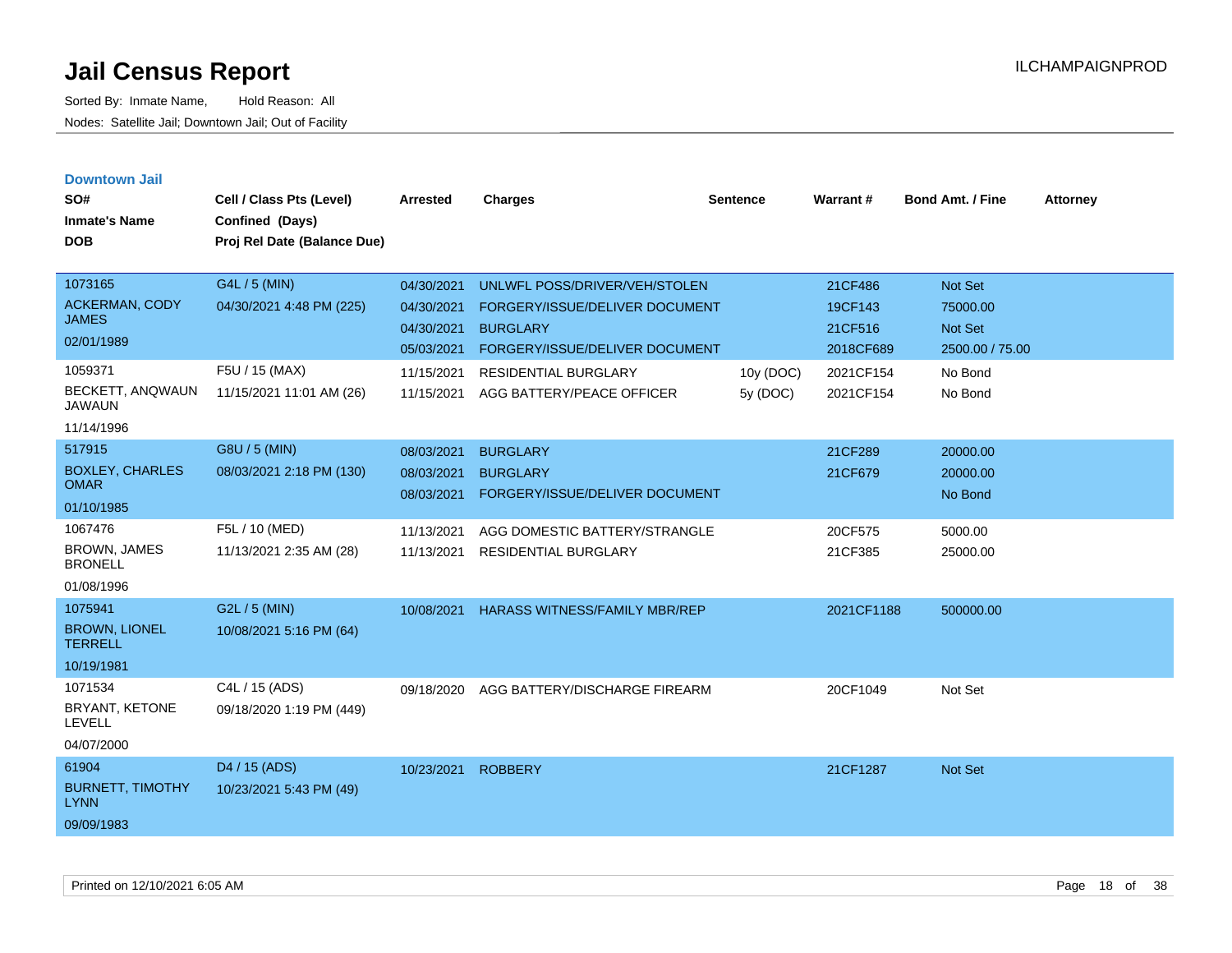Sorted By: Inmate Name, Hold Reason: All

Nodes: Satellite Jail; Downtown Jail; Out of Facility

| vouco. Catolino cali, Downtown cali, Out of Fability                |                                                                            |                                        |                                                                                                |                 |                                  |                                 |                 |
|---------------------------------------------------------------------|----------------------------------------------------------------------------|----------------------------------------|------------------------------------------------------------------------------------------------|-----------------|----------------------------------|---------------------------------|-----------------|
| SO#<br><b>Inmate's Name</b><br><b>DOB</b>                           | Cell / Class Pts (Level)<br>Confined (Days)<br>Proj Rel Date (Balance Due) | <b>Arrested</b>                        | <b>Charges</b>                                                                                 | <b>Sentence</b> | <b>Warrant#</b>                  | <b>Bond Amt. / Fine</b>         | <b>Attorney</b> |
| 1075361<br><b>COWART, TORREY</b><br><b>BENJAMEN, Junior</b>         | J6L / 5 (ADS)<br>04/16/2021 9:17 PM (239)                                  | 04/16/2021                             | <b>BURGLARY</b>                                                                                |                 | 21CF414                          | Not Set                         |                 |
| 11/22/1987                                                          |                                                                            |                                        |                                                                                                |                 |                                  |                                 |                 |
| 34111<br>CROSSLAND, KEVIN<br><b>SHAWN</b><br>10/02/1967             | G6L / 5 (MIN)<br>10/29/2021 10:15 PM (43)                                  | 10/29/2021                             | OBSTRUCT JUST/DESTROY EVIDENCE                                                                 |                 | 2018CF1243                       | 50000.00                        |                 |
| 1067370<br><b>DAVIS, AUSTIN</b><br><b>CHRISTOPHER</b><br>08/11/1997 | E3L / 15 (MAX)<br>11/06/2021 12:23 AM (35)                                 | 11/05/2021                             | FIREARM/FOID INVALID/NOT ELIG                                                                  |                 | 21CF1370                         | <b>Not Set</b>                  |                 |
| 56063<br>DAVIS, DAMIEN<br><b>DOMINIQUE</b><br>02/28/1977            | H4L / 10 (ADS)<br>09/18/2021 4:25 AM (84)                                  | 09/18/2021<br>09/19/2021<br>11/24/2021 | AGGRAVATED BATTERY<br>AGGRAVATED BATTERY<br><b>FUGITIVE FROM JUSTICE</b>                       |                 | 21CF1127<br>21CF1132<br>21CF1454 | Not Set<br>Not Set<br>Not Set   |                 |
| 1066719<br>DAVIS, TAVEON<br><b>CORNELIUS</b><br>12/21/1997          | C5L / 10 (MED)<br>06/09/2021 10:50 PM (185)                                | 06/09/2021<br>06/09/2021<br>06/09/2021 | RET THEFT/DISP MERCH/>\$300<br>RETAIL THEFT/DISP MERCH/<\$300<br>AGG DOMESTIC BATTERY/STRANGLE |                 | 19CF959<br>19CM897<br>21CF310    | 5000.00<br>3000.00<br>100000.00 |                 |
| 001078223<br>DIEGO-MATEO,<br><b>JOAQUIN</b><br>01/23/2002           | G9L / 5 (MIN)<br>11/09/2021 10:52 PM (32)                                  | 11/09/2021                             | AGG DUI/NO VALID DL                                                                            |                 | 21CF1382                         | Not Set                         |                 |
| 571307<br>DOMINGO-<br>CASTANEDA,<br>09/29/1989                      | J3L / 15 (ADS)<br>09/14/2020 11:19 PM (453)                                | 09/14/2020<br>09/14/2020               | CRIM SEXUAL ABUSE/CONSENT<br><b>PRED CRIM SEX ASLT/VICTIM &lt;13</b>                           |                 | 2020CF1026<br>2020CF1025         | Not Set<br><b>Not Set</b>       |                 |
| 527379<br>DRAKE, MARCELL<br><b>DEON</b>                             | C9U / 15 (ADS)<br>10/25/2021 5:05 PM (47)                                  | 10/25/2021<br>10/27/2021               | ARMED HABITUAL CRIMINAL<br>AGG DOMESTIC BATTERY/STRANGLE                                       |                 | 21CF1297<br>21CF1245             | Not Set<br>Not Set              |                 |

04/20/1987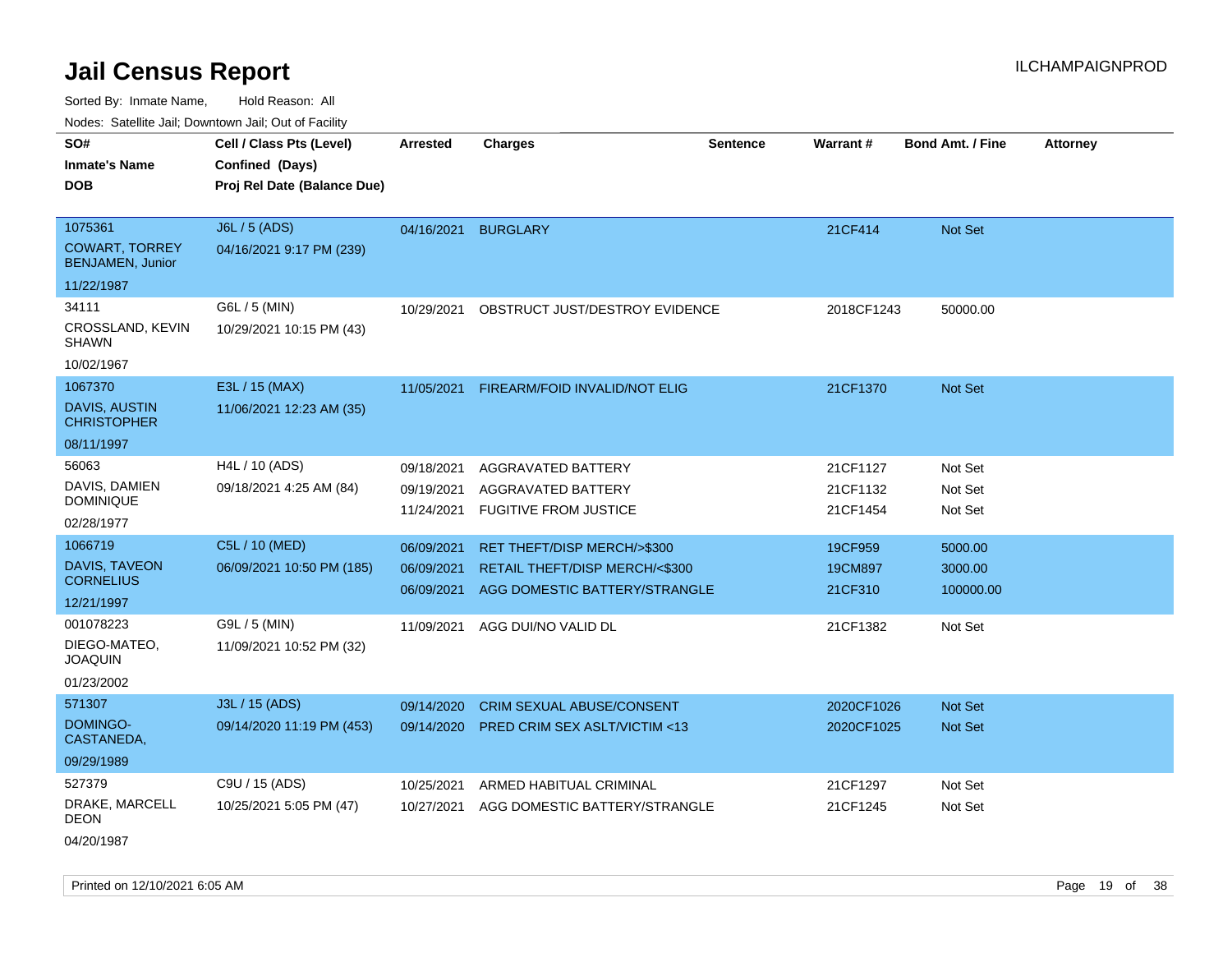| Nuuts. Saltiille Jali, Duwilluwii Jali, Oul of Facility |                             |            |                                          |                 |            |                         |                 |
|---------------------------------------------------------|-----------------------------|------------|------------------------------------------|-----------------|------------|-------------------------|-----------------|
| SO#                                                     | Cell / Class Pts (Level)    | Arrested   | <b>Charges</b>                           | <b>Sentence</b> | Warrant#   | <b>Bond Amt. / Fine</b> | <b>Attorney</b> |
| <b>Inmate's Name</b>                                    | Confined (Days)             |            |                                          |                 |            |                         |                 |
| <b>DOB</b>                                              | Proj Rel Date (Balance Due) |            |                                          |                 |            |                         |                 |
|                                                         |                             |            |                                          |                 |            |                         |                 |
| 959292                                                  | K1 / 15 (ADS)               |            | 04/01/2021 ATTEMPT (FIRST DEGREE MURDER) |                 | 2020CF565  | 2000000.00              |                 |
| <b>DUNCAN, COREYON</b><br><b>ANTHONY</b>                | 04/01/2021 8:46 PM (254)    |            |                                          |                 |            |                         |                 |
| 01/17/1989                                              |                             |            |                                          |                 |            |                         |                 |
| 1053207                                                 | K2 / 15 (SPH)               | 06/06/2019 | MURDER/INTENT TO KILL/INJURE             |                 | 2019-CF849 | 2000000.00              |                 |
| FAUST, JAQUAVEON<br>LAVELL                              | 06/06/2019 2:24 PM (919)    |            |                                          |                 |            |                         |                 |
| 07/25/1996                                              |                             |            |                                          |                 |            |                         |                 |
| 54397                                                   | F1L / 10 (MED)              | 11/23/2021 | <b>DISORDERLY CONDUCT</b>                |                 | 21CM538    | 100.00                  |                 |
| <b>FICKLIN, GORDON</b><br><b>RAYMOND</b>                | 11/23/2021 10:22 AM (18)    | 11/23/2021 | FELON POSS/USE WEAPON/FIREARM            |                 | 21CF859    | 50000.00                |                 |
|                                                         |                             | 11/23/2021 | <b>HRSMT/THREATEN PERSON/KILL</b>        |                 | 21CF767    | 50000.00                |                 |
| 11/03/1973                                              |                             | 11/23/2021 | DRIVING ON SUSPENDED LICENSE             |                 | 21TR10075  | 2500.00                 |                 |
|                                                         |                             | 11/23/2021 | <b>RECKLESS DRIVING</b>                  |                 | 21TR10074  | <b>Not Set</b>          |                 |
|                                                         |                             | 11/23/2021 | CRIM DMG/GOVT PROP/>\$500-\$10K          |                 | 21CF1462   | Not Set                 |                 |
| 962759                                                  | E6L / 5 (ADS)               | 07/16/2021 | <b>METH DELIVERY&lt;5 GRAMS</b>          |                 | 21CF833    | Not Set                 |                 |
| FINLEY, KEVIN DANTE                                     | 07/16/2021 9:44 PM (148)    | 07/29/2021 | AGG CRIM SEX ASSAULT/FELONY              |                 | 21CF891    | No Bond                 |                 |
| 12/28/1988                                              |                             |            |                                          |                 |            |                         |                 |
| 524764                                                  | G3L / 5 (MIN)               | 09/18/2021 | METH DELIVERY/15<100 GRAMS               |                 | 21CF627    | 50000.00                |                 |
| <b>FISCUS, ROBERT</b><br><b>LOWELL</b>                  | 09/18/2021 10:50 AM (84)    |            |                                          |                 |            |                         |                 |
| 02/17/1986                                              |                             |            |                                          |                 |            |                         |                 |
| 1068917                                                 | $H1L / 5$ (MIN)             | 08/11/2021 | VIO ORDER/PRIOR VIO OF ORDER             |                 | 21CF965    | Not Set                 |                 |
| GARCIA, JUAN<br>CARLOS                                  | 08/11/2021 9:24 PM (122)    |            |                                          |                 |            |                         |                 |
| 10/21/1997                                              |                             |            |                                          |                 |            |                         |                 |
| 1069726                                                 | G3U / 5 (MIN)               | 11/17/2021 | POSS AMT CON SUB EXCEPT(A)/(D)           |                 | 21CF472    | 10000.00                |                 |
| <b>GREER, CONNOR JAY</b>                                | 11/17/2021 5:26 PM (24)     | 11/17/2021 | <b>BURGLARY W/O CAUSING DAMAGE</b>       |                 | 19CF1421   | 10000.00                |                 |
| 02/22/1994                                              |                             |            |                                          |                 |            |                         |                 |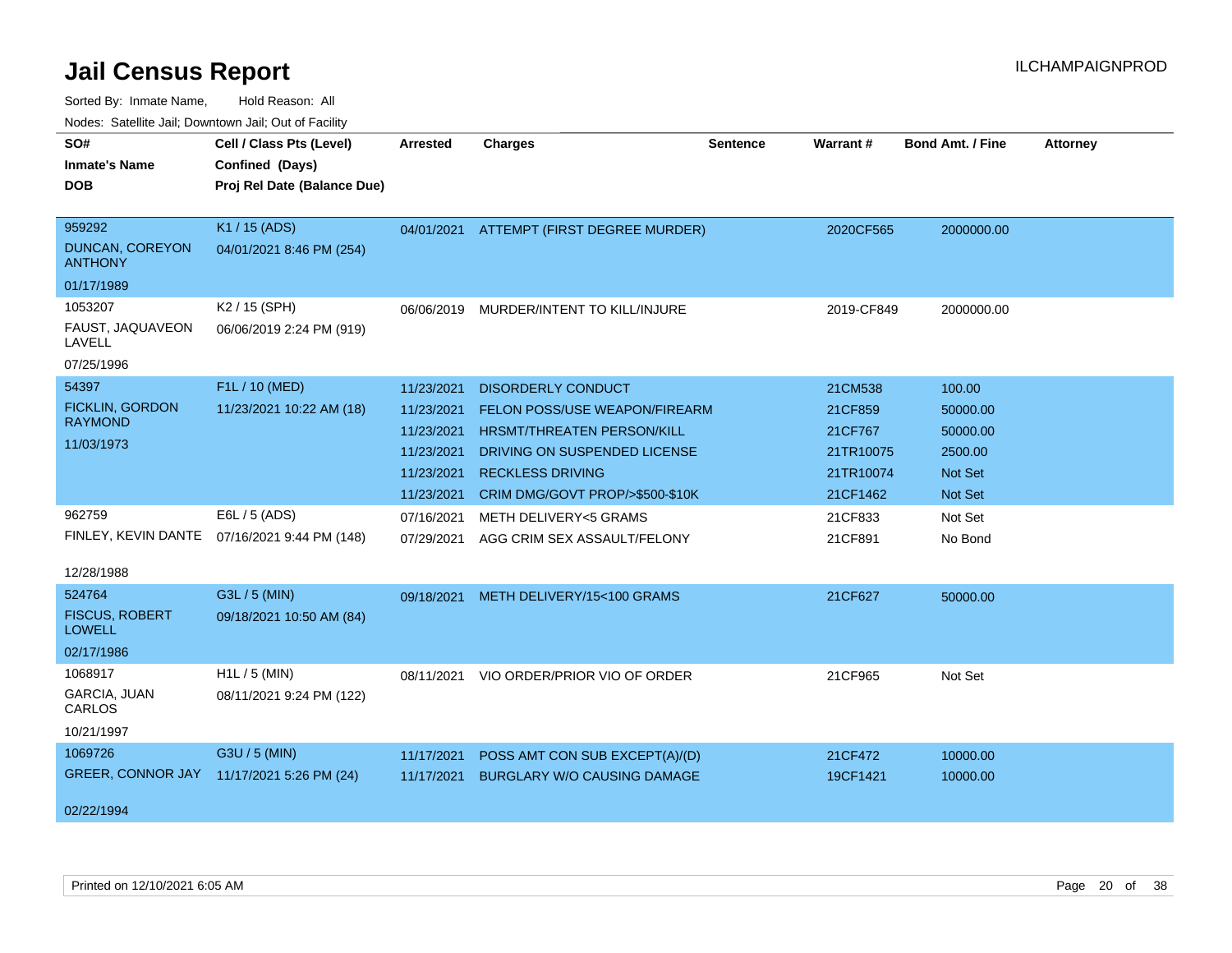Sorted By: Inmate Name, Hold Reason: All Nodes: Satellite Jail; Downtown Jail; Out of Facility

| SO#                                           | Cell / Class Pts (Level)    | <b>Arrested</b> | <b>Charges</b>                           | <b>Sentence</b> | <b>Warrant#</b> | <b>Bond Amt. / Fine</b> | <b>Attorney</b> |
|-----------------------------------------------|-----------------------------|-----------------|------------------------------------------|-----------------|-----------------|-------------------------|-----------------|
| <b>Inmate's Name</b>                          | Confined (Days)             |                 |                                          |                 |                 |                         |                 |
|                                               |                             |                 |                                          |                 |                 |                         |                 |
| <b>DOB</b>                                    | Proj Rel Date (Balance Due) |                 |                                          |                 |                 |                         |                 |
| 1073611                                       | G5L / 5 (MIN)               |                 |                                          |                 |                 |                         |                 |
|                                               |                             | 02/09/2021      | DELIVERY OF OR POSSESSION OF W/IN1       |                 | 21CF160         | <b>Not Set</b>          |                 |
| <b>HAYES, CAMERON</b><br><b>TAYLOR MALEEK</b> | 02/09/2021 3:10 PM (305)    |                 | 02/09/2021 MFG 15>100 GR ECSTASY/ANALOG  |                 | 21CF121         | 500000.00               |                 |
| 08/10/1998                                    |                             |                 |                                          |                 |                 |                         |                 |
| 544770                                        | F6L / 10 (MED)              | 08/14/2021      | AGG DOMESTIC BATTERY/STRANGLE            |                 | 2021CF514       | 25000.00                |                 |
| HAYES, DEVON<br><b>JERMAINE</b>               | 08/14/2021 2:56 AM (119)    | 08/14/2021      | AGGRAVATED DOMESTIC BATTERY              |                 | 21CF977         | No Bond                 |                 |
| 11/07/1987                                    |                             |                 |                                          |                 |                 |                         |                 |
| 1015002                                       | J1L / 10 (ADS)              | 07/22/2021      | <b>AGGRAVATED BATTERY</b>                |                 | 2021CF861       | Not Set                 |                 |
| HERRERA, ANDREW<br><b>WESLEY</b>              | 07/22/2021 9:17 PM (142)    |                 |                                          |                 |                 |                         |                 |
| 12/17/1993                                    |                             |                 |                                          |                 |                 |                         |                 |
| 1024228                                       | K3 / 15 (SPH)               | 04/24/2018      | *MURDER/INTENT TO KILL/INJURE            |                 | 2018-CF1170     | 5000000.00              |                 |
| HILL, JAMONTE<br>RASHAD                       | 04/24/2018 4:07 PM (1,327)  |                 |                                          |                 |                 |                         |                 |
| 05/23/1994                                    |                             |                 |                                          |                 |                 |                         |                 |
| 1063119                                       | F4L / 10 (MED)              | 11/05/2021      | <b>BURGLARY</b>                          |                 | 2018CF877       | 10000.00                |                 |
| HUNT, KHALLEEL<br><b>MALIK</b>                | 11/05/2021 7:47 AM (36)     |                 |                                          |                 |                 |                         |                 |
| 03/28/1999                                    |                             |                 |                                          |                 |                 |                         |                 |
| 29206                                         | J5L / 15 (SPH)              | 11/09/2021      | AGGRAVATED BATTERY                       |                 | 21CF1381        | No Bond                 |                 |
| JOHNSON, REUBEN<br><b>MONTE</b>               | 11/09/2021 11:30 AM (32)    |                 | 11/16/2021 PROBATION VIOLATION           |                 | 20CF987         | Not Set                 |                 |
| 04/07/1956                                    |                             |                 |                                          |                 |                 |                         |                 |
| 1073894                                       | E4U / 10 (ADS)              |                 | 09/09/2021 VIOLATE SEX OFFENDER REGIS/2+ |                 | 2021CF920       | 10000.00                |                 |
| <b>JOKICH, ANTON VEGO</b>                     | 09/09/2021 2:14 PM (93)     |                 |                                          |                 |                 |                         |                 |
| 05/30/1969                                    |                             |                 |                                          |                 |                 |                         |                 |
| 23138                                         | D1 / 15 (MAX)               | 06/17/2021      | STALKING/TRANSMITS THREAT                |                 | 18CF1332        | Not Set                 |                 |
| JONES, GLENN<br><b>CLAYTON</b>                | 06/17/2021 12:51 PM (177)   | 06/17/2021      | AGG CRIM SEXUAL ABUSE/FELONY             |                 | 18-CF-1333      | Not Set                 |                 |
| 08/17/1958                                    |                             |                 |                                          |                 |                 |                         |                 |

Printed on 12/10/2021 6:05 AM **Page 21 of 38** Page 21 of 38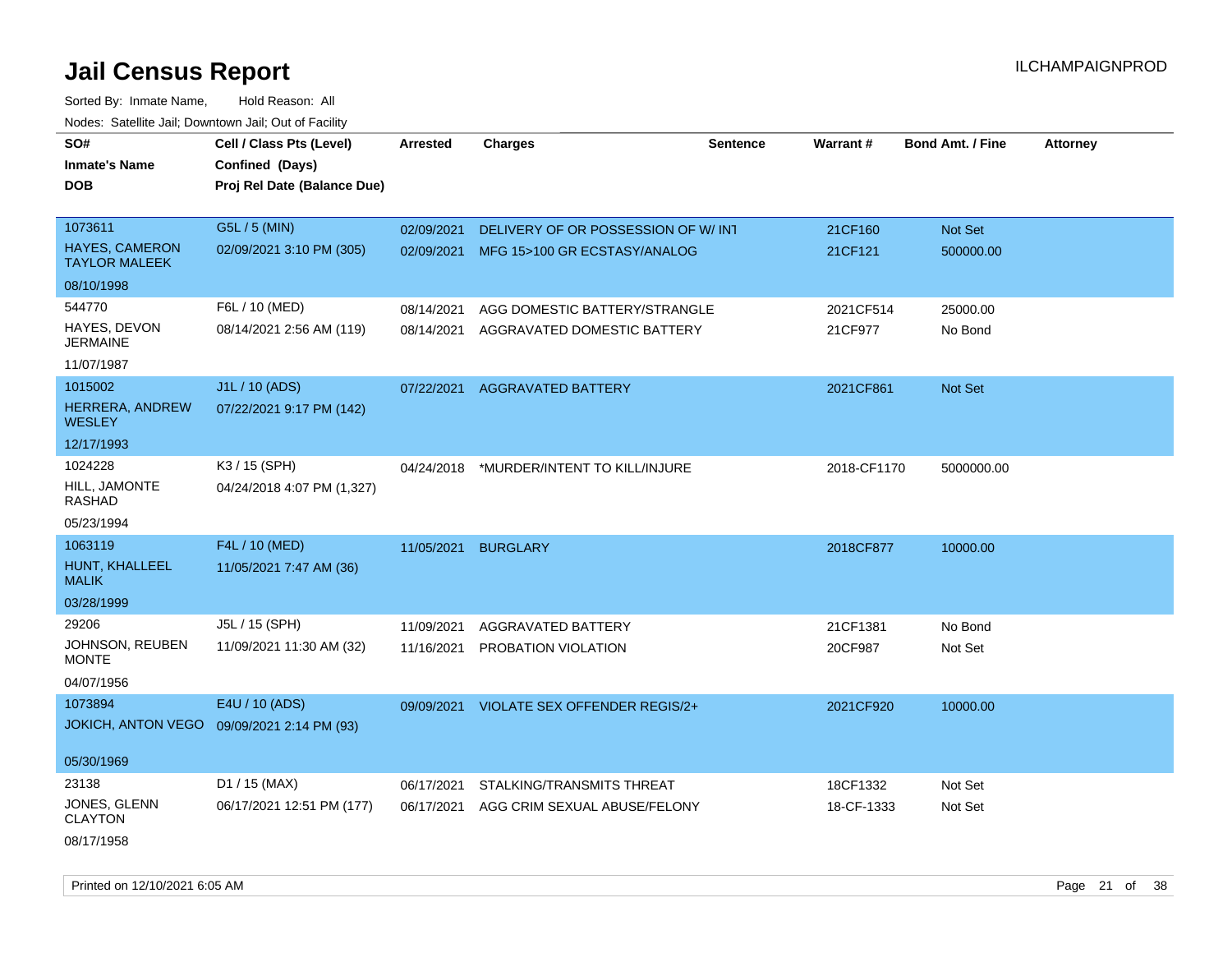| rouco. Calcillo Jali, Downtown Jali, Out of Facility |                                            |                 |                                    |                 |            |                         |                 |
|------------------------------------------------------|--------------------------------------------|-----------------|------------------------------------|-----------------|------------|-------------------------|-----------------|
| SO#                                                  | Cell / Class Pts (Level)                   | <b>Arrested</b> | <b>Charges</b>                     | <b>Sentence</b> | Warrant#   | <b>Bond Amt. / Fine</b> | <b>Attorney</b> |
| Inmate's Name                                        | Confined (Days)                            |                 |                                    |                 |            |                         |                 |
| <b>DOB</b>                                           | Proj Rel Date (Balance Due)                |                 |                                    |                 |            |                         |                 |
|                                                      |                                            |                 |                                    |                 |            |                         |                 |
| 1017120                                              | C7L / 5 (MIN)                              | 10/29/2021      | AGG ASLT/USE DDLY WEAPON           |                 | 21CM452    | 2500.00                 |                 |
|                                                      | JONES, JOSHUA LYNN 10/29/2021 3:15 AM (43) | 10/29/2021      | BATTERY/CAUSE BODILY HARM          |                 | 21CM498    | <b>Not Set</b>          |                 |
| 05/16/1993                                           |                                            |                 |                                    |                 |            |                         |                 |
| 24308                                                | D <sub>2</sub> / 15 (MAX)                  | 06/03/2021      | <b>ROBBERY</b>                     |                 | 21CF625    | No Bond                 |                 |
| KWIATKOWSKI,<br>ROBERT JOHN                          | 06/03/2021 10:40 PM (191)                  |                 |                                    |                 |            |                         |                 |
| 08/08/1963                                           |                                            |                 |                                    |                 |            |                         |                 |
| 29681                                                | J2L / 15 (ADS)                             | 07/14/2020      | PREDATORY CRIMINAL SEX ASSLT/CHILE |                 | 20CF-781   | 250000.00               |                 |
| LENOIR, JOHN<br><b>CHRISTOPHER</b>                   | 07/14/2020 12:51 PM (515)                  |                 |                                    |                 |            |                         |                 |
| 04/20/1966                                           |                                            |                 |                                    |                 |            |                         |                 |
| 001078320                                            | F3L / 10 (MED)                             | 11/23/2021      | RESIST/OBSTRUCTING A PEACE OFFICEI |                 | 21CM539    | Not Set                 |                 |
| MARSH, PAUL<br>OLUFUNMILAYO                          | 11/23/2021 2:32 PM (18)                    |                 |                                    |                 |            |                         |                 |
| 07/13/1994                                           |                                            |                 |                                    |                 |            |                         |                 |
| 45113                                                | E4L / 15 (MAX)                             | 11/20/2021      | ARMED HABITUAL CRIMINAL            |                 | 21CF1424   | No Bond                 |                 |
| <b>MARTIN, JEREMIAH</b><br><b>FRANCIS</b>            | 11/20/2021 1:18 AM (21)                    |                 |                                    |                 |            |                         |                 |
| 01/18/1977                                           |                                            |                 |                                    |                 |            |                         |                 |
| 1066623                                              | G6U / 5 (MIN)                              | 11/17/2021      | MFG/DEL 15<100 GR COCA/ANALOG      |                 | 17CF1093   | 75000.00                |                 |
| MATA-OROZCO.<br>OLEGARIO                             | 11/17/2021 5:08 PM (24)                    |                 |                                    |                 |            |                         |                 |
| 03/06/1995                                           |                                            |                 |                                    |                 |            |                         |                 |
| 001078249                                            | B3 / 10 (MED)                              | 08/07/2021      | FELON POSS/USE WEAPON/FIREARM      |                 | 21CF947    | Not Set                 |                 |
| MCCLENDON, CALVIN<br>м                               | 08/07/2021 8:56 AM (126)                   |                 |                                    |                 |            |                         |                 |
| 04/29/1990                                           |                                            |                 |                                    |                 |            |                         |                 |
| 40235                                                | G9U / 5 (MIN)                              | 10/04/2021      | AGG DUI/4                          |                 | 2021CF1145 | 35000.00                |                 |
| MERRIWEATHER,<br>MARCUS TODD                         | 10/04/2021 4:41 PM (68)                    |                 |                                    |                 |            |                         |                 |
| 11/28/1967                                           |                                            |                 |                                    |                 |            |                         |                 |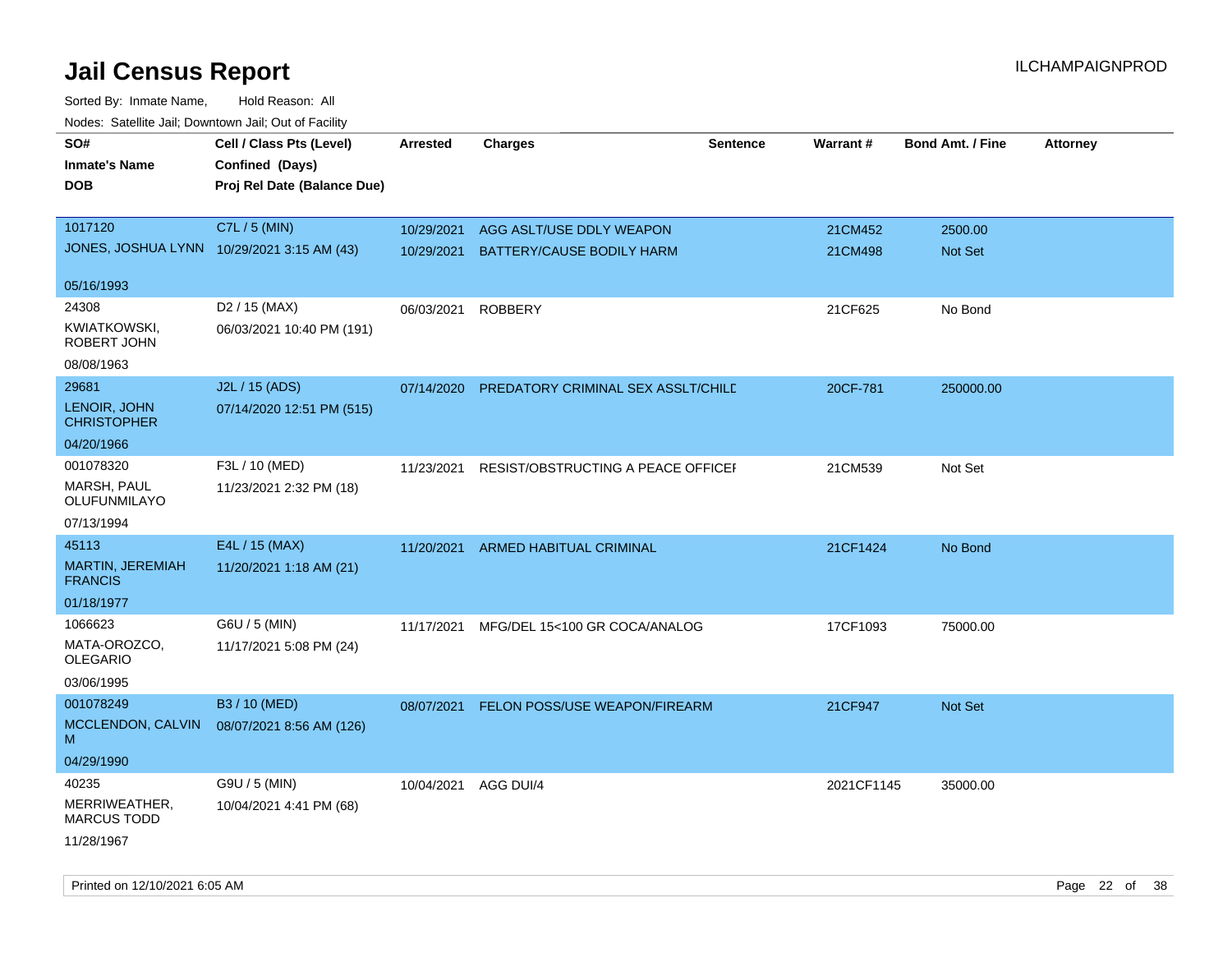| roaco. Calcinio dan, Domntomn dan, Out or Fabilit                       |                                                                            |                                        |                                                                                                 |                 |                                  |                               |                 |
|-------------------------------------------------------------------------|----------------------------------------------------------------------------|----------------------------------------|-------------------------------------------------------------------------------------------------|-----------------|----------------------------------|-------------------------------|-----------------|
| SO#<br><b>Inmate's Name</b><br><b>DOB</b>                               | Cell / Class Pts (Level)<br>Confined (Days)<br>Proj Rel Date (Balance Due) | <b>Arrested</b>                        | <b>Charges</b>                                                                                  | <b>Sentence</b> | Warrant#                         | <b>Bond Amt. / Fine</b>       | <b>Attorney</b> |
| 1040273<br>METCALFE, LANELL<br><b>JARON</b>                             | E5U / 15 (ADS)<br>09/30/2021 11:32 PM (72)                                 | 09/30/2021                             | PRED CRIM SEX ASLT/VICTIM <13                                                                   |                 | 21CF329                          | 500000.00                     |                 |
| 09/22/1988                                                              |                                                                            |                                        |                                                                                                 |                 |                                  |                               |                 |
| 1075635<br>MILES, DEVLON VON,<br>Junior                                 | B <sub>2</sub> / 10 (ADS)<br>05/11/2021 10:39 PM (214)                     | 05/11/2021<br>05/11/2021               | AGG DISCHARGE FIREARM/OCC VEH<br>MFG/DEL CANNABIS/30-500 GRAMS                                  |                 | 21CF538<br>20CF1402              | Not Set<br>100000.00          |                 |
| 11/04/2000                                                              |                                                                            |                                        |                                                                                                 |                 |                                  |                               |                 |
| 1069209<br>MOORE, DEVONTE<br><b>JAMAL</b>                               | H2L / 10 (ADS)<br>04/07/2021 6:25 PM (248)                                 | 04/07/2021                             | AGG BATTERY/GREAT BODILY HARM                                                                   |                 | 21CF376                          | Not Set                       |                 |
| 09/24/1995                                                              |                                                                            |                                        |                                                                                                 |                 |                                  |                               |                 |
| 966887<br>NELSON, DARRYL<br><b>WAYNE</b>                                | F7L / 15 (MAX)<br>11/05/2021 11:00 AM (36)                                 | 11/05/2021                             | DELIVERY OF OR POSSESSION OF W/IN1 10y/0m/0d (DC 19CF1425                                       |                 |                                  | No Bond                       |                 |
| 01/16/1984<br>001078517                                                 | C3L / 15 (MAX)                                                             |                                        |                                                                                                 |                 |                                  |                               |                 |
| <b>NELSON, RORY</b><br><b>DEMOND</b>                                    | 10/19/2021 3:55 AM (53)                                                    |                                        | 10/19/2021 ATTEMPT (FIRST DEGREE MURDER)                                                        |                 | 21CF1267                         | <b>Not Set</b>                |                 |
| 08/14/1984                                                              |                                                                            |                                        |                                                                                                 |                 |                                  |                               |                 |
| 001078357<br>PETTIGREW, CAREY<br><b>CORNITRIAS DEOBLO</b><br>08/31/1986 | H6L / 15 (ADS)<br>09/17/2021 9:56 AM (85)                                  | 09/17/2021<br>09/17/2021<br>09/17/2021 | ARMED ROBBERY/ARMED W/FIREARM<br>ARMED ROBBERY/ARMED W/FIREARM<br>ARMED ROBBERY/ARMED W/FIREARM |                 | 21CF1128<br>21CF1129<br>21CF1230 | Not Set<br>Not Set<br>Not Set |                 |
| 1022441                                                                 | H3L / 10 (ADS)                                                             | 10/27/2021                             | AGG BATTERY/PEACE OFFICER                                                                       |                 | 2021 CF 12                       | No Bond                       |                 |
| PICKENS, DONTRELL<br><b>DEMAR</b>                                       | 10/27/2021 1:39 PM (45)                                                    | 10/27/2021                             | AGG BATTERY/PEACE OFFICER                                                                       |                 | 2020 CF 1488                     | No Bond                       |                 |
| 12/10/1993                                                              |                                                                            |                                        |                                                                                                 |                 |                                  |                               |                 |
| 1072114                                                                 | A1U / 15 (SPH)                                                             | 01/17/2021                             | ATTEMPT (FIRST DEGREE MURDER)                                                                   |                 | 2021CF65                         | Not Set                       |                 |
| ROBINSON, DONNELL<br><b>LEVON</b><br>10/23/2000                         | 01/17/2021 2:40 PM (328)                                                   | 01/17/2021                             | ARMED ROBBERY/NO FIREARM<br>02/17/2021 AGGRAVATED BATTERY                                       | 4y (DOC)        | 2020CF824                        | 75000.00<br>250000.00         |                 |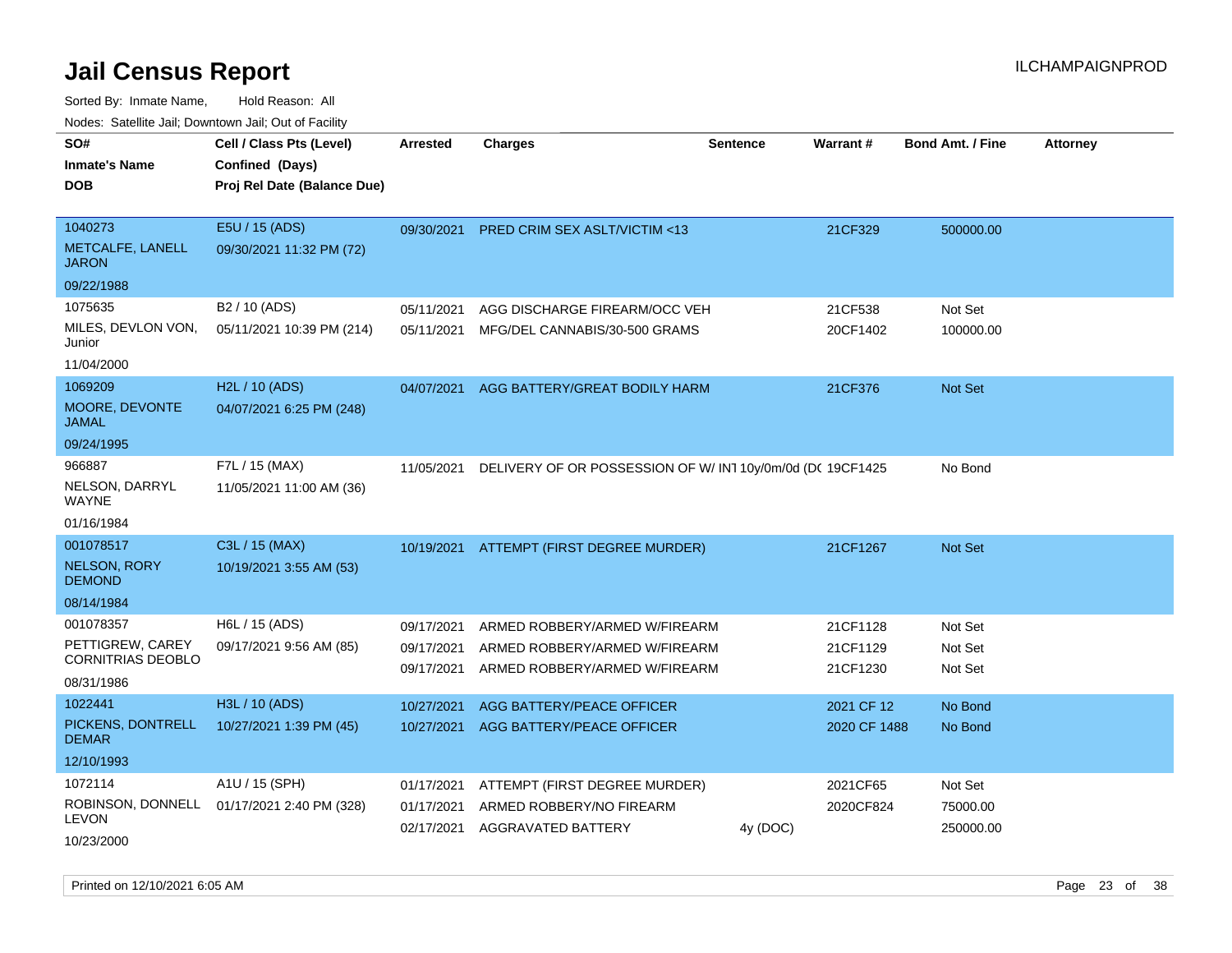| SO#                                     | Cell / Class Pts (Level)    | Arrested         | <b>Charges</b>                   | <b>Sentence</b> | Warrant#   | <b>Bond Amt. / Fine</b> | <b>Attorney</b> |
|-----------------------------------------|-----------------------------|------------------|----------------------------------|-----------------|------------|-------------------------|-----------------|
| <b>Inmate's Name</b>                    | Confined (Days)             |                  |                                  |                 |            |                         |                 |
| <b>DOB</b>                              | Proj Rel Date (Balance Due) |                  |                                  |                 |            |                         |                 |
|                                         |                             |                  |                                  |                 |            |                         |                 |
| 980761                                  | B1 / 10 (MED)               | 06/07/2021       | DOMESTIC BATTERY/OTHER PRIOR     | 5y (DOC)        |            | Not Set                 |                 |
| <b>ROBINSON, LEON</b><br><b>SOLOMON</b> | 06/07/2021 1:53 AM (187)    |                  |                                  |                 |            |                         |                 |
| 10/22/1983                              |                             |                  |                                  |                 |            |                         |                 |
| 1006507                                 | C2L / 10 (MED)              | 10/21/2021       | AGG ASLT/USE DDLY WEAPON         |                 | 21CM123    | 1000.00                 |                 |
| RODGERS, DYLAN<br><b>ROBERT</b>         | 10/21/2021 12:34 AM (51)    | 10/21/2021       | DOMESTIC BATTERY/OTHER PRIOR     |                 | 21CF1269   | Not Set                 |                 |
| 12/12/1991                              |                             | 10/21/2021       | PROBATION VIOLATION              |                 | 2019CF1220 | 10000.00                |                 |
| 1068592                                 | C8L / 15 (ADS)              | 11/12/2021       | <b>BURGLARY</b>                  |                 | 21CF1393   | Not Set                 |                 |
| ROSS, TEVONTAE<br><b>TERRANCE</b>       | 11/12/2021 8:41 AM (29)     |                  |                                  |                 |            |                         |                 |
| 12/15/1998                              |                             |                  |                                  |                 |            |                         |                 |
| 1069960                                 | G7L / 5 (MIN)               | 09/28/2021       | <b>IDENTITY THEFT/\$2K-\$10K</b> |                 | 21CF952    | 10000.00                |                 |
| SHELTON, JOSIAH<br><b>TIMOTHY</b>       | 09/28/2021 2:04 AM (74)     |                  |                                  |                 |            |                         |                 |
| 02/23/1980                              |                             |                  |                                  |                 |            |                         |                 |
| 960772                                  | G1L / 5 (MIN)               | 11/11/2021       | POSSESSION OF METH< 5 GRAMS      | 3y (DOC)        | 2020CF362  | No Bond                 |                 |
| <b>STARK, FARON</b><br><b>MICHAEL</b>   | 11/11/2021 10:28 PM (30)    |                  |                                  |                 |            |                         |                 |
| 05/12/1988                              |                             |                  |                                  |                 |            |                         |                 |
| 1057312                                 | G <sub>2U</sub>             | 11/10/2021       | HOME INVASION/FIREARM            |                 | 21CF1388   | Not Set                 |                 |
| STARKS, RAMEON<br><b>TAHZIER</b>        | 11/10/2021 9:51 PM (31)     | 11/30/2021 THEFT |                                  |                 | 21CF1194   | 100000.00               |                 |
| 12/18/1996                              |                             |                  |                                  |                 |            |                         |                 |
| 1051104                                 | G1U / 5 (MIN)               | 05/26/2021       | DRIVING ON REVOKED LICENSE       |                 | 21TR4000   | Not Set                 |                 |
| STOVER, ANDREW<br><b>WADE</b>           | 05/27/2021 12:59 AM (198)   | 05/26/2021       | <b>BURGLARY</b>                  |                 | 21CF667    | Not Set                 |                 |
| 07/20/1994                              |                             | 05/26/2021       | METH DELIVERY/5<15 GRAMS         |                 | 21CF598    | Not Set                 |                 |
| 1024184                                 | H5L / 10 (ADS)              | 09/08/2021       | AGG ASLT PEACE OFF/FIRE/ER WRK   |                 | 20CF1051   | No Bond                 |                 |
| SULLIVAN, CODY<br><b>MICHAEL</b>        | 09/08/2021 3:28 PM (94)     |                  |                                  |                 |            |                         |                 |
| 08/15/1994                              |                             |                  |                                  |                 |            |                         |                 |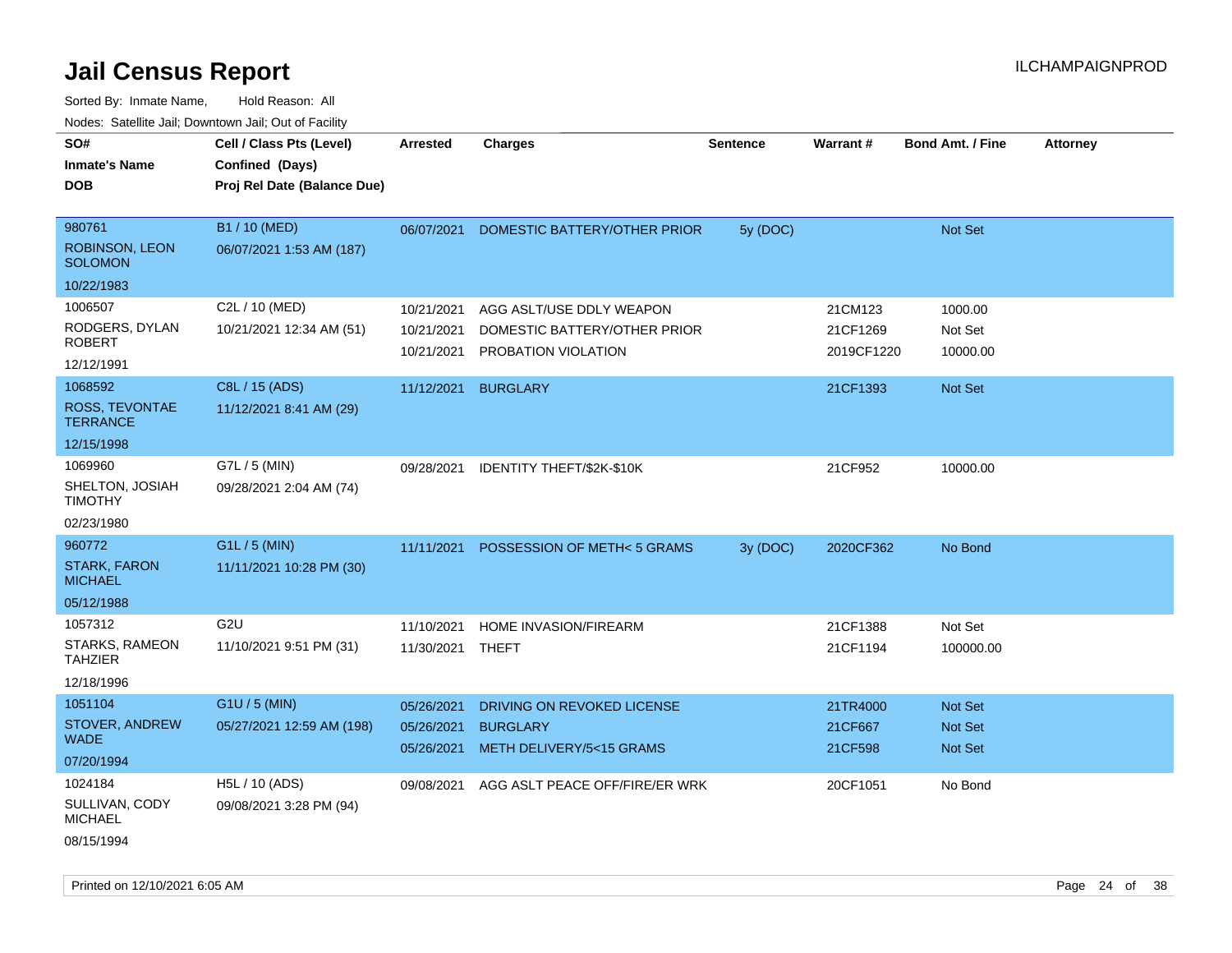| rouco. Calcillo Jali, Downtown Jali, Out of Facility |                                             |                     |                                   |          |            |                         |                 |
|------------------------------------------------------|---------------------------------------------|---------------------|-----------------------------------|----------|------------|-------------------------|-----------------|
| SO#<br><b>Inmate's Name</b>                          | Cell / Class Pts (Level)<br>Confined (Days) | <b>Arrested</b>     | <b>Charges</b>                    | Sentence | Warrant#   | <b>Bond Amt. / Fine</b> | <b>Attorney</b> |
| <b>DOB</b>                                           | Proj Rel Date (Balance Due)                 |                     |                                   |          |            |                         |                 |
| 1068839<br><b>TAYLOR, LONDON</b>                     | F8L / 15 (MAX)<br>08/07/2020 10:30 AM (491) | 08/07/2020 HOMICIDE |                                   |          | 2020-CF851 | 1000000.00              |                 |
| <b>JAVON</b>                                         |                                             |                     |                                   |          |            |                         |                 |
| 08/16/1999                                           |                                             |                     |                                   |          |            |                         |                 |
| 1004142                                              | F9L / 15 (MAX)                              | 10/22/2021          | PAROLE REVOCATION                 |          |            | Not Set                 |                 |
| TOY, KAYON LARENZ                                    | 10/22/2021 1:01 PM (50)                     | 10/27/2021          | POSSESSION OF METH/15<100GRAMS    |          | 2021CF1298 | 1500000.00              |                 |
| 09/12/1991                                           |                                             |                     |                                   |          |            |                         |                 |
| 1056971                                              | D6 / 10 (ADS)                               | 08/07/2021          | FELON POSS/USE WEAPON/FIREARM     |          | 21CF948    | No Bond                 |                 |
| TRAVIS, DENZEL<br><b>DANTRELL</b>                    | 08/07/2021 7:36 AM (126)                    | 08/08/2021          | AGG BATTERY/PUBLIC PLACE          |          | 2020CF647  | 25000.00                |                 |
| 03/21/1993                                           |                                             |                     |                                   |          |            |                         |                 |
| 001078250                                            | F2L / 10 (MED)                              | 08/07/2021          | FELON POSS WEAPON/BODY ARMOR      |          | 21CF950    | Not Set                 |                 |
| TRAVIS, JORDAN<br><b>TESHAUN</b>                     | 08/07/2021 10:27 AM (126)                   |                     |                                   |          |            |                         |                 |
| 03/03/1996                                           |                                             |                     |                                   |          |            |                         |                 |
| 969709                                               | D3 / 5 (MIN)                                | 10/29/2021          | CRIM DMG TO PROP \$500-10K        |          |            | Not Set                 |                 |
| TUFTE, BRYCE<br><b>MATTHEW</b>                       | 10/29/2021 3:14 PM (43)                     | 10/29/2021          | DRIVING ON SUSPENDED LICENSE      |          | 20TR2181   | 5000.00                 |                 |
| 05/30/1988                                           | 12/20/2021 (0.00)                           |                     |                                   |          |            |                         |                 |
| 30108                                                | J4L / 15 (ADS)                              | 07/30/2021          | <b>MURDER</b>                     |          | 21CF902    | 2000000.00              |                 |
| VANDYKE, DARYL<br><b>ANTHONY</b>                     | 07/30/2021 8:29 PM (134)                    |                     |                                   |          |            |                         |                 |
| 10/04/1965                                           |                                             |                     |                                   |          |            |                         |                 |
| 968681                                               | D5 / 15 (ADS)                               | 08/27/2021          | AGG CRIM SX AB/VIC 13<18/TRUST    |          | 2020CF499  | 250000.00               |                 |
| <b>WADE, DEMETRIUS</b><br><b>DARYL</b>               | 08/27/2021 2:25 AM (106)                    | 08/27/2021          | <b>INDIRECT CRIMINAL CONTEMPT</b> | 5y (DOC) | 2021CC16   | No Bond                 |                 |
| 01/07/1987                                           |                                             |                     |                                   |          |            |                         |                 |
| 1070904                                              | G7U / 5 (MIN)                               | 10/28/2021          | <b>BURGLARY</b>                   |          | 2021CF321  | 15000.00                |                 |
| WANKEL, JONAH<br><b>JAMES</b>                        | 10/28/2021 3:42 AM (44)                     |                     |                                   |          |            |                         |                 |
| 12/15/1993                                           |                                             |                     |                                   |          |            |                         |                 |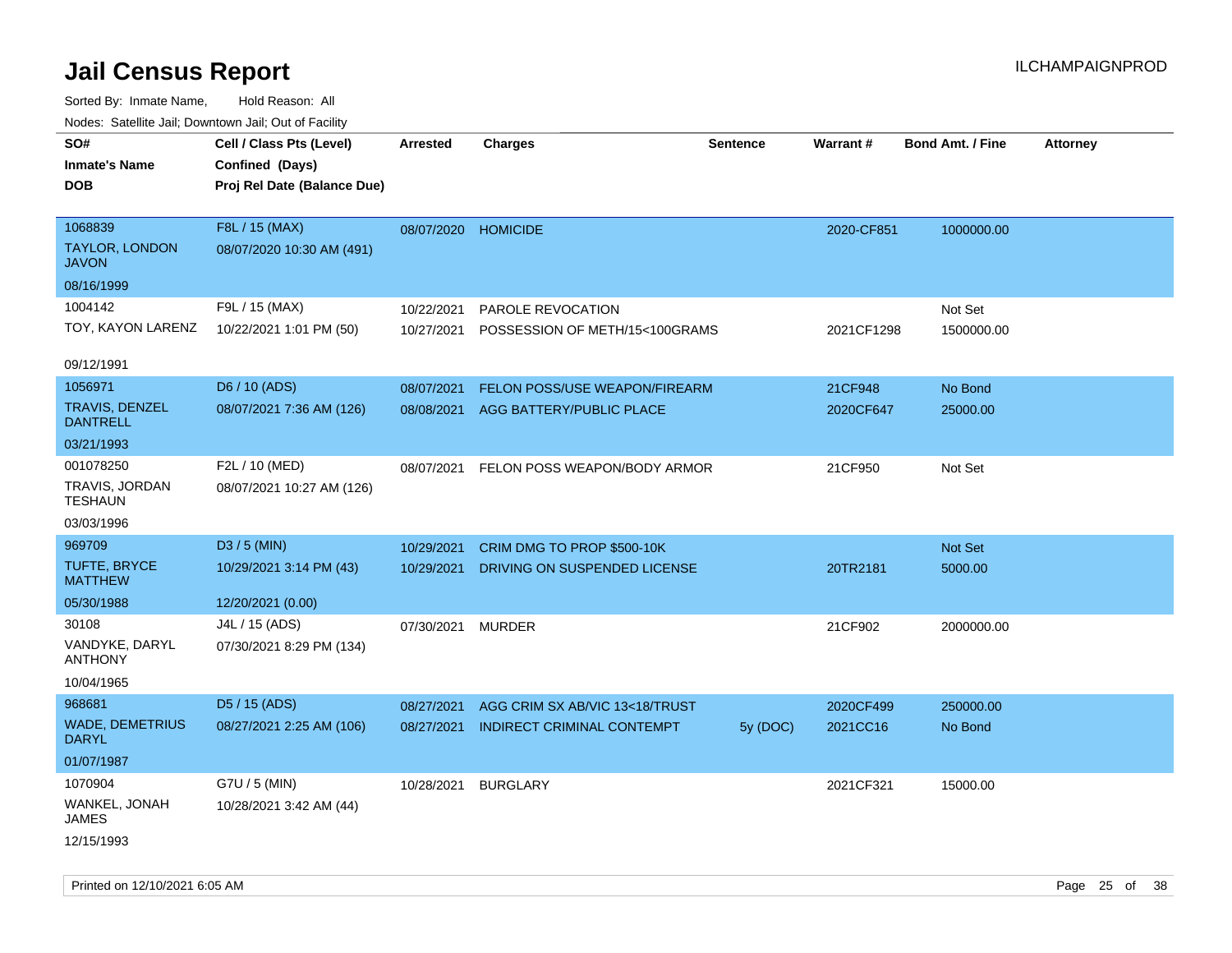Sorted By: Inmate Name, Hold Reason: All

Nodes: Satellite Jail; Downtown Jail; Out of Facility

| SO#                                        | Cell / Class Pts (Level)    | <b>Arrested</b> | <b>Charges</b>                     | <b>Sentence</b> | <b>Warrant#</b> | <b>Bond Amt. / Fine</b> | <b>Attorney</b> |
|--------------------------------------------|-----------------------------|-----------------|------------------------------------|-----------------|-----------------|-------------------------|-----------------|
| <b>Inmate's Name</b>                       | Confined (Days)             |                 |                                    |                 |                 |                         |                 |
| <b>DOB</b>                                 | Proj Rel Date (Balance Due) |                 |                                    |                 |                 |                         |                 |
|                                            |                             |                 |                                    |                 |                 |                         |                 |
| 44836                                      | E2L / 15 (ADS)              | 11/02/2021      | <b>CRIM TRESPASS TO STATE LAND</b> |                 | 21118875        | Not Set                 |                 |
| <b>WESLEY, FRANK</b><br><b>LADELL</b>      | 11/02/2021 4:08 AM (39)     |                 |                                    |                 |                 |                         |                 |
| 09/17/1977                                 |                             |                 |                                    |                 |                 |                         |                 |
| 001078511                                  | G5U / 5 (MIN)               | 10/18/2021      | WRIT                               |                 | 20CF1318        | No Bond                 |                 |
| WILLIAMS, KANAAN<br><b>AUBREY</b>          | 10/18/2021 2:21 PM (54)     |                 |                                    |                 |                 |                         |                 |
| 03/17/2000                                 |                             |                 |                                    |                 |                 |                         |                 |
| 1058072                                    | A2U / 15 (SPH)              | 02/25/2021      | <b>ARMED HABITUAL CRIMINAL</b>     |                 |                 | Not Set                 |                 |
| <b>WILLIAMS, KENNETH</b><br><b>BERNARD</b> | 02/25/2021 3:24 PM (289)    |                 |                                    |                 |                 |                         |                 |
| 10/04/1985                                 |                             |                 |                                    |                 |                 |                         |                 |
| 53518                                      | 15 / 15 (ADS)               | 08/19/2021      | <b>AGGRAVATED BATTERY</b>          |                 | 21CF1014        | Not Set                 |                 |
| <b>WILLIAMS, TORREY</b><br><b>TOSHIBA</b>  | 08/19/2021 10:10 AM (114)   | 09/01/2021      | PROBATION VIOLATION                |                 | 20CF381         | Not Set                 |                 |
| 03/30/1975                                 |                             |                 |                                    |                 |                 |                         |                 |
| 9326                                       | $12/5$ (ADS)                | 06/14/2021      | <b>BURGLARY</b>                    |                 | 2020-CF-625     | Not Set                 |                 |
| YOUNG, ANTHONY<br><b>PAUL</b>              | 06/14/2021 12:07 PM (180)   |                 |                                    |                 |                 |                         |                 |
| 03/13/1954                                 |                             |                 |                                    |                 |                 |                         |                 |
| <b>Total Downtown Jail: 67</b>             |                             | Males: 67       | Females: 0<br>Unknown: 0           |                 |                 |                         |                 |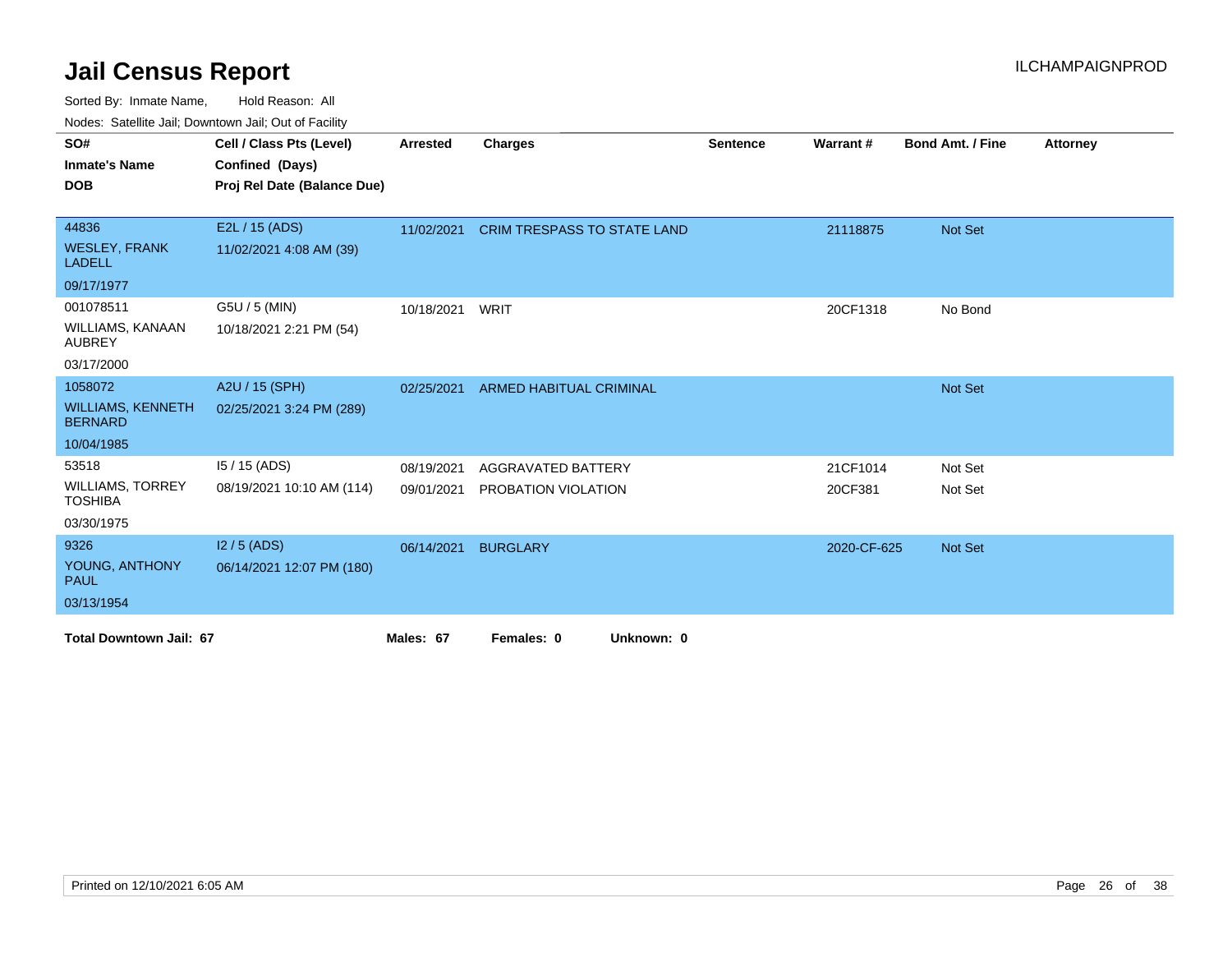|  | <b>Out of Facility</b> |  |
|--|------------------------|--|
|  |                        |  |
|  |                        |  |

| SO#<br><b>Inmate's Name</b><br><b>DOB</b> | Cell / Class Pts (Level)<br>Confined (Days)<br>Proj Rel Date (Balance Due) | Arrested   | <b>Charges</b>                   | <b>Sentence</b> | Warrant#   | <b>Bond Amt. / Fine</b> | <b>Attorney</b> |
|-------------------------------------------|----------------------------------------------------------------------------|------------|----------------------------------|-----------------|------------|-------------------------|-----------------|
|                                           |                                                                            |            |                                  |                 |            |                         |                 |
| 61095<br>AMOS, DERRICK<br><b>JAMES</b>    | <b>DEW / 10 (ADS)</b><br>05/02/2021 9:02 PM (223)                          | 05/02/2021 | HOME INVASION/CAUSE INJURY       |                 | 2021CF323  | 100000.00               |                 |
| 06/12/1985                                |                                                                            |            |                                  |                 |            |                         |                 |
| 19971                                     | EHD                                                                        | 11/09/2021 | DRIVING RVK/SUSP DUI/SSS 4-9     |                 | 2021CF968  | Not Set                 |                 |
| <b>LYNN</b>                               | BARNESKE, RAYMOND 11/09/2021 9:32 AM (32)                                  |            |                                  |                 |            |                         |                 |
| 08/17/1961                                | 5/6/2022 (0.00)                                                            |            |                                  |                 |            |                         |                 |
| 516062                                    | <b>DEW / 15 (MAX)</b>                                                      | 02/22/2021 | AGG DISCH FIR/VEH/PC OFF/FRMAN   |                 | 21CF210    | No Bond                 |                 |
| <b>BENNETT, JOHN</b><br><b>MICHAEL</b>    | 02/22/2021 10:47 AM (292)                                                  | 02/22/2021 | <b>PHONE HARASSMENT/2+</b>       |                 | 20CF194    | 5000.00                 |                 |
| 04/30/1986                                |                                                                            |            |                                  |                 |            |                         |                 |
| 976538                                    | EHD                                                                        | 10/12/2021 | DOMESTIC BATTERY/OTHER PRIOR     |                 | 2020CF1095 | Not Set                 |                 |
|                                           | BLISSIT, WYATT TYRES 10/12/2021 10:05 AM (60)                              |            |                                  |                 |            |                         |                 |
| 09/05/1989                                | 1/6/2022 (0.00)                                                            |            |                                  |                 |            |                         |                 |
| 974830                                    | <b>EHD</b>                                                                 | 12/07/2021 | AGG DUI/3                        |                 | 2020CF791  | Not Set                 |                 |
| <b>BOOK, RORY ALAN</b>                    | 12/07/2021 9:37 AM (4)                                                     |            |                                  |                 |            |                         |                 |
| 08/13/1988                                | 12/20/2021 (0.00)                                                          |            |                                  |                 |            |                         |                 |
| 33993                                     | DEW / 10 (MED)                                                             | 06/14/2021 | AGGRAVATED DOMESTIC BATTERY      |                 | 21CF688    | Not Set                 |                 |
| <b>BOOKER, STEPHON</b>                    | 06/14/2021 7:42 PM (180)                                                   | 06/14/2021 | POSSESSING A CONTROLLED SUBSTAND |                 | 21CF657    | Not Set                 |                 |
| <b>MONTELL</b>                            |                                                                            | 06/14/2021 | PAROLE REVOCATION                |                 | CH2103612  | No Bond                 |                 |
| 06/11/1971                                |                                                                            |            |                                  |                 |            |                         |                 |
| 1074315                                   | <b>DEW / 15 (MAX)</b>                                                      | 07/27/2021 | AGG DISCHARGE FIREARM/VEH/SCH    |                 | 21CF927    | <b>Not Set</b>          |                 |
| <b>BRIGGS, PATRICK</b><br><b>MONTAY</b>   | 08/03/2021 4:56 PM (130)                                                   |            |                                  |                 |            |                         |                 |
| 08/05/2001                                |                                                                            |            |                                  |                 |            |                         |                 |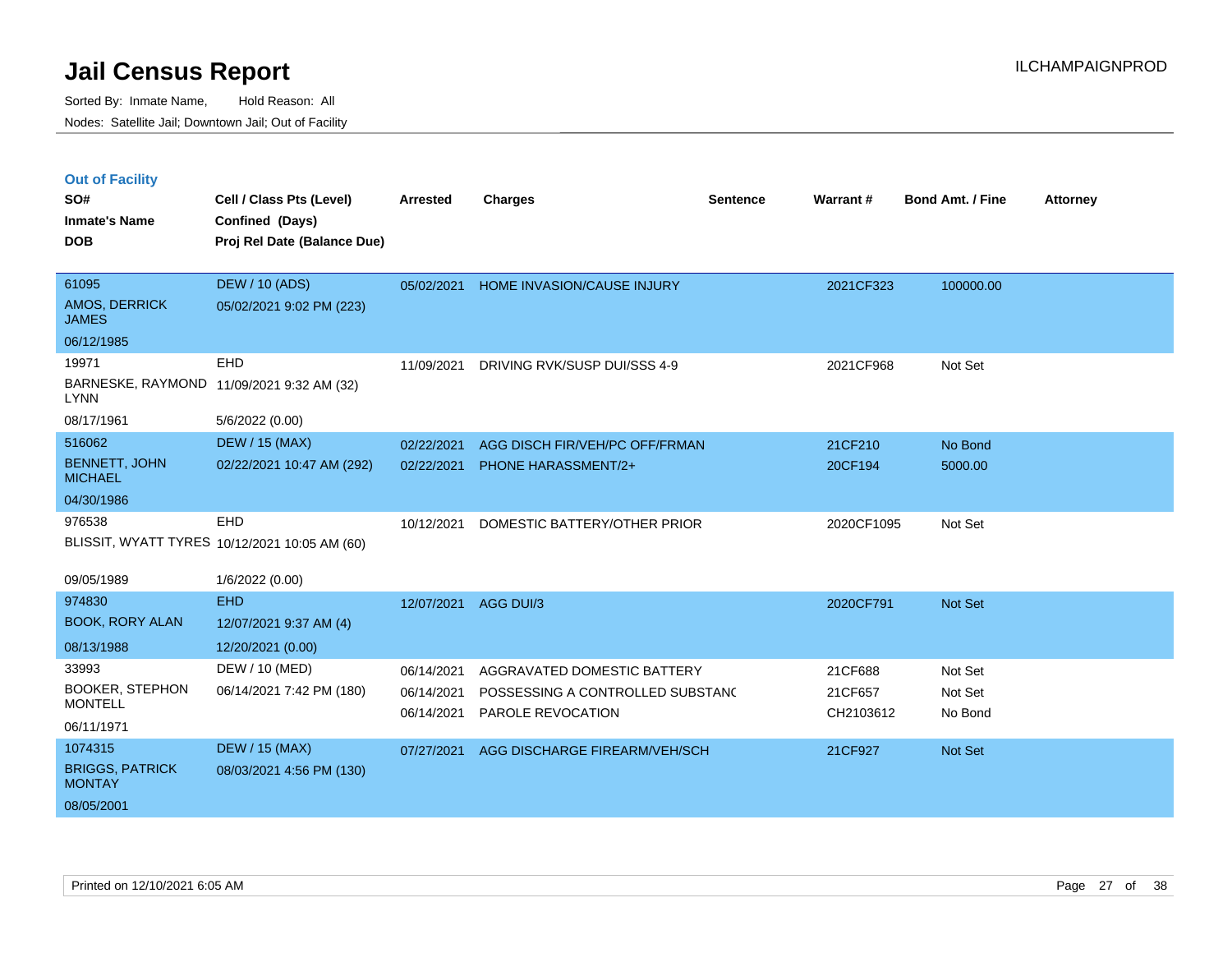| rouco. Calcillo Jali, Downtown Jali, Out of Facility |                                                                            |                 |                                          |                 |            |                         |                 |
|------------------------------------------------------|----------------------------------------------------------------------------|-----------------|------------------------------------------|-----------------|------------|-------------------------|-----------------|
| SO#<br>Inmate's Name<br>DOB                          | Cell / Class Pts (Level)<br>Confined (Days)<br>Proj Rel Date (Balance Due) | <b>Arrested</b> | <b>Charges</b>                           | <b>Sentence</b> | Warrant#   | <b>Bond Amt. / Fine</b> | <b>Attorney</b> |
| 001078065<br><b>BROWN, CHARMAN</b><br>LAKEEF         | <b>KAN / 10 (ADS)</b><br>06/17/2021 12:32 PM (177)                         |                 | 06/17/2021 AGG BATTERY/DISCHARGE FIREARM |                 | 21CF704    | 1000000.00              |                 |
| 11/30/2002                                           |                                                                            |                 |                                          |                 |            |                         |                 |
| 1038554                                              | KAN / 15 (MAX)                                                             | 08/18/2021      | ARMED HABITUAL CRIMINAL                  |                 | 21CF1162   | Not Set                 |                 |
| BROWN, CORRION<br><b>DEVONTAE</b>                    | 08/18/2021 5:40 PM (115)                                                   | 08/18/2021      | DELIVERY OF OR POSSESSION OF W/INT       |                 | 21CF1009   | No Bond                 |                 |
| 04/19/1995                                           |                                                                            |                 |                                          |                 |            |                         |                 |
| 1062585                                              | <b>EHD</b>                                                                 | 11/30/2021      | AGG DUI/LIC SUSP OR REVOKED              |                 | 2020CF1152 | <b>Not Set</b>          |                 |
| <b>BROWN, ERRICK</b><br>LAMONT, Junior               | 11/30/2021 9:39 AM (11)                                                    |                 |                                          |                 |            |                         |                 |
| 02/12/1994                                           | 12/20/2021 (0.00)                                                          |                 |                                          |                 |            |                         |                 |
| 1071662                                              | KAN / 15 (MAX)                                                             | 12/07/2020      | FELON POSS/USE FIREARM PRIOR             | 7y (DOC)        | 20CF1418   | 250000.00               |                 |
| BROWN, JAWON<br>EDWARD                               | 12/14/2020 6:02 PM (362)                                                   |                 |                                          |                 |            |                         |                 |
| 04/21/2000                                           |                                                                            |                 |                                          |                 |            |                         |                 |
| 1038579                                              | <b>KAN / 15 (MAX)</b>                                                      |                 | 08/18/2021 FELON POSS/USE WEAPON/FIREARM |                 | 21CF1010   | <b>Not Set</b>          |                 |
| <b>BROWN, MARKEL</b><br>rikki                        | 08/18/2021 2:05 PM (115)                                                   |                 |                                          |                 |            |                         |                 |
| 01/06/1995                                           |                                                                            |                 |                                          |                 |            |                         |                 |
| 1003006                                              | KAN / 15 (MAX)                                                             | 08/19/2021      | FELON POSS/USE MACHINE GUN               |                 | 21CF1011   | No Bond                 |                 |
| BROWN, ROCKEITH<br>JAVONTE                           | 08/19/2021 12:55 AM (114)                                                  |                 |                                          |                 |            |                         |                 |
| 07/23/1991                                           |                                                                            |                 |                                          |                 |            |                         |                 |
| 987334                                               | <b>DEW / 15 (MAX)</b>                                                      |                 | 03/10/2021 ATTEMPT (FIRST DEGREE MURDER) |                 | 19CF689    | <b>Not Set</b>          |                 |
| CAIN, ISAIAH<br>DEPRIEST                             | 03/10/2021 2:22 PM (276)                                                   |                 |                                          |                 |            |                         |                 |
| 12/23/1990                                           |                                                                            |                 |                                          |                 |            |                         |                 |
| 992962                                               | DEW / 15 (ADS)                                                             | 05/25/2021      | MURDER/INTENT TO KILL/INJURE             |                 | 2018CF1045 | 1000000.00              |                 |
| CAMPBELL, KEITH<br>KNAQEEB                           | 05/25/2021 1:19 PM (200)                                                   |                 |                                          |                 |            |                         |                 |
| 07/22/1991                                           |                                                                            |                 |                                          |                 |            |                         |                 |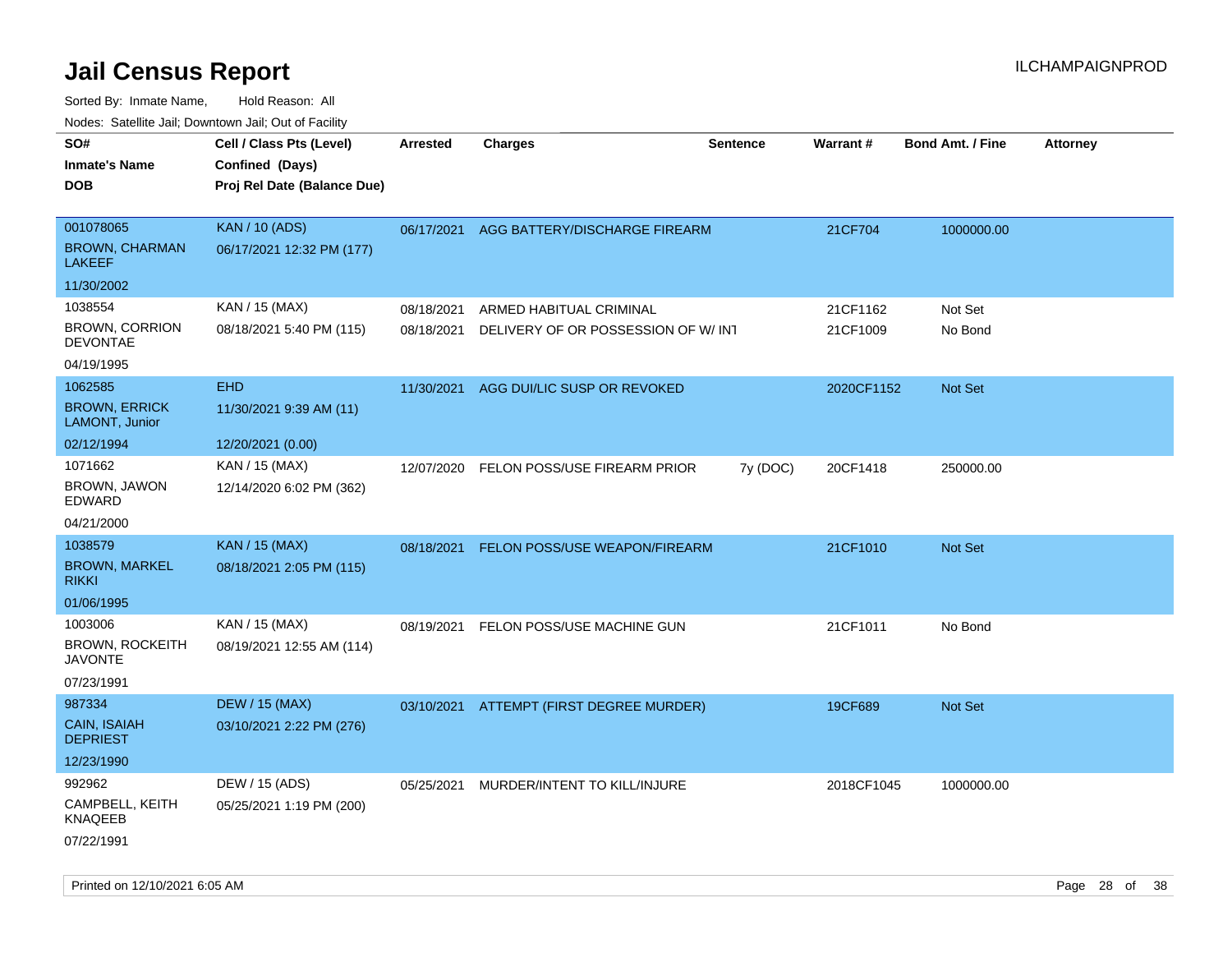Sorted By: Inmate Name, Hold Reason: All

Nodes: Satellite Jail; Downtown Jail; Out of Facility

| SO#                                       | Cell / Class Pts (Level)    | <b>Arrested</b> | <b>Charges</b>                       | <b>Sentence</b> | <b>Warrant#</b> | <b>Bond Amt. / Fine</b> | <b>Attorney</b> |
|-------------------------------------------|-----------------------------|-----------------|--------------------------------------|-----------------|-----------------|-------------------------|-----------------|
| <b>Inmate's Name</b>                      | Confined (Days)             |                 |                                      |                 |                 |                         |                 |
| <b>DOB</b>                                | Proj Rel Date (Balance Due) |                 |                                      |                 |                 |                         |                 |
|                                           |                             |                 |                                      |                 |                 |                         |                 |
| 001078576                                 | <b>KAN / 15 (MAX)</b>       | 11/09/2021      | UNLAWFUL USE OF A WEAPON             |                 | 21CF1383        | <b>Not Set</b>          |                 |
| CARTER, DEMONDRE<br><b>DAVON</b>          | 11/09/2021 6:01 PM (32)     |                 |                                      |                 |                 |                         |                 |
| 05/27/2001                                |                             |                 |                                      |                 |                 |                         |                 |
| 1064992                                   | KAN / 15 (MAX)              | 09/20/2021      | ARMED VIOLENCE/CATEGORY I            |                 | 21CF1137        | Not Set                 |                 |
| CARTER, KEJUAN<br><b>JAVONTE</b>          | 09/20/2021 11:42 PM (82)    |                 |                                      |                 |                 |                         |                 |
| 06/27/1998                                |                             |                 |                                      |                 |                 |                         |                 |
| 959420                                    | <b>EHD</b>                  | 11/16/2021      | AGG DUI/NO VALID DL                  |                 | 2021CF673       | Not Set                 |                 |
| CHAPPLE, RAYMOND<br><b>DEONTE</b>         | 11/16/2021 9:49 AM (25)     |                 |                                      |                 |                 |                         |                 |
| 06/30/1988                                | 12/29/2021 (0.00)           |                 |                                      |                 |                 |                         |                 |
| 1068848                                   | KAN / 15 (MAX)              | 02/06/2020      | MURDER/INTENT TO KILL/INJURE         | 60y (DOC)       | 20CF-156        | No Bond                 |                 |
| CHATMAN, MICHAEL<br><b>DAISEAN</b>        | 02/06/2020 5:22 PM (674)    |                 |                                      |                 |                 |                         |                 |
| 11/12/1999                                |                             |                 |                                      |                 |                 |                         |                 |
| 001078461                                 | <b>KAN / 10 (MED)</b>       | 10/07/2021      | AGG UNLAWFUL USE WEAPON/PERSON       |                 | 2021CF1209      | No Bond                 |                 |
| COLE, ERIC JOSE                           | 10/08/2021 12:25 AM (64)    | 10/07/2021      | AGG DOMESTIC BATTERY/STRANGLE        |                 | 2021CF1208      | <b>Not Set</b>          |                 |
| 01/24/2002                                |                             | 10/08/2021      | <b>HARASS WITNESS/FAMILY MBR/REP</b> |                 | 21CF1218        | <b>Not Set</b>          |                 |
| 57733                                     | KAN / 15 (SPH)              | 02/25/2020      | <b>HOMICIDE</b>                      |                 | 2020-CF250      | 2000000.00              |                 |
| <b>CRAIG, ANTOINE</b>                     | 02/25/2020 4:08 PM (655)    | 02/25/2020      | FELON POSS/USE WEAPON/FIREARM        |                 | 19CF-1827       | 80000.00                |                 |
| DARRELL                                   |                             |                 |                                      |                 |                 |                         |                 |
| 10/09/1982                                |                             |                 |                                      |                 |                 |                         |                 |
| 001077939                                 | <b>DEW / 10 (MED)</b>       | 05/10/2021      | FIREARM/FOID INVALID/NOT ELIG        |                 | 21CF526         | No Bond                 |                 |
| <b>CROSS, PATRICK</b><br><b>DONTRELLE</b> | 05/10/2021 7:31 PM (215)    | 06/02/2021      | POSS STOLEN VEHICLE > \$25,000       |                 | 21CF612         | <b>Not Set</b>          |                 |
| 11/07/2001                                |                             |                 |                                      |                 |                 |                         |                 |
| 1061304                                   | DEW / 15 (MAX)              | 10/11/2021      | ARMED HABITUAL CRIMINAL              |                 | 21CF1226        | No Bond                 |                 |
| DORRIS, KEMION                            | 10/11/2021 7:30 PM (61)     | 10/11/2021      | ARMED HABITUAL CRIMINAL              |                 | 21CF1227        | No Bond                 |                 |
| <b>DAETOCE</b>                            |                             | 10/11/2021      | <b>HOME INVASION/FIREARM</b>         |                 | 21CF1228        | No Bond                 |                 |
| 11/19/1997                                |                             |                 |                                      |                 |                 |                         |                 |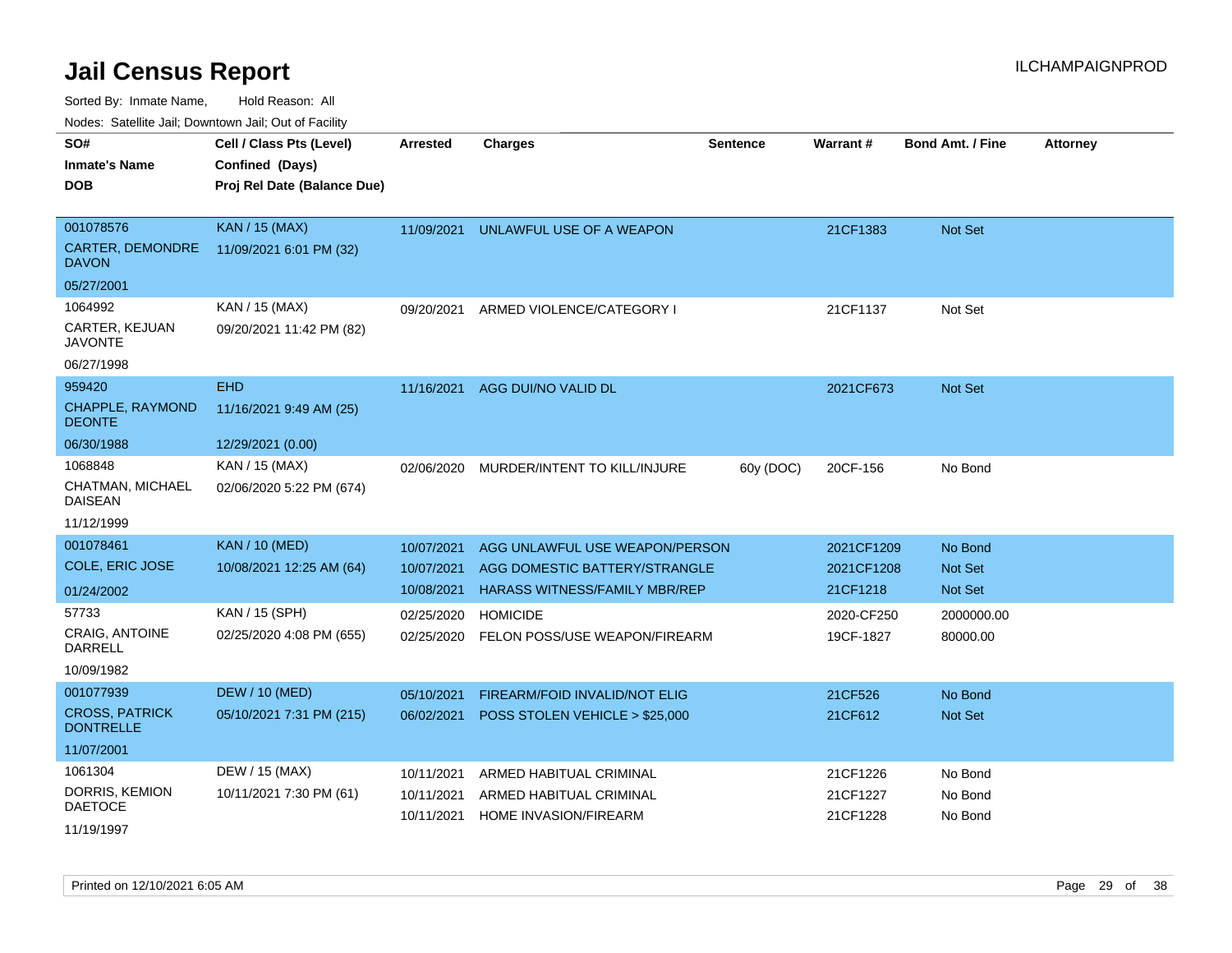Sorted By: Inmate Name, Hold Reason: All Nodes: Satellite Jail; Downtown Jail; Out of Facility

| Noucs. Calcillic Jail, Downtown Jail, Out of Facility |                                                                            |                 |                                           |                 |                 |                         |                 |
|-------------------------------------------------------|----------------------------------------------------------------------------|-----------------|-------------------------------------------|-----------------|-----------------|-------------------------|-----------------|
| SO#<br><b>Inmate's Name</b><br>DOB                    | Cell / Class Pts (Level)<br>Confined (Days)<br>Proj Rel Date (Balance Due) | <b>Arrested</b> | <b>Charges</b>                            | <b>Sentence</b> | <b>Warrant#</b> | <b>Bond Amt. / Fine</b> | <b>Attorney</b> |
|                                                       |                                                                            |                 |                                           |                 |                 |                         |                 |
| 1076663<br>DYE, KENNE YAKIEM                          | <b>DEW / 15 (MAX)</b><br>07/15/2020 11:49 AM (514)                         | 07/15/2020      | *ARMED HABITUAL CRIMINAL                  |                 | 2020-CF783      | 500000.00               |                 |
| 05/30/1988                                            |                                                                            |                 |                                           |                 |                 |                         |                 |
| 995885                                                | EHD                                                                        | 11/30/2021      | DRIVING ON SUSPENDED LICENSE              |                 | 2021TR4222      | Not Set                 |                 |
| FINLEY, KENON<br><b>MARQUIS</b>                       | 11/30/2021 10:33 AM (11)                                                   |                 |                                           |                 |                 |                         |                 |
| 09/13/1991                                            | 12/29/2021 (0.00)                                                          |                 |                                           |                 |                 |                         |                 |
| 27428                                                 | <b>EHD</b>                                                                 | 09/21/2021      | DRIVING RVK/SUSP DUI/SSS 3RD              |                 | 2020CF1368      | Not Set                 |                 |
| <b>FRANKLIN, TYRONE</b><br>Senior                     | 09/21/2021 9:27 AM (81)                                                    | 09/21/2021      | DRIVING RVK/SUSP DUI/SSS 3RD              |                 | 2021CF435       | <b>Not Set</b>          |                 |
| 09/12/1966                                            | 12/19/2021 (0.00)                                                          |                 |                                           |                 |                 |                         |                 |
| 60154                                                 | <b>EHD</b>                                                                 | 10/20/2021      | AGG DUI/LIC SUSP OR REVOKED               |                 | 2021cf261       | Not Set                 |                 |
| GARCIA-MEZA,<br>CARLOS                                | 10/20/2021 9:23 AM (52)                                                    |                 |                                           |                 |                 |                         |                 |
| 03/06/1983                                            | 1/16/2022 (0.00)                                                           |                 |                                           |                 |                 |                         |                 |
| 001077363                                             | <b>KAN / 25 (SPH)</b>                                                      | 10/30/2020      | <b>HOME INVASION/FIREARM</b>              |                 | 20CF1202        | 500000.00               |                 |
| GARY, DAKOTA<br><b>TREVON</b>                         | 10/30/2020 10:41 AM (407)                                                  |                 |                                           |                 |                 |                         |                 |
| 12/31/2001                                            |                                                                            |                 |                                           |                 |                 |                         |                 |
| 1013012                                               | KAN / 15 (MAX)                                                             | 07/08/2021      | FELON POSS/USE FIREARM PRIOR              |                 | 21CF798         | Not Set                 |                 |
|                                                       | GARY, XAVIER LAMAR  07/08/2021 9:24 AM (156)                               | 07/08/2021      | ATTEMPT (FIRST DEGREE MURDER)             |                 | 2021CF790       | 1000000.00              |                 |
| 12/14/1991                                            |                                                                            | 07/08/2021      | FELON POSS/USE FIREARM PRIOR              |                 | 2020CF650       | 25000.00                |                 |
| 1065946                                               | <b>KAN / 10 (MED)</b>                                                      | 09/04/2021      | <b>RESIST/OBSTRUCTING A PEACE OFFICEF</b> |                 | 21CM407         | Not Set                 |                 |
| <b>GODBOLT, DESMOND</b><br><b>DEVONTAE</b>            | 09/04/2021 1:17 AM (98)                                                    | 09/04/2021      | AGG BATTERY/DISCHARGE FIREARM             |                 | 21CF1057        | 750000.00               |                 |
| 11/15/1997                                            |                                                                            |                 |                                           |                 |                 |                         |                 |
| 1070118                                               | KAN / 15 (MAX)                                                             | 08/31/2021      | AGGRAVATED DOMESTIC BATTERY               |                 | 21CF1049        | No Bond                 |                 |
| <b>GRAHAM, CORTEZ</b><br><b>LAMON</b>                 | 08/31/2021 9:32 PM (102)                                                   | 09/02/2021      | PROBATION VIOLATION                       |                 | 21CF55          | Not Set                 |                 |

03/31/1976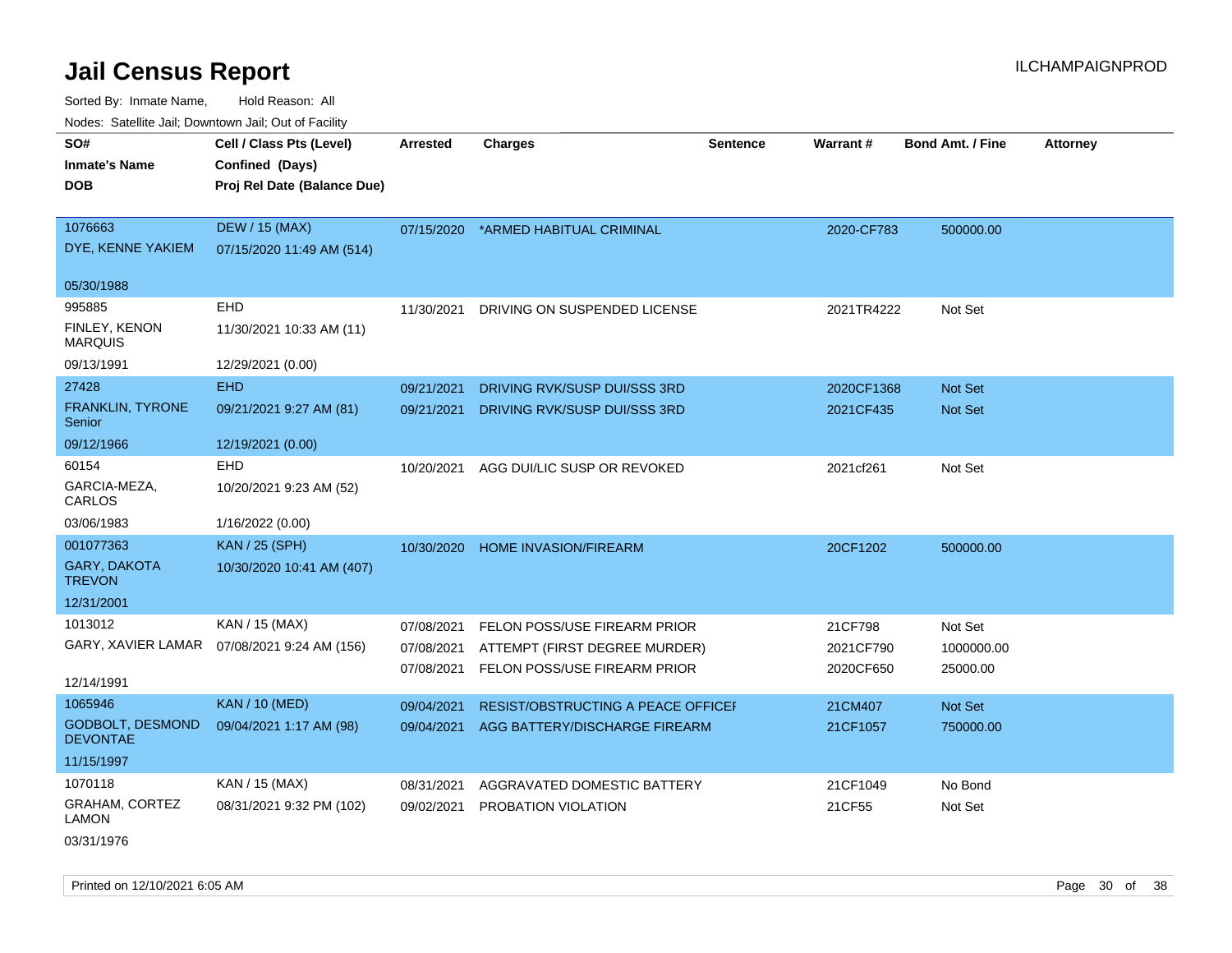Sorted By: Inmate Name, Hold Reason: All Nodes: Satellite Jail; Downtown Jail; Out of Facility

| roaco. Catolino dall, Downtown dall, Out of Fability |                                                                            |                          |                                                                 |                 |                    |                                  |                 |
|------------------------------------------------------|----------------------------------------------------------------------------|--------------------------|-----------------------------------------------------------------|-----------------|--------------------|----------------------------------|-----------------|
| SO#<br><b>Inmate's Name</b><br><b>DOB</b>            | Cell / Class Pts (Level)<br>Confined (Days)<br>Proj Rel Date (Balance Due) | Arrested                 | <b>Charges</b>                                                  | <b>Sentence</b> | <b>Warrant#</b>    | <b>Bond Amt. / Fine</b>          | <b>Attorney</b> |
| 1000641<br><b>GRANT, CEDRIC</b><br><b>DYSHAWN</b>    | <b>KAN</b> / 10 (MED)<br>09/14/2021 6:32 PM (88)                           | 09/14/2021               | ARMED HABITUAL CRIMINAL                                         |                 | 21CF1116           | No Bond                          |                 |
| 01/03/1991                                           |                                                                            |                          |                                                                 |                 |                    |                                  |                 |
| 46548                                                | <b>EHD</b>                                                                 | 11/16/2021               | DRIVING RVK/SUSP DUI/SSS 2ND                                    |                 | 2021CF739          | Not Set                          |                 |
| <b>GRAY, DEMARCO</b><br>COTESS                       | 11/16/2021 9:13 AM (25)                                                    |                          |                                                                 |                 |                    |                                  |                 |
| 10/19/1976                                           | 12/15/2021 (0.00)                                                          |                          |                                                                 |                 |                    |                                  |                 |
| 1076506                                              | <b>KAN / 15 (MAX)</b>                                                      | 09/17/2021               | AGG UUW/PERSON/CM THREAT VIOL                                   |                 | 21CF1131           | <b>Not Set</b>                   |                 |
|                                                      | GRAY, JAMARH EMERE 09/17/2021 10:41 AM (85)                                | 09/20/2021               | <b>DOMESTIC BATTERY</b>                                         |                 | 21CM430            | Not Set                          |                 |
| 06/21/2003                                           |                                                                            |                          |                                                                 |                 |                    |                                  |                 |
| 1041176                                              | DEW / 15 (MAX)                                                             | 10/05/2021               | PAROLE REVOCATION                                               |                 |                    | Not Set                          |                 |
| HART, DAVEON<br>LATTEEF                              | 10/05/2021 10:35 AM (67)                                                   | 10/06/2021               | AGGRAVATED DOMESTIC BATTERY                                     |                 |                    | Not Set                          |                 |
| 03/15/1996                                           |                                                                            |                          |                                                                 |                 |                    |                                  |                 |
| 1045186                                              | <b>DEW / 15 (MAX)</b>                                                      | 08/16/2021               | ARMED VIOLENCE/CATEGORY I                                       |                 | 21CF934            | 1000000.00                       |                 |
| <b>HOLBROOK, JOHNNIE</b><br><b>MATHIS</b>            | 08/16/2021 11:07 AM (117)                                                  | 08/16/2021               | FELON POSS/USE WEAPON/FIREARM                                   |                 | 19CF968            | <b>Not Set</b>                   |                 |
| 07/19/1996                                           |                                                                            | 08/16/2021<br>08/16/2021 | AGG FLEEING POLICE/21 MPH OVER<br>FELON POSS/USE WEAPON/FIREARM |                 | 21CF988<br>21CF989 | <b>Not Set</b><br><b>Not Set</b> |                 |
| 001078146                                            | DEW / 15 (MAX)                                                             | 07/09/2021               | AGG BATTERY/DISCHARGE FIREARM                                   |                 | 21CF795            | 1000000.00                       |                 |
| HUNT, TEIGAN<br><b>JAZAIREO</b>                      | 07/09/2021 12:41 PM (155)                                                  | 07/09/2021               | ARMED ROBBERY/ARMED W/FIREARM                                   |                 | 21CF806            | Not Set                          |                 |
| 05/14/2003                                           |                                                                            |                          |                                                                 |                 |                    |                                  |                 |
| 989743                                               | DEW / 15 (ADS)                                                             | 04/13/2021               | AGG DISCHARGE FIREARM/VEH/SCH                                   |                 | 21CF400            | <b>Not Set</b>                   |                 |
| <b>JACKSON, STEVE</b><br>ALLEN                       | 04/13/2021 2:45 AM (242)                                                   | 04/13/2021               | AGGRAVATED DOMESTIC BATTERY                                     |                 | 21CF399            | <b>Not Set</b>                   |                 |
| 06/04/1991                                           |                                                                            |                          |                                                                 |                 |                    |                                  |                 |
| 50495                                                | EHD                                                                        | 08/10/2021               | DRIVING RVK/SUSP DUI/SSS 10-14                                  |                 | 2020CF997          | Not Set                          |                 |
| <b>JENKINS, ARNOLD</b><br><b>FARRIS</b>              | 08/10/2021 9:08 AM (123)                                                   | 08/10/2021               | DRIVING RVK/SUSP DUI/SSS 10-14                                  |                 | 2019CF1363         | Not Set                          |                 |
| 04/19/1962                                           | 2/4/2022 (0.00)                                                            |                          |                                                                 |                 |                    |                                  |                 |

Printed on 12/10/2021 6:05 AM **Page 31 of 38**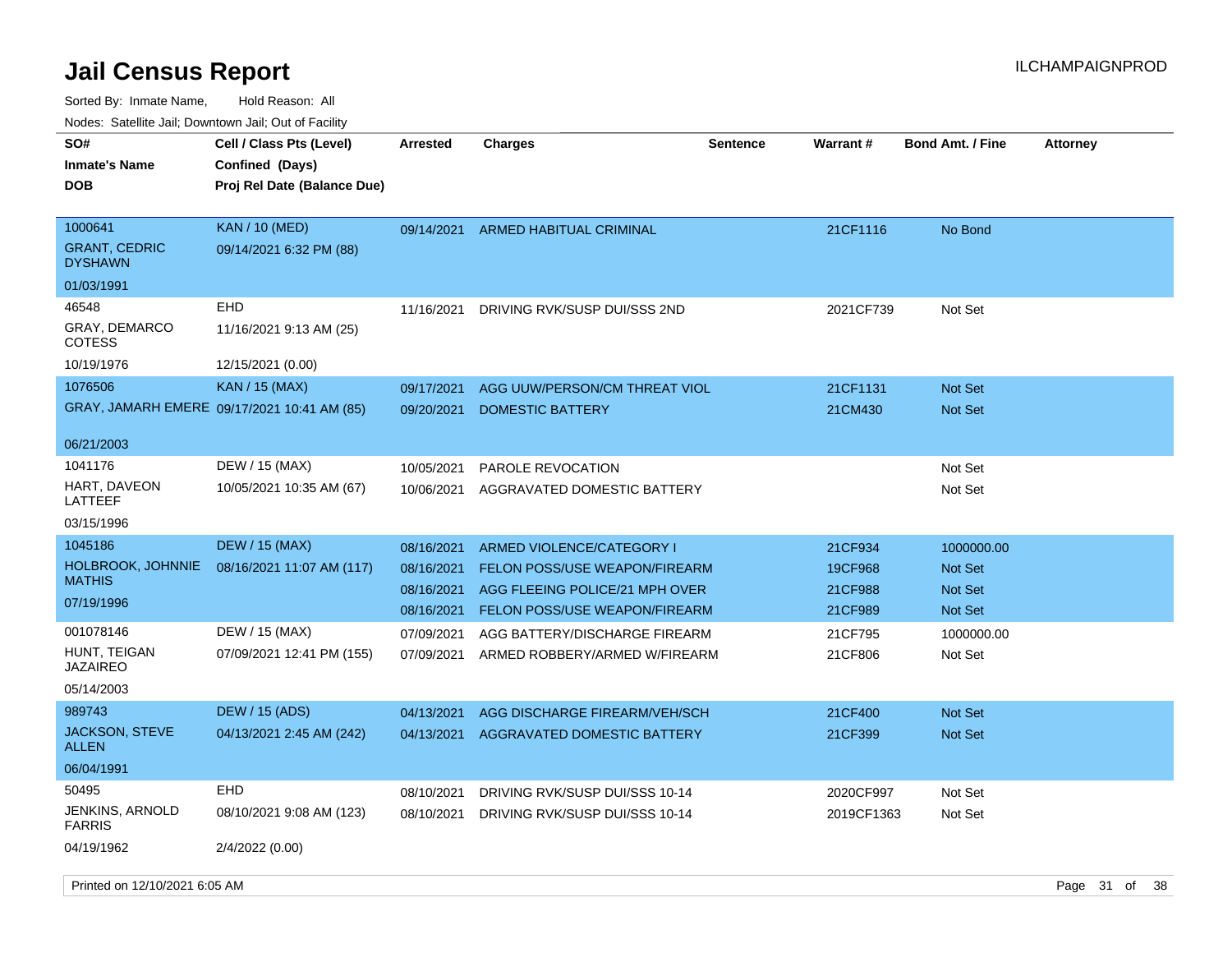Sorted By: Inmate Name, Hold Reason: All

| SO#                                     | Cell / Class Pts (Level)    | <b>Arrested</b> | <b>Charges</b>                    | <b>Sentence</b> | Warrant#   | <b>Bond Amt. / Fine</b> | <b>Attorney</b> |
|-----------------------------------------|-----------------------------|-----------------|-----------------------------------|-----------------|------------|-------------------------|-----------------|
| <b>Inmate's Name</b>                    | Confined (Days)             |                 |                                   |                 |            |                         |                 |
| <b>DOB</b>                              | Proj Rel Date (Balance Due) |                 |                                   |                 |            |                         |                 |
|                                         |                             |                 |                                   |                 |            |                         |                 |
| 001077709                               | <b>EHD</b>                  | 07/06/2021      | DRIVING RVK/SUSP DUI/SSS 4-9      |                 | 2021CF167  | Not Set                 |                 |
| <b>JINKINS, DEWAYNE</b><br><b>ALLEN</b> | 07/06/2021 9:00 AM (158)    |                 |                                   |                 |            |                         |                 |
| 01/02/1967                              | 1/1/2022 (0.00)             |                 |                                   |                 |            |                         |                 |
| 1076450                                 | DEW / 15 (MAX)              | 06/25/2020      | MURDER/INTENT TO KILL/INJURE      |                 | 2020-CF703 | 750000.00               |                 |
| JONES, CARLOS<br><b>ANTONIO</b>         | 06/25/2020 2:13 PM (534)    | 11/02/2020      | <b>HOME INVASION/FIREARM</b>      |                 | 20CF1204   | 500000.00               |                 |
| 11/18/2001                              |                             |                 |                                   |                 |            |                         |                 |
| 001077877                               | <b>DEW / 10 (MED)</b>       | 04/24/2021      | AGG DISCHARGE FIREARM/OCC BLDG    | 5y (DOC)        |            | Not Set                 |                 |
| <b>JORDAN, PATRICK</b><br><b>RODEL</b>  | 04/24/2021 3:53 PM (231)    |                 |                                   |                 |            |                         |                 |
| 10/22/2002                              |                             |                 |                                   |                 |            |                         |                 |
| 998873                                  | <b>EHD</b>                  | 10/12/2021      | DRIVING RVK/SUSP DUI/SSS 3RD      |                 | 2021CF235  | Not Set                 |                 |
| KINCAID, AMANDA<br><b>MICHELLE</b>      | 10/12/2021 11:31 AM (60)    |                 |                                   |                 |            |                         |                 |
| 01/07/1990                              | 1/9/2022 (0.00)             |                 |                                   |                 |            |                         |                 |
| 001078401                               | <b>DEW / 10 (ADS)</b>       | 09/19/2021      | UNLAWFUL VEHICULAR INVASION       |                 | 21CF1134   | Not Set                 |                 |
| <b>KNIGHT, ERIC</b>                     | 09/19/2021 7:32 PM (83)     | 09/19/2021      | <b>HRSMT/THREATEN PERSON/KILL</b> |                 | 2021CF561  | 50000.00                |                 |
| 07/11/1991                              |                             | 09/21/2021      | <b>BURGLARY</b>                   |                 | 21CF1139   | Not Set                 |                 |
| 1064445                                 | DEW / 15 (MAX)              | 04/23/2021      | AGG DISCHARGE FIREARM/OCC VEH     |                 | 2021CF295  | 500000.00               |                 |
| LARUE, TERENCE                          | 04/23/2021 11:18 AM (232)   | 04/23/2021      | POSSESS 15<100 GRAMS COCAINE      |                 | 19CF1052   | 10000.00                |                 |
| <b>TRAMEL</b>                           |                             | 04/23/2021      | FELON POSS/USE FIREARM/PAROLE     |                 | 21CF899    | Not Set                 |                 |
| 12/23/1998                              |                             |                 |                                   |                 |            |                         |                 |
| 001078237                               | <b>KAN / 15 (ADS)</b>       | 08/03/2021      | AGG DISCHARGE FIREARM/OCC VEH     |                 | 21CF928    | No Bond                 |                 |
| LAWS, TERON<br><b>RAMONTE</b>           | 08/03/2021 6:29 PM (130)    |                 |                                   |                 |            |                         |                 |
| 04/03/2001                              |                             |                 |                                   |                 |            |                         |                 |
| 001078470                               | DEW / 15 (MAX)              | 10/10/2021      | MURDER/INTENT TO KILL/INJURE      |                 | 21CF1221   | Not Set                 |                 |
| LEE, AMAHRION<br><b>JA'MERE</b>         | 10/10/2021 1:23 PM (62)     |                 |                                   |                 |            |                         |                 |
| 11/05/2002                              |                             |                 |                                   |                 |            |                         |                 |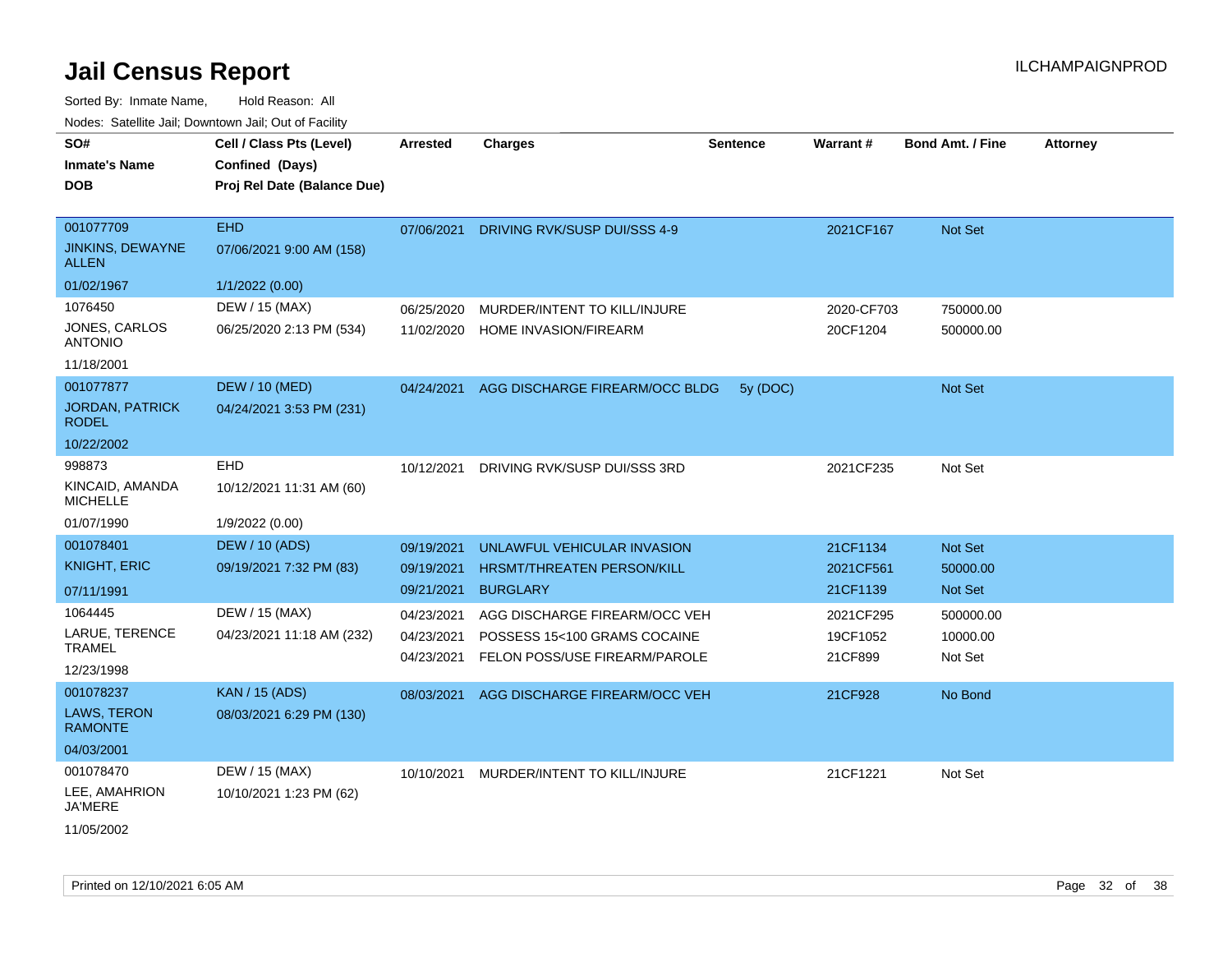| SO#                                             | Cell / Class Pts (Level)    | <b>Arrested</b> | <b>Charges</b>                           | <b>Sentence</b> | Warrant #    | <b>Bond Amt. / Fine</b> | <b>Attorney</b> |
|-------------------------------------------------|-----------------------------|-----------------|------------------------------------------|-----------------|--------------|-------------------------|-----------------|
| <b>Inmate's Name</b>                            | Confined (Days)             |                 |                                          |                 |              |                         |                 |
| <b>DOB</b>                                      | Proj Rel Date (Balance Due) |                 |                                          |                 |              |                         |                 |
|                                                 |                             |                 |                                          |                 |              |                         |                 |
| 001078170                                       | <b>KAN / 10 (MED)</b>       | 09/07/2021      | AGG UNLAWFUL USE OF WEAPON/VEH           |                 | 21CF1060     | Not Set                 |                 |
| LEMONS, DEANGELO<br><b>DEVELLE</b>              | 09/07/2021 12:49 AM (95)    |                 |                                          |                 |              |                         |                 |
| 05/29/2003                                      |                             |                 |                                          |                 |              |                         |                 |
| 56792                                           | DEW / 10 (MED)              | 02/02/2021      | ARMED HABITUAL CRIMINAL                  |                 | 2021CF141    | 500000.00               |                 |
| LILLARD, LAWRENCE<br><b>TYRONE</b>              | 02/02/2021 2:11 PM (312)    | 02/22/2021      | DRIVING ON REVOKED LICENSE               |                 | 21TR426      | 5000.00                 |                 |
| 10/20/1982                                      |                             |                 |                                          |                 |              |                         |                 |
| 001078407                                       | <b>EHD</b>                  | 09/21/2021      | DRIVING ON SUSPENDED LICENSE             |                 | 2019TR16777  | Not Set                 |                 |
| LOVE, BRANDON<br><b>TERRELL</b>                 | 09/21/2021 11:26 AM (81)    |                 |                                          |                 |              |                         |                 |
| 06/13/1994                                      | 12/19/2021 (0.00)           |                 |                                          |                 |              |                         |                 |
| 46837                                           | KAN / 15 (MAX)              | 09/07/2021      | <b>RESIDENTIAL BURGLARY</b>              |                 | 2019-CF-1207 | 25000.00                |                 |
| MARCRUM, JEFFERY<br><b>LEE</b>                  | 09/07/2021 11:43 AM (95)    |                 |                                          |                 |              |                         |                 |
| 11/17/1968                                      |                             |                 |                                          |                 |              |                         |                 |
| 1069949                                         | <b>EHD</b>                  | 11/30/2021      | DRIVING ON REVOKED LICENSE               |                 | 2021TR1726   | Not Set                 |                 |
| <b>MARSHALL, ERIC</b><br><b>VONTREAL</b>        | 11/30/2021 3:13 PM (11)     |                 |                                          |                 |              |                         |                 |
| 04/28/1997                                      | 12/29/2021 (0.00)           |                 |                                          |                 |              |                         |                 |
| 001078575                                       | KAN / 10 (MED)              | 11/09/2021      | <b>GUNRUNNING</b>                        |                 | 21CF1330     | 750000.00               |                 |
| MCLAURIN, KEYON A                               | 11/09/2021 12:41 PM (32)    |                 |                                          |                 |              |                         |                 |
| 11/19/2002                                      |                             |                 |                                          |                 |              |                         |                 |
| 1011046                                         | <b>KAN / 15 (ADS)</b>       |                 | 04/10/2021 ATTEMPT (FIRST DEGREE MURDER) |                 | 21CF392      | Not Set                 |                 |
| <b>MILES, DARRION</b><br><b>ANTONIO KEVONTA</b> | 04/11/2021 12:46 AM (244)   |                 |                                          |                 |              |                         |                 |
| 03/18/1990                                      |                             |                 |                                          |                 |              |                         |                 |
| 001077278                                       | DEW / 15 (MAX)              | 10/06/2020      | MURDER/INTENT TO KILL/INJURE             |                 | 2020CF146    | 2000000.00              |                 |
| MILLER, D'ANDRE                                 | 10/06/2020 12:49 PM (431)   | 10/06/2020      | AGG FLEEING POLICE/21 MPH OVER           |                 | 2019CF1171   | 50000.00                |                 |
| 09/08/1986                                      |                             |                 |                                          |                 |              |                         |                 |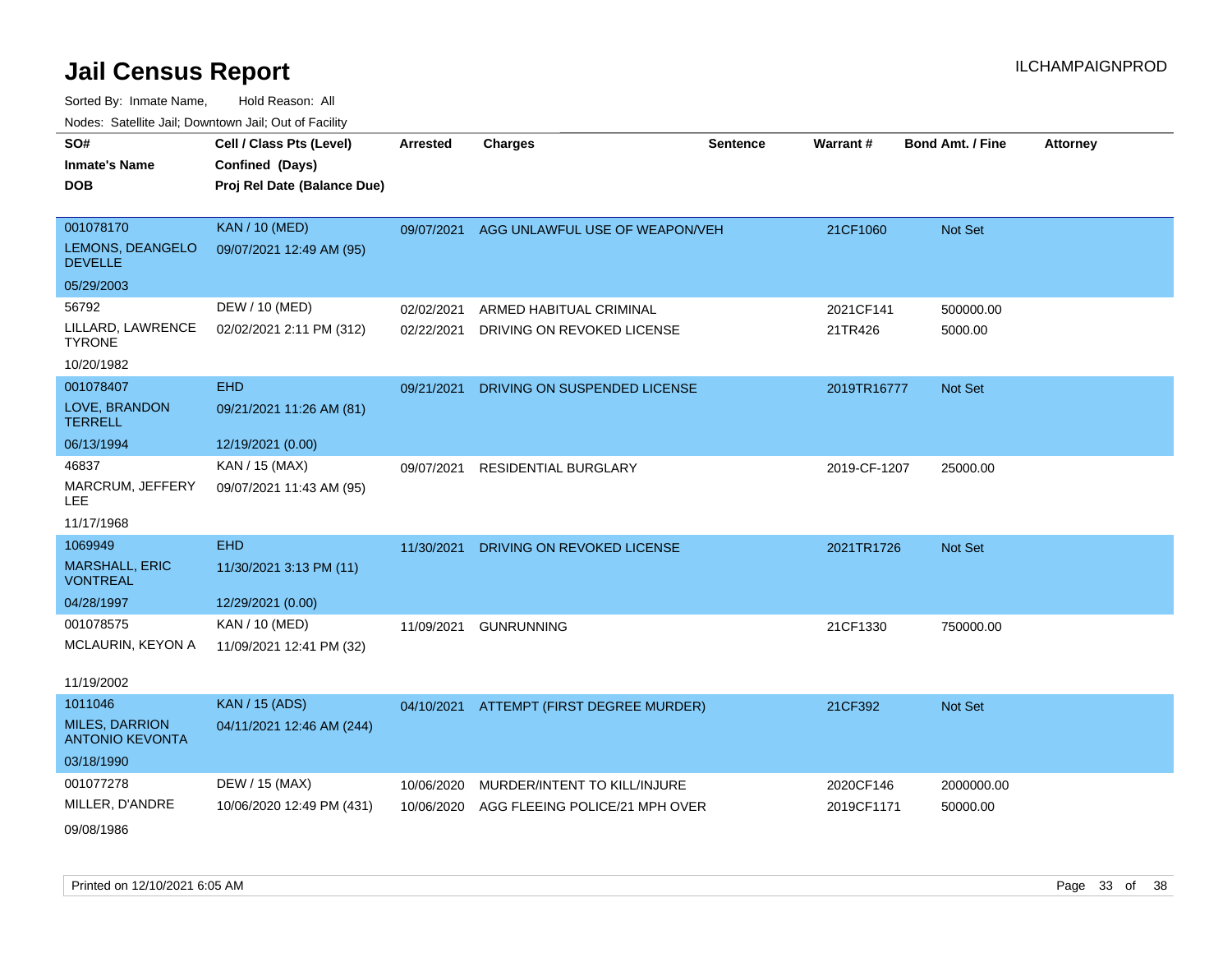| SO#<br><b>Inmate's Name</b><br><b>DOB</b>     | Cell / Class Pts (Level)<br>Confined (Days)<br>Proj Rel Date (Balance Due) | <b>Arrested</b> | <b>Charges</b>                          | <b>Sentence</b> | Warrant#    | <b>Bond Amt. / Fine</b> | <b>Attorney</b> |
|-----------------------------------------------|----------------------------------------------------------------------------|-----------------|-----------------------------------------|-----------------|-------------|-------------------------|-----------------|
| 963426<br>MITCHELL, MARCELL<br><b>MARTELL</b> | <b>EHD</b><br>09/14/2021 9:03 AM (88)                                      |                 | 09/14/2021 ACCIDENT INJURY/DEATH/11-403 |                 | 2020CF1367  | Not Set                 |                 |
| 12/19/1987                                    | 12/10/2021 (0.00)                                                          |                 |                                         |                 |             |                         |                 |
| 1026477                                       | KAN / 15 (ADS)                                                             | 09/21/2021      | AGG DISCHARGE FIREARM/OCC VEH           |                 | 21CF1138    | Not Set                 |                 |
| NEWBILL, DEVONTRE<br><b>LAMONT</b>            | 09/21/2021 2:27 AM (81)                                                    | 09/22/2021      | PROBATION VIOLATION                     |                 | 20CF577     | Not Set                 |                 |
| 11/22/1993                                    |                                                                            |                 |                                         |                 |             |                         |                 |
| 1072907                                       | <b>KAN</b>                                                                 | 07/14/2021      | CRIMINAL DAMAGE <\$500/SCHOOL           |                 | 2021CF840   | 5000.00                 |                 |
| NIKOLAEV, YEVGENIY                            | 07/14/2021 10:10 PM (150)                                                  | 07/14/2021      | ATTEMPT (FIRST DEGREE MURDER)           |                 | 2021-CF-832 | 2000000.00              |                 |
| 10/06/1983                                    |                                                                            |                 |                                         |                 |             |                         |                 |
| 001078558                                     | DEW / 10 (MED)                                                             | 11/03/2021      | UNLAWFUL USE OF A WEAPON                |                 | 21CF1352    | Not Set                 |                 |
| PARRISH, DOMINIC<br>WALTER                    | 11/03/2021 1:25 PM (38)                                                    |                 |                                         |                 |             |                         |                 |
| 08/23/2001                                    |                                                                            |                 |                                         |                 |             |                         |                 |
| 58051                                         | <b>EHD</b>                                                                 | 12/01/2021      | AGG DUI/NO VALID DL                     |                 | 2021CF40    | Not Set                 |                 |
| PASLEY, SHAWN<br><b>PATRICK</b>               | 12/01/2021 9:41 AM (10)                                                    |                 |                                         |                 |             |                         |                 |
| 08/10/1982                                    | 12/13/2021 (0.00)                                                          |                 |                                         |                 |             |                         |                 |
| 001077928                                     | <b>EHD</b>                                                                 | 09/01/2021      | AGG DOMESTIC BATTERY/STRANGLE           |                 | 2021CF515   | Not Set                 |                 |
| PATTON, MICHAEL<br><b>RYAN</b>                | 09/01/2021 9:43 AM (101)                                                   |                 |                                         |                 |             |                         |                 |
| 08/15/1994                                    | 12/31/2021 (0.00)                                                          |                 |                                         |                 |             |                         |                 |
| 001078063                                     | <b>DEW / 15 (MAX)</b>                                                      | 06/15/2021      | AGG CRIM SEX ASSAULT/WEAPON             |                 | 2021CF678   | 1000000.00              |                 |
|                                               | PERRY, ROBERT Junior 06/15/2021 4:37 PM (179)                              | 06/15/2021      | <b>ROBBERY</b>                          |                 | 2021CF159   | 25000.00                |                 |
| 12/21/1990                                    |                                                                            |                 |                                         |                 |             |                         |                 |
| 1072761                                       | <b>EHD</b>                                                                 | 11/03/2021      | DRIVING ON SUSPENDED LICENSE            |                 | 2020TR5958  | Not Set                 |                 |
| POWELL, KYESHA<br><b>MONAE</b>                | 11/03/2021 10:01 AM (38)                                                   |                 |                                         |                 |             |                         |                 |
| 07/14/2000                                    | 12/17/2021 (0.00)                                                          |                 |                                         |                 |             |                         |                 |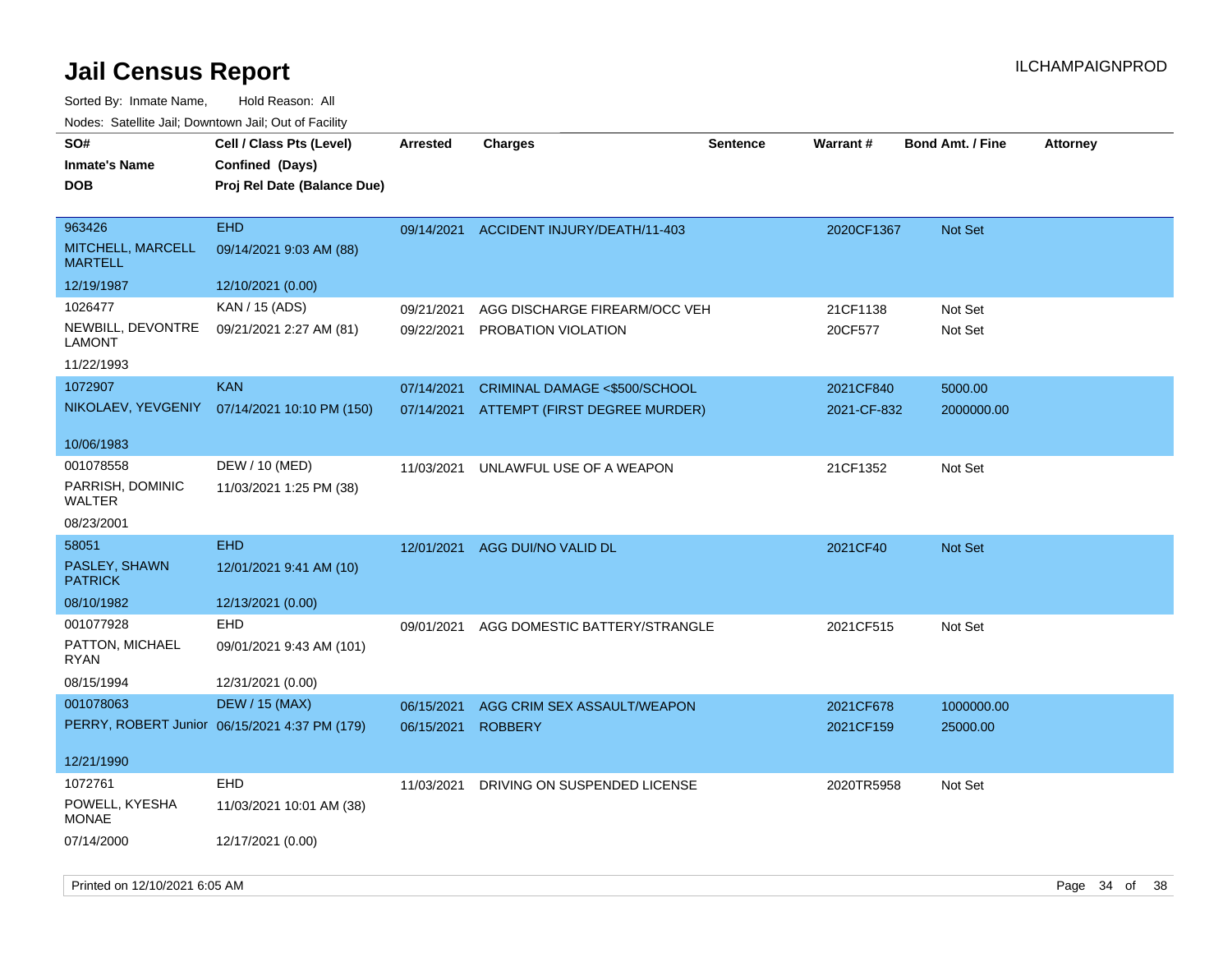| SO#                                    | Cell / Class Pts (Level)                    | <b>Arrested</b> | <b>Charges</b>                 | <b>Sentence</b> | <b>Warrant#</b> | <b>Bond Amt. / Fine</b> | <b>Attorney</b> |
|----------------------------------------|---------------------------------------------|-----------------|--------------------------------|-----------------|-----------------|-------------------------|-----------------|
| <b>Inmate's Name</b>                   | Confined (Days)                             |                 |                                |                 |                 |                         |                 |
| <b>DOB</b>                             | Proj Rel Date (Balance Due)                 |                 |                                |                 |                 |                         |                 |
|                                        |                                             |                 |                                |                 |                 |                         |                 |
| 001077614                              | <b>KAN / 15 (MAX)</b>                       | 01/17/2021      | ATTEMPT (FIRST DEGREE MURDER)  |                 | 21CF66          | <b>Not Set</b>          |                 |
| <b>DEVON</b>                           | ROBINSON, DONTRELL 01/17/2021 3:08 PM (328) |                 |                                |                 |                 |                         |                 |
| 09/22/2002                             |                                             |                 |                                |                 |                 |                         |                 |
| 1061216                                | KAN / 10 (MED)                              | 06/22/2021      | HOME INVASION/FIREARM          |                 | 21CF727         | Not Set                 |                 |
| RUNGE, ANDRE<br><b>MARSEAN</b>         | 06/22/2021 4:42 PM (172)                    |                 |                                |                 |                 |                         |                 |
| 12/05/1997                             |                                             |                 |                                |                 |                 |                         |                 |
| 650295                                 | <b>PIA / 50 (MAX)</b>                       | 04/22/2020      | <b>CRIMINAL SEXUAL ASSAULT</b> |                 | 2020-CF407      | 750000.00               |                 |
| SANDAGE, JERALD                        | 04/22/2020 6:30 AM (598)                    | 04/22/2020      | <b>CRIMINAL SEXUAL ASSAULT</b> |                 | 2020-CF408      | 750000.00               |                 |
| <b>EUGENE</b>                          |                                             | 04/22/2020      | <b>CRIMINAL SEXUAL ABUSE</b>   |                 | 2020-CF409      | 750000.00               |                 |
| 06/07/1971                             |                                             | 04/22/2020      | <b>CRIMINAL SEXUAL ASSAULT</b> |                 | 2020-CF410      | 750000.00               |                 |
|                                        |                                             | 04/22/2020      | OFFICIAL MISCONDUCT            |                 | 2019-CF1811     | 25000.00                |                 |
| 1062194                                | DEW / 15 (MAX)                              | 02/27/2020      | MURDER/OTHER FORCIBLE FELONY   |                 | 20CF-247        | 1000000.00              |                 |
| SIMMONS, MICHAEL<br>JAMAL              | 02/27/2020 1:11 PM (653)                    | 09/23/2020      | AGG BATTERY/DISCHARGE FIREARM  |                 | 20CF1061        | Not Set                 |                 |
| 11/03/1997                             |                                             |                 |                                |                 |                 |                         |                 |
| 001078115                              | <b>KAN / 15 (MAX)</b>                       | 07/01/2021      | ARMED VIOLENCE/CATEGORY I      |                 | 21CF772         | <b>Not Set</b>          |                 |
| <b>SMITH, JAMES</b><br>NASHAUN, Junior | 07/01/2021 2:44 PM (163)                    | 07/30/2021      | DRIVING ON SUSPENDED LICENSE   |                 | 21TR5804        | 1500.00                 |                 |
| 09/18/2000                             |                                             |                 |                                |                 |                 |                         |                 |
| 55331                                  | DEW / 15 (MAX)                              | 07/31/2021      | ARMED HABITUAL CRIMINAL        | 10y/0m/0d (DC   |                 | Not Set                 |                 |
| SMITH, TARRIO<br><b>TERRELLE</b>       | 07/31/2021 2:22 AM (133)                    |                 |                                |                 |                 |                         |                 |
| 04/25/1982                             |                                             |                 |                                |                 |                 |                         |                 |
| 001077868                              | <b>DEW / 15 (MAX)</b>                       | 04/21/2021      | ARMED ROBBERY/ARMED W/FIREARM  |                 | 21CF445         | <b>Not Set</b>          |                 |
| SPEARMENT,<br>KENTRELL                 | 04/21/2021 9:48 PM (234)                    | 08/19/2021      | FLEEING/ATTEMPT ELUDE OFFICER  |                 | 2021TR1053      | 1000.00                 |                 |
| 01/21/2002                             |                                             |                 |                                |                 |                 |                         |                 |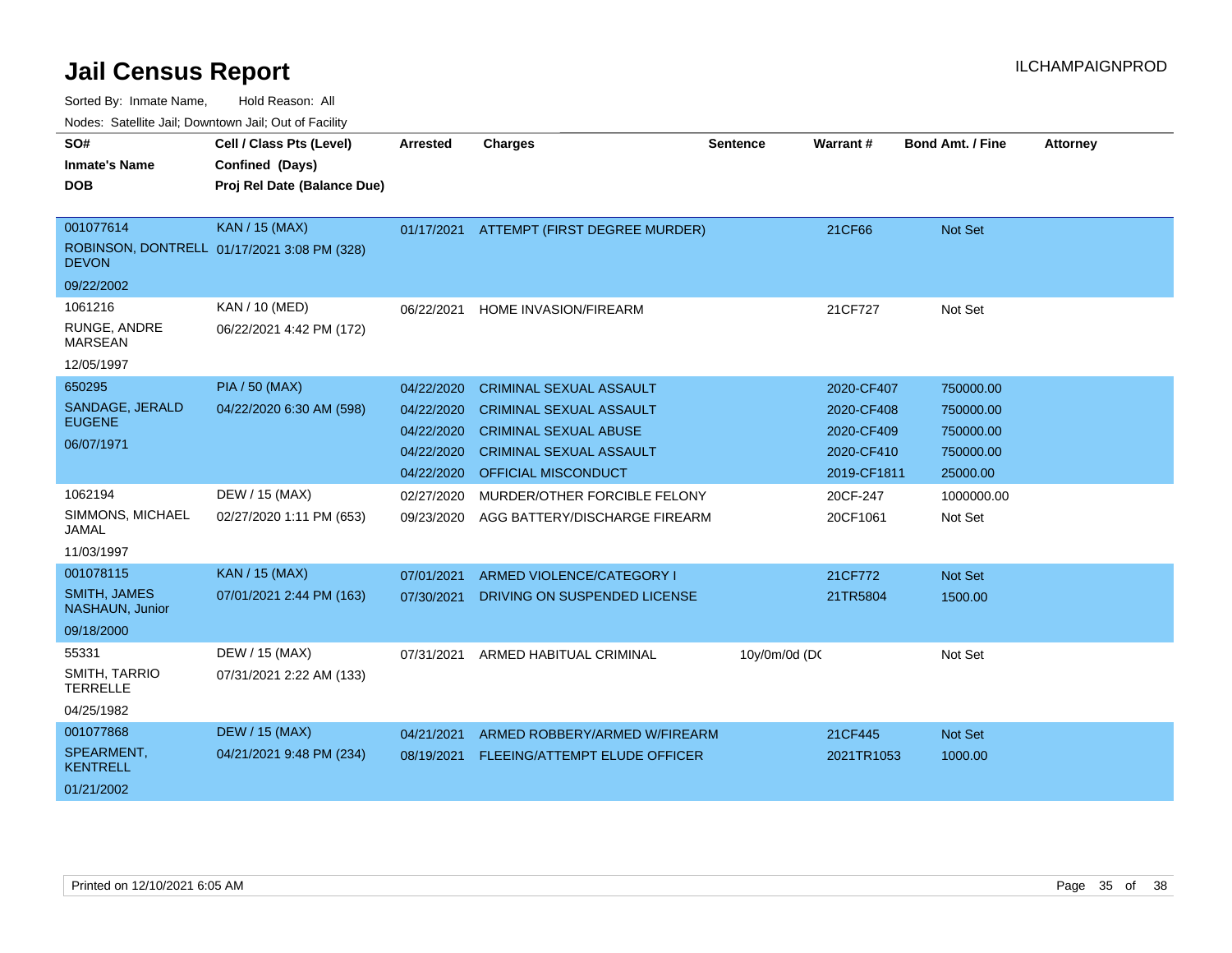Sorted By: Inmate Name, Hold Reason: All

| Nodes: Satellite Jail; Downtown Jail; Out of Facility |                                              |                 |                                          |                 |                 |                  |                 |  |
|-------------------------------------------------------|----------------------------------------------|-----------------|------------------------------------------|-----------------|-----------------|------------------|-----------------|--|
| SO#                                                   | Cell / Class Pts (Level)                     | <b>Arrested</b> | <b>Charges</b>                           | <b>Sentence</b> | <b>Warrant#</b> | Bond Amt. / Fine | <b>Attorney</b> |  |
| <b>Inmate's Name</b>                                  | Confined (Days)                              |                 |                                          |                 |                 |                  |                 |  |
| <b>DOB</b>                                            | Proj Rel Date (Balance Due)                  |                 |                                          |                 |                 |                  |                 |  |
|                                                       |                                              |                 |                                          |                 |                 |                  |                 |  |
| 001077854                                             | <b>EHD</b>                                   | 09/15/2021      | DRIVING RVK/SUSP DUI/SSS 4-9             |                 | 2021CF306       | Not Set          |                 |  |
| STUKINS, DANNY RAY                                    | 09/15/2021 10:17 AM (87)                     |                 |                                          |                 |                 |                  |                 |  |
| 07/05/1985                                            | 3/13/2022 (0.00)                             |                 |                                          |                 |                 |                  |                 |  |
| 1046632                                               | KAN / 15 (MAX)                               | 09/14/2021      | ARMED VIOLENCE/CATEGORY II               |                 | 21CF912         | 750000.00        |                 |  |
|                                                       | TATE, JAVON MARQUIS 09/14/2021 12:10 PM (88) |                 |                                          |                 |                 |                  |                 |  |
|                                                       |                                              |                 |                                          |                 |                 |                  |                 |  |
| 08/10/1996                                            |                                              |                 |                                          |                 |                 |                  |                 |  |
| 949990                                                | <b>DEW / 15 (MAX)</b>                        | 07/27/2021      | AGG DISCHARGE FIREARM/OCC VEH            |                 | 2021CF829       | 750000.00        |                 |  |
| THATCH, CALVIN<br><b>ANTHONY</b>                      | 07/27/2021 5:12 PM (137)                     | 07/27/2021      | <b>WARRANT OUT OF COUNTY</b>             |                 | 21TR49          | 1500.00          |                 |  |
| 07/09/1986                                            |                                              |                 |                                          |                 |                 |                  |                 |  |
| 001077662                                             | DEW / 15 (MAX)                               |                 |                                          |                 |                 |                  |                 |  |
| TIPSORD, NOAH LEE                                     | 02/03/2021 4:33 PM (311)                     | 02/03/2021      | ARMED ROBBERY/ARMED W/FIREARM            | 12y (DOC)       | 21CF123         | 250000.00        |                 |  |
|                                                       |                                              |                 |                                          |                 |                 |                  |                 |  |
| 08/14/1998                                            |                                              |                 |                                          |                 |                 |                  |                 |  |
| 1033031                                               | <b>KAN / 15 (MAX)</b>                        |                 | 08/19/2020 *AGG BATTERY W/FIREARM/PERSON |                 | 2020-CF923      | 500000.00        |                 |  |
| TOMS, ANDREW                                          | 08/19/2020 5:59 PM (479)                     |                 |                                          |                 |                 |                  |                 |  |
| <b>CHUCKY</b>                                         |                                              |                 |                                          |                 |                 |                  |                 |  |
| 09/28/1978                                            |                                              |                 |                                          |                 |                 |                  |                 |  |
| 27007                                                 | KAN / 15 (MAX)                               | 09/19/2021      | DOMESTIC BATTERY/OTHER PRIOR             |                 | 21CF1133        | No Bond          |                 |  |
| TUELL, ROBERT<br><b>STEPHEN</b>                       | 09/19/2021 9:51 AM (83)                      |                 |                                          |                 |                 |                  |                 |  |
| 09/25/1967                                            |                                              |                 |                                          |                 |                 |                  |                 |  |
| 001078263                                             | <b>KAN / 10 (ADS)</b>                        |                 |                                          |                 |                 |                  |                 |  |
| <b>TURK, BRANDON</b>                                  | 08/11/2021 6:23 PM (122)                     | 08/11/2021      | AGG BATTERY/PUBLIC PLACE                 |                 | 2020CF420       | 7500.00          |                 |  |
| <b>LARSHAWN</b>                                       |                                              | 08/11/2021      | RECEIVE/POSS/SELL STOLEN VEH             |                 | 2020CF928       | 200000.00        |                 |  |
| 10/18/1995                                            |                                              |                 |                                          |                 |                 |                  |                 |  |
| 64700                                                 | KAN / 10 (MED)                               | 09/07/2021      | UNLAWFUL USE OF A WEAPON                 |                 | 21CF1074        | Not Set          |                 |  |
| TURNER, ADAM                                          | 09/08/2021 12:49 AM (94)                     |                 |                                          |                 |                 |                  |                 |  |
| <b>ANTONIO</b>                                        |                                              |                 |                                          |                 |                 |                  |                 |  |
| 08/29/1985                                            |                                              |                 |                                          |                 |                 |                  |                 |  |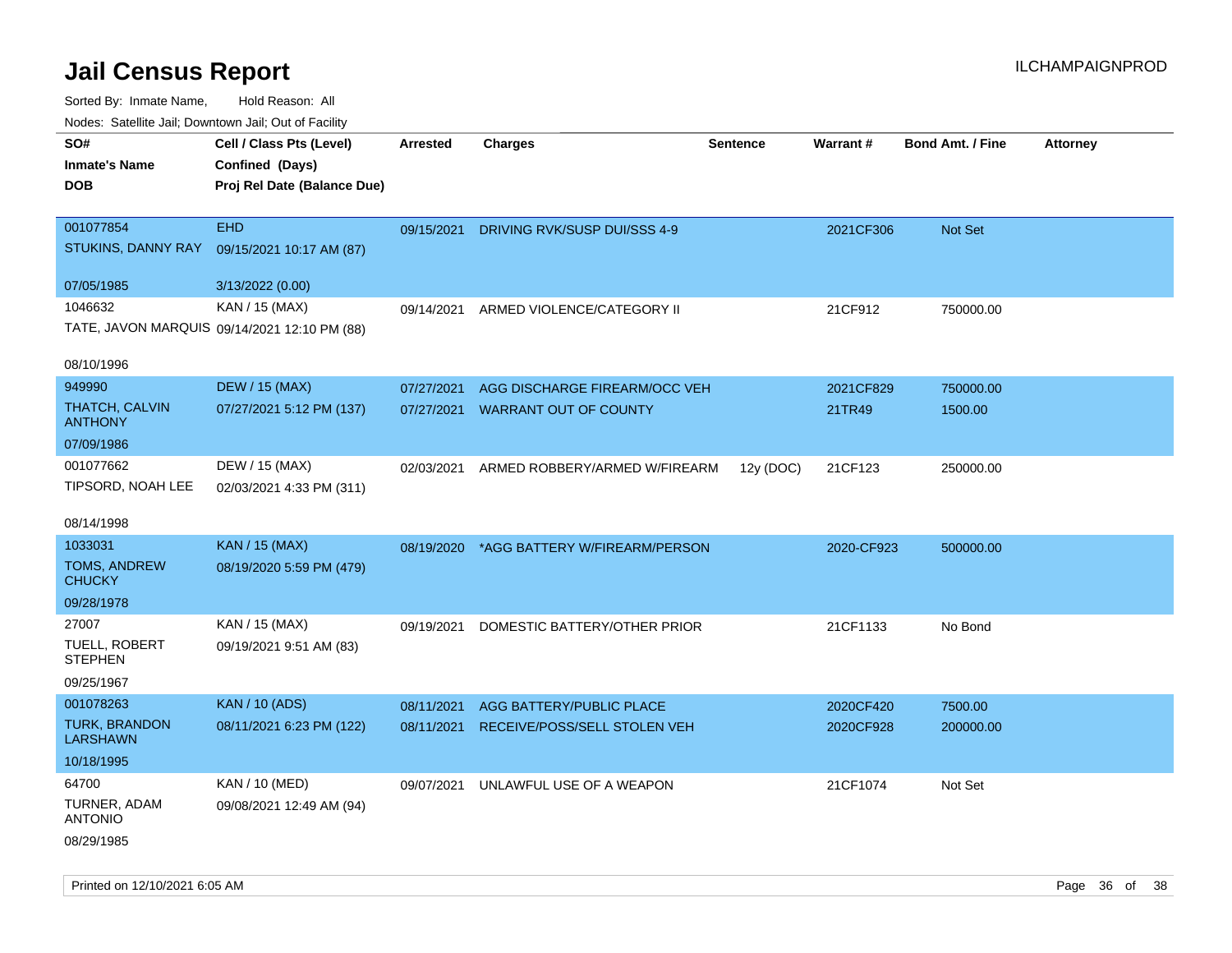| SO#                                            | Cell / Class Pts (Level)    | <b>Arrested</b> | <b>Charges</b>                     | Sentence  | Warrant#      | <b>Bond Amt. / Fine</b> | <b>Attorney</b> |
|------------------------------------------------|-----------------------------|-----------------|------------------------------------|-----------|---------------|-------------------------|-----------------|
| <b>Inmate's Name</b>                           | Confined (Days)             |                 |                                    |           |               |                         |                 |
| <b>DOB</b>                                     | Proj Rel Date (Balance Due) |                 |                                    |           |               |                         |                 |
|                                                |                             |                 |                                    |           |               |                         |                 |
| 001078386                                      | <b>KAN / 10 (MED)</b>       | 09/14/2021      | POSSESSION OF STOLEN FIREARM       |           | 2021CF1099    | 250000.00               |                 |
| <b>TURNER, AMARIO</b>                          | 09/14/2021 11:42 PM (88)    |                 |                                    |           |               |                         |                 |
| 09/23/2002                                     |                             |                 |                                    |           |               |                         |                 |
| 1050636                                        | KAN / 15 (MAX)              | 09/24/2021      | FELON POSS/USE WEAPON/FIREARM      | 4y (DOC)  | 21CF1154      | Not Set                 |                 |
| TURNER, TIMOTHY<br><b>SEANTEZ</b>              | 09/24/2021 9:18 PM (78)     |                 |                                    |           |               |                         |                 |
| 09/27/1994                                     |                             |                 |                                    |           |               |                         |                 |
| 1040925                                        | <b>KAN / 10 (MED)</b>       | 10/05/2021      | AGG BATTERY/DISCHARGE FIREARM      |           | 2021CF1105    | 1000000.00              |                 |
| <b>WEATHERALL,</b><br><b>JOHNNY EARL JAMES</b> | 10/05/2021 4:17 PM (67)     |                 |                                    |           |               |                         |                 |
| 04/29/1994                                     |                             |                 |                                    |           |               |                         |                 |
| 1062558                                        | DEW / 10 (MED)              | 10/02/2021      | FELON POSS/USE WEAPON/FIREARM      |           | 21CF1185      | Not Set                 |                 |
| <b>WELLS, JIAMANTE</b><br><b>AMORE</b>         | 10/02/2021 8:29 PM (70)     |                 |                                    |           |               |                         |                 |
| 09/02/1995                                     |                             |                 |                                    |           |               |                         |                 |
| 1002033                                        | <b>KAN / 15 (MAX)</b>       | 09/08/2021      | DRIVING ON SUSPENDED LICENSE       |           | 2019-TR-11944 | 5000.00                 |                 |
| <b>WEST, ANTONIO</b>                           | 09/08/2021 11:01 PM (94)    | 09/08/2021      | ARMED ROBBERY/ARMED W/FIREARM      |           | 2020-CF-1406  | 500000.00               |                 |
| <b>DEONTA</b>                                  |                             | 09/08/2021      | AGG UNLAWFUL USE OF WEAPON/VEH     |           | 2021-CF-AWOW  | <b>Not Set</b>          |                 |
| 04/15/1992                                     |                             | 09/08/2021      | <b>OBSTRCT JUSTICE/LEAVE STATE</b> |           | 2021-CF-AWOW  | <b>Not Set</b>          |                 |
|                                                |                             | 09/08/2021      | ARMED VIOLENCE/CATEGORY I          |           | 2021-CF-AWOW  | <b>Not Set</b>          |                 |
| 1022068                                        | DEW / 15 (ADS)              | 10/10/2021      | FELON POSS/USE WEAPON/FIREARM      |           | 21CF1212      | Not Set                 |                 |
| <b>WILKINS, MICHAEL</b><br>CARL                | 10/10/2021 5:07 AM (62)     |                 |                                    |           |               |                         |                 |
| 07/10/1992                                     |                             |                 |                                    |           |               |                         |                 |
| 001077508                                      | <b>DEW / 15 (ADS)</b>       | 12/10/2020      | MURDER/STRONG PROB KILL/INJURE     | 55y (DOC) | 2020CF1293    | No Bond                 |                 |
| <b>WILLIAMS, CALVIN</b><br><b>TIMOTHY</b>      | 12/10/2020 8:55 PM (366)    |                 |                                    |           |               |                         |                 |
| 10/23/2002                                     |                             |                 |                                    |           |               |                         |                 |